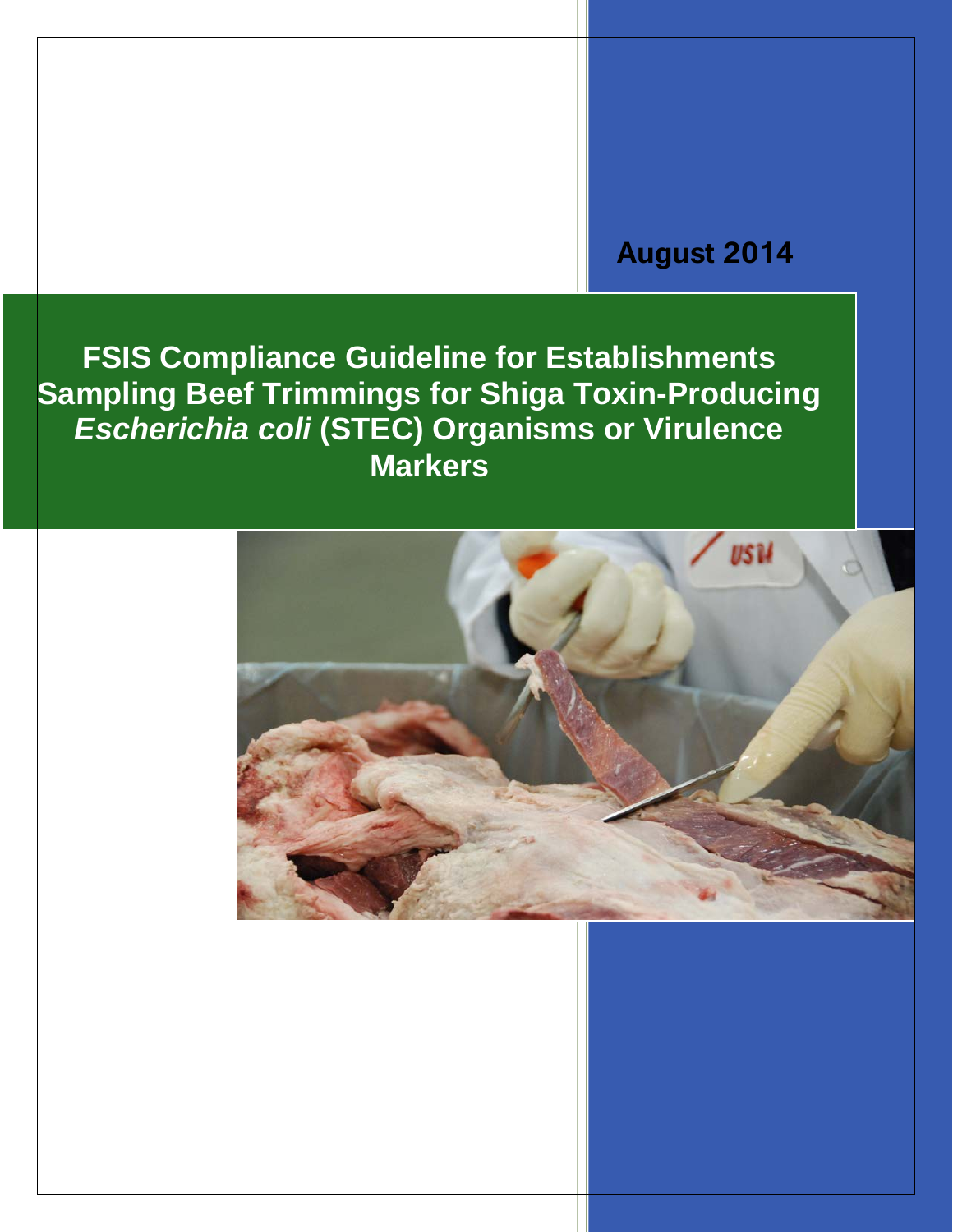<span id="page-1-1"></span><span id="page-1-0"></span>

|            | <b>Table of Contents &amp; Section Links:</b>                  |            |
|------------|----------------------------------------------------------------|------------|
| I.         | <b>Introduction and Background Discussion</b>                  | Page<br>3  |
| <b>II.</b> | <b>High Event Periods</b>                                      | Page<br>5  |
| Ш.         | <b>Suggested High Event Period Numerical Criteria</b>          | Page<br>12 |
| IV.        | <b>Action in a High Event Period</b>                           | Page<br>15 |
| V.         | <b>General Guidance for Verification Testing for STEC</b>      | Page<br>17 |
| VI.        | <b>Designing Sampling Plans for Verifying Control of STEC</b>  | Page<br>24 |
| VII.       | <b>Factors Affecting the Design of Sampling</b>                | Page<br>29 |
| VIII.      | <b>Further Discussion</b>                                      | Page<br>31 |
| IX.        | <b>Appendix 1: Detailed Explanation of FSIS's HEP Criteria</b> | Page<br>37 |
| Χ.         | <b>Appendix 2: FSIS Response to Comments</b>                   | Page<br>40 |

 $\parallel$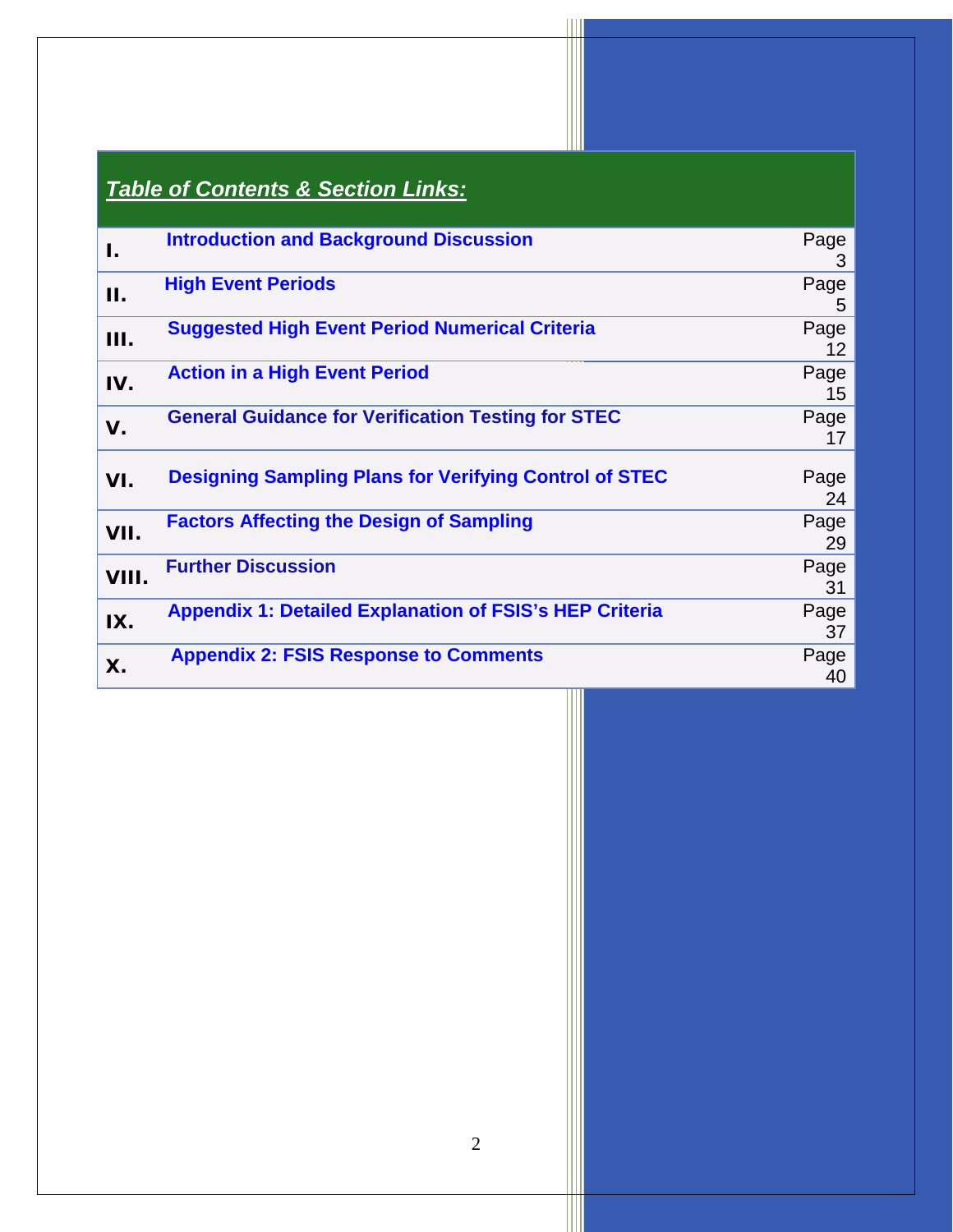Food Safety and Inspection Service (FSIS) developed this compliance guideline to assist beef slaughter/fabrication establishments that perform testing for Shiga toxinproducing *Escherichia coli* (STEC) organisms (or virulence markers) using the N60 sample collection method on beef manufacturing trimmings. FSIS requires that establishments perform ongoing verification activities to ensure their food safety system is functioning as intended (9 CFR 417.4(2)) and support decisions made in their hazard analysis (9 CFR 417.2 and 417.5(a)(1)).

Establishment verification testing results on trimmings are likely the best available objective information a slaughter establishment can use to determine the ongoing effectiveness of its

This guidance has been updated to reflect the Agency's recent policy developments. Since FSIS issued this compliance guideline for comments in May 2012, FSIS began testing beef manufacturing trimmings for six non-O157 STECs (O26, O45, O103, O111, O121, and O145) in addition to *E. coli* O157:H7. These six non-O157 STECs are capable of producing Shiga toxin (stx) and intimin (eae). FSIS declared these six non-O157 STECs adulterants in raw, non-intact beef products and product components.

([http://www.fsis.usda.gov/wps/wcm/c](http://www.fsis.usda.gov/wps/wcm/connect/6aa26172-2d27-4534-99d4-8c528b285fd2/2010-0023.pdf?MOD=AJPERES) [onnect/6aa26172-2d27-4534-99d4-](http://www.fsis.usda.gov/wps/wcm/connect/6aa26172-2d27-4534-99d4-8c528b285fd2/2010-0023.pdf?MOD=AJPERES) [8c528b285fd2/2010-](http://www.fsis.usda.gov/wps/wcm/connect/6aa26172-2d27-4534-99d4-8c528b285fd2/2010-0023.pdf?MOD=AJPERES) [0023.pdf?MOD=AJPERES](http://www.fsis.usda.gov/wps/wcm/connect/6aa26172-2d27-4534-99d4-8c528b285fd2/2010-0023.pdf?MOD=AJPERES)).

slaughter/dressing operation. Establishments can use the information to support decisions made in their Hazard Analysis and Critical Control Points (HACCP) systems. FSIS recommends that establishments incorporate statistical process control procedures into their testing programs. FSIS recommends that establishments use the test results to assess the effectiveness of their controls for preventing contamination during the slaughter operation and verify that they are reducing STEC to a non-detectable level. Establishment sampling programs can be supplemented with other types of verification activities associated with production of other raw ground beef and patty components.

The high event period (HEP) guidance provided in this document applies mainly to beef slaughter/fabrication establishments that manufacture 50,000 pounds or more of trimmings daily. Such establishments are likely to conduct sufficient verification testing on same source materials to be able to determine whether a HEP occurred. This guidance includes some general discussion at the end of [Chapter III](#page-11-0) regarding how smaller establishments may choose to define a HEP. This document also includes general information on verification testing, designing sampling plans, and factors affecting the design of sampling. It also includes examples of sampling methods. These topics are covered in Chapters V through VIII and will apply to establishments of any size. This document also provides general information for non-slaughter establishments that produce or receive trimmings, although non-slaughter establishments will not know if problems with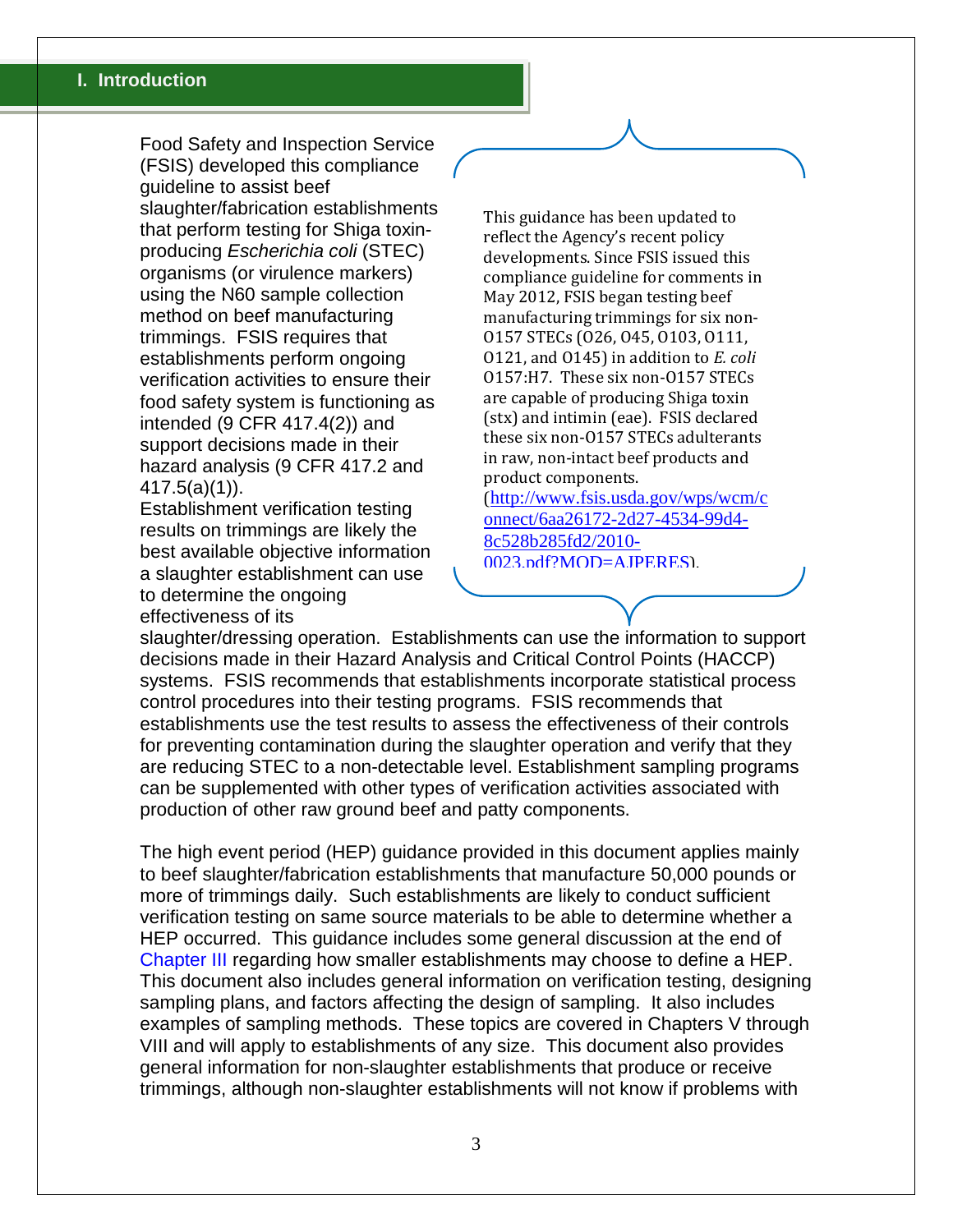slaughter and dressing procedures have contributed to a HEP situation unless the supplier provides that information as part of a purchase specification program arrangement.

This guideline reflects comments received on the Agency's Draft Compliance Guideline for Establishments Sampling Beef Trimmings for Shiga Toxin-Producing *Escherichia coli* (STEC) Organisms or Virulence Markers issued in May 2012. FSIS has also added an appendix that provides additional information on how FSIS developed its HEP criteria.

Finally, this guidance represents current FSIS thinking. It is considered usable now. FSIS will update the guideline as needed to reflect the most current information available to FSIS and stakeholders. This document provides recommendations rather than regulatory requirements.

This Compliance Guideline follows the procedures for guidance documents in the Office of Management and Budget's (OMB) "Final Bulletin for Agency Good Guidance Practices" (GGP).

More information on the bulletin can be found on the FSIS Web page: [http://www.fsis.usda.gov/wps/wcm/connect/fsis-content/internet/footer/policies-and](http://www.fsis.usda.gov/wps/wcm/connect/fsis-content/internet/footer/policies-and-links/significant-guidance-documents/significant-guidance)[links/significant-guidance-documents/significant-guidance](http://www.fsis.usda.gov/wps/wcm/connect/fsis-content/internet/footer/policies-and-links/significant-guidance-documents/significant-guidance) ).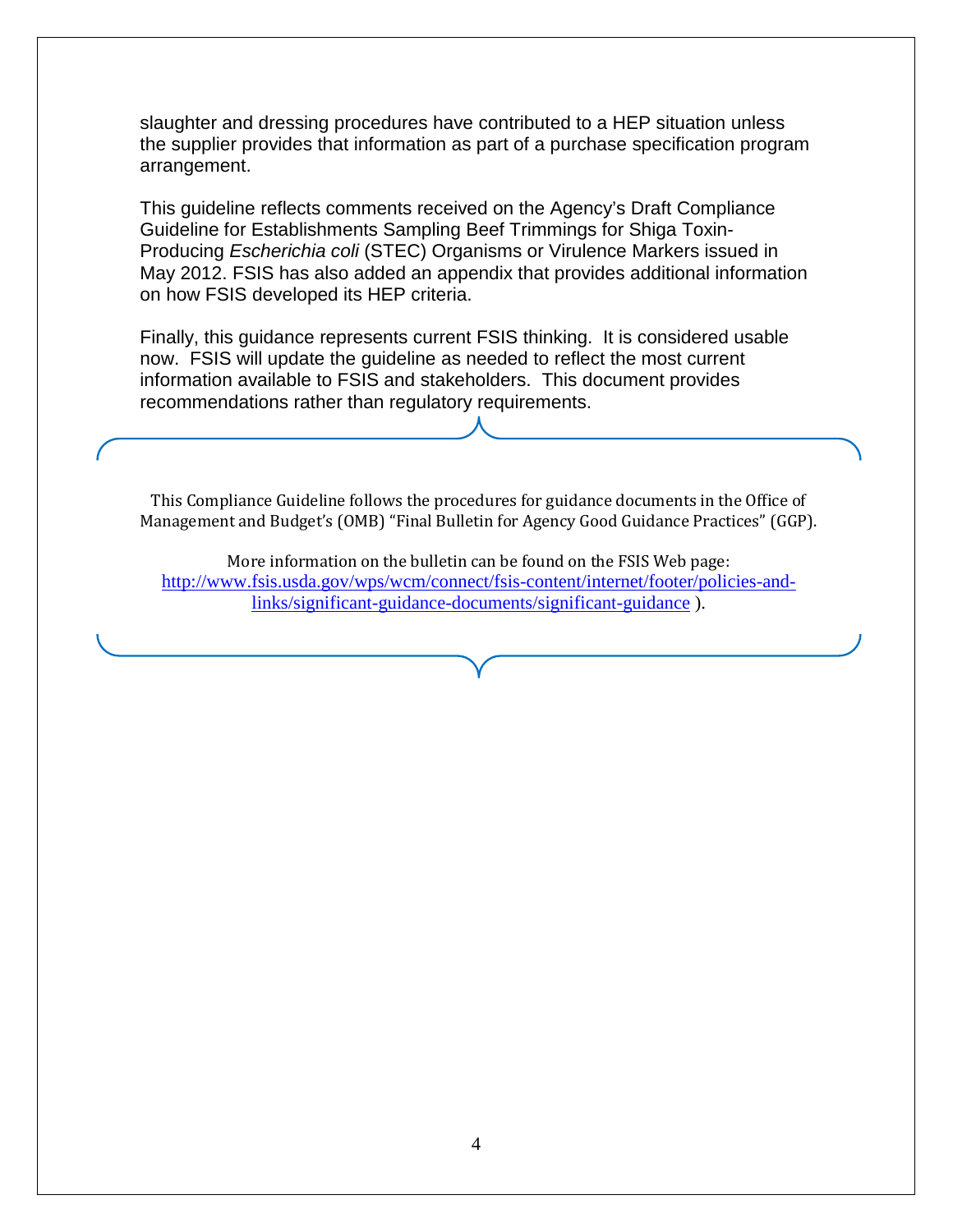<span id="page-4-0"></span>HEP are periods in which slaughter establishments experience a high rate of positive results for STEC (or virulence markers) in trim samples from production lots containing the same source materials. That is, the trim was produced from one or more carcasses slaughtered and dressed consecutively or intermittently within a defined period of time (e.g., shift).

A HEP may mean that a systemic breakdown of the slaughter dressing operation has occurred and has created an insanitary condition applicable to all parts of the beef carcass (e.g., primal cuts in addition to the beef manufacturing trimmings and other raw ground beef and patty components). FSIS recommends that establishments identify HEP criteria so that they can determine whether they need to withhold product from

#### **KEY QUESTION**

*Question: What is a HEP?*

Answer: High event periods (HEP) are periods in which slaughter establishments experience a high rate of positive results for STEC (or virulence markers) in trim samples from production lots containing the same source materials. A HEP situation may mean that a systemic breakdown of the slaughter dressing operation has occurred and has created an insanitary condition applicable to all parts of the beef carcass (e.g., primal cuts in addition to the beef manufacturing trimmings and other raw ground beef and patty components). This is because HEP indicate a more widespread adulteration of product, beyond any product found positive for the pathogen. By following this guidance and withholding adulterated product from commerce during HEP, establishments are more likely able to avoid costly recalls.

commerce when a HEP has occurred because the presence of a HEP may indicate more widespread adulteration of product, beyond the product found positive. If establishments identify and respond to HEP, they will minimize the chance that they release adulterated product into commerce.

This revised guidance recommends two distinct HEP situation criteria: one type for a localized out-of-control situation, and a second type for a systemic breakdown situation. In both situations, FSIS believes that establishments should be concerned if their sampling of trimmings produce a positive rate statistically significantly greater than 5%, rather than 1.5 percent positive, as discussed in the 2008 draft guidance. In such cases the processor should review process control measures and intervention measures used during slaughter, dressing, fabrication, and grinding. The two types of HEP that may indicate out-of-control situations are:

- 1. A HEP that indicates a *localized* out-of-control event in which some specific occurrence or event causes a clustering of STEC contamination in product.
- 2. A HEP that indicates a *systemic* break-down or inherent weakness of the process or food safety system.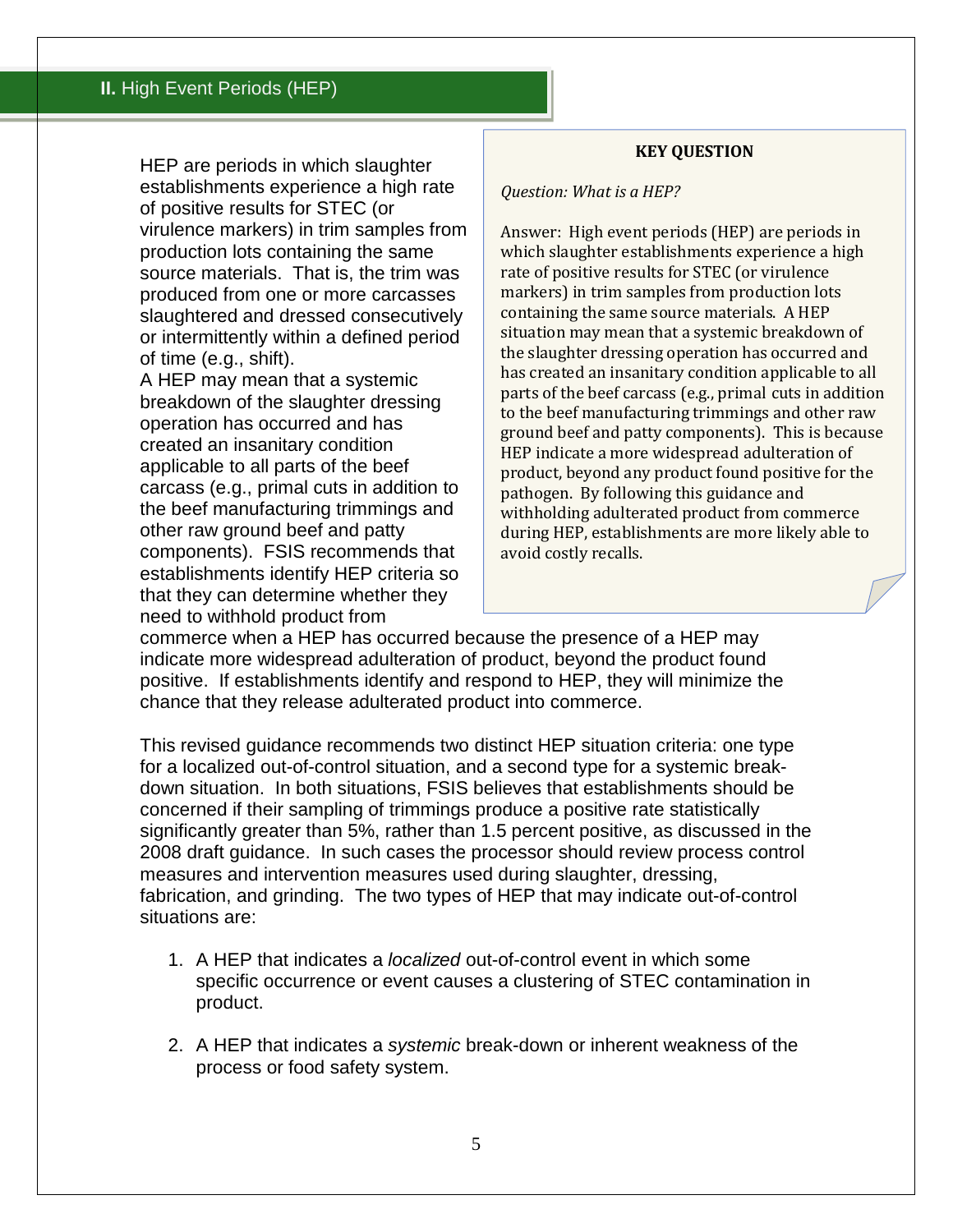In both situations, FSIS believes that if an establishment's sampling of trimmings during a period produced a positive rate statistically significantly greater than 5%, there was a severe loss of process control during that period. In such cases, the processor needs to thoroughly review its process control and intervention measures used during slaughter, dressing, fabrication, and grinding.

One difference between a systemic break-down and a localized out-of-control situation is the amount of product that should be assessed to determine whether it may be adulterated. A localized out-of-control situation may affect only the production of one lot, while a systemic break-down may affect more products. Also, a localized HEP may indicate an isolated problem (such as improper application of an antimicrobial on one lot); a systemic HEP may indicate a broader problem (systemic failure to prevent cross contamination among carcasses or improper application of antimicrobial on many lots).

When either of these trigger criteria is reached, the establishment may determine that production lots of beef manufacturing trimmings containing same source materials that were sampled, tested, and found negative should be considered as having a false negative result, depending on the reason for the HEP. If the establishment makes that determination, such product should be diverted to a full lethality treatment or otherwise destroyed.

To develop recommendations for identifying a HEP, FSIS examined industry data collected in 2010 by FSIS inspection personnel from the top 33 slaughter establishments, based on production volume (heads slaughtered). Of the 33 establishments, 32 responses were received, 19 had clear definitions of a HEP,

2 had clear but incomplete definitions because they did not specify a time frame (which FSIS interpreted to be a day), 10 had unclear definitions of a HEP, and 1 did not have a definition. Of the 21establishments that had clear definitions (including the two FSIS interpreted), 7 were using a 5% threshold definition; there were 3 that had definitions greater than 10%.

Based on these results, FSIS selected a target of 5%.

#### **KEY QUESTION**

*Question: Why should establishments evaluate their test results using HEP criteria?*

Answer: When establishments experience a HEP, FSIS believes with a high degree of confidence of poor processing or poor food safety controls. Therefore, establishments need to take extraordinary action to ensure that adulterated product does not enter commerce.

That is, FSIS would consider an establishment's process to be within a HEP if the percent positive within a set time (1 day, shift, etc.) is 5% or greater.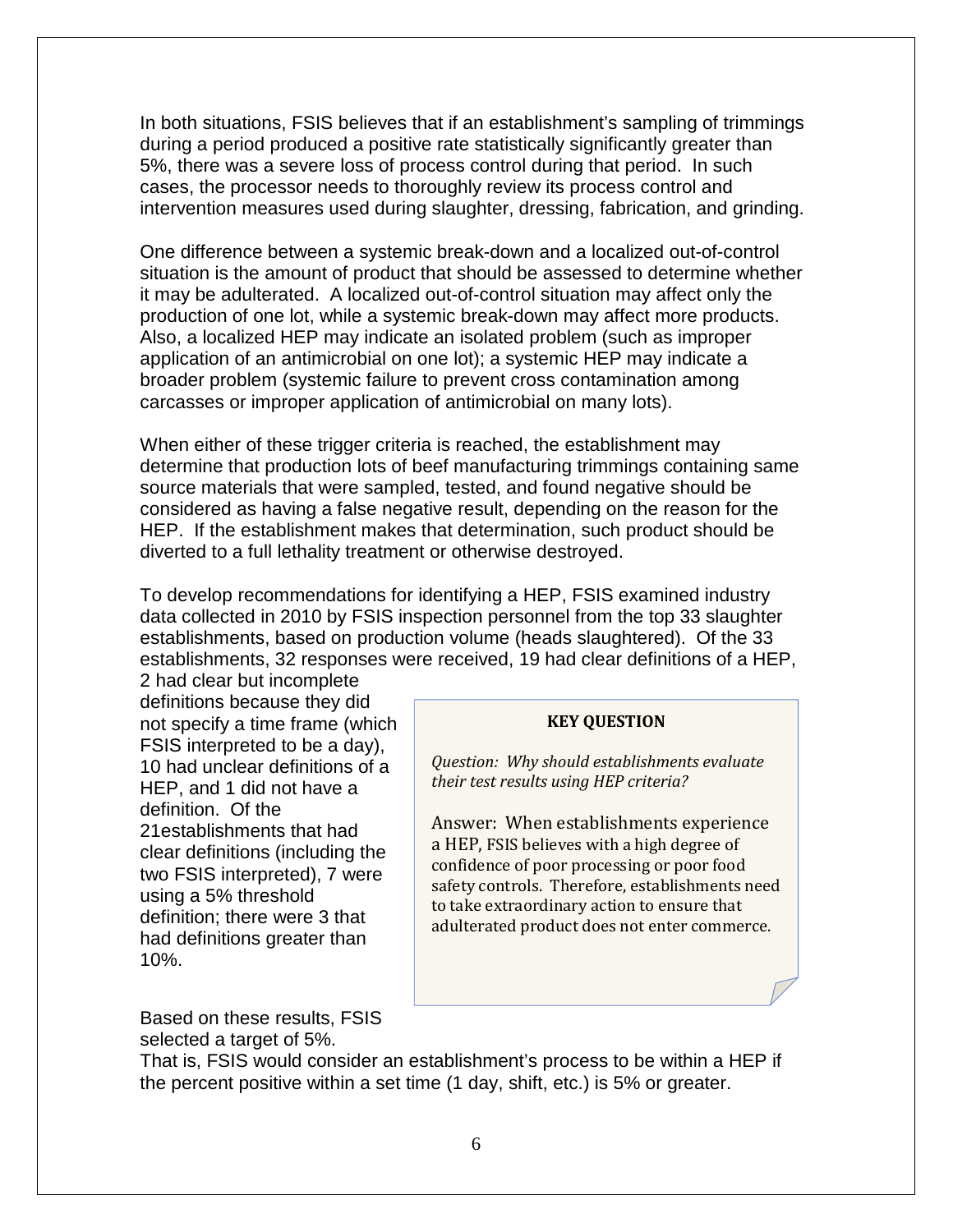FSIS would not consider the establishment's process within a high event period if the percent positive is less than 5% within a given time period. FSIS developed its HEP criteria using a very high degree of statistical confidence. That way, FSIS has a very high degree of confidence that the process's percent positive truly exceeds 5%. FSIS did not select a lower target because it did not want to define HEP criteria that would be as, or more, rigorous than those of a large number of establishments. FSIS did not select a higher target (e.g., 10%) because the Agency believes such a target could result in many cases where poor processing, as defined by most of the industry, would not be detected as a HEP.

The HEP criteria FSIS has provided in this guidance indicate exceptional events of poor processing. FSIS would consider an establishment's process to be within a HEP if, during the period of sampling, the (true) process percentage of positive is not less than 5%. To avoid incorrectly saying a HEP occurred, FSIS required a specified degree of statistical confidence before asserting a HEP occurred. More detailed information on how FSIS developed its HEP criteria can be found in [Appendix 1: Detailed Explanation of FSIS's HEP Criteria.](#page-37-0)

Industry typically makes decisions to identify HEP based on presumptive positive results (or what FSIS terms potential positive results) from initial screening tests that produce a high percentage of false positives.<sup>[1](#page-6-0)</sup> Percentages of presumptive positive results are greater than percentages of confirmed results. FSIS identified a target that was in accordance with today's present industry standard.

Most establishment testing methods include an enrichment step followed by differential screening specific to STEC or their virulence markers. Positive results during screening tests require further testing to detect STEC. If the establishment does not perform further testing, it should treat positive screen results as confirmed positives. FSIS considers those results positive for STEC.

FSIS recognizes that many establishments test for other STEC or their associated virulence markers and treat those positive screen results as positive for STEC. Establishments can apply the guidance in this document to such positive screen results. Therefore, this document refers to *E. coli* O157:H7 and the six non-O157 STECs as "STEC" and positive screening tests for STEC virulence markers.

The 2008 guidance specified that an *E. coli* O157:H7 percent positive of greater than 1.5%, for samples collected using the N60 collection method, indicated that

<span id="page-6-0"></span><sup>1</sup> The FSIS analysis for the presence of *E coli* O157:H7 has two screening stages before confirmation. See MLG 5A.02 (10/01/10). Also see: [http://www.fsis.usda.gov/wps/wcm/connect/316b1e53-beba-4f2b-971a](http://www.fsis.usda.gov/wps/wcm/connect/316b1e53-beba-4f2b-971a-b587fe4744e2/Mlg_5A_02.pdf?MOD=AJPERES)[b587fe4744e2/Mlg\\_5A\\_02.pdf?MOD=AJPERES](http://www.fsis.usda.gov/wps/wcm/connect/316b1e53-beba-4f2b-971a-b587fe4744e2/Mlg_5A_02.pdf?MOD=AJPERES) for a flow chart of FSIS's procedures.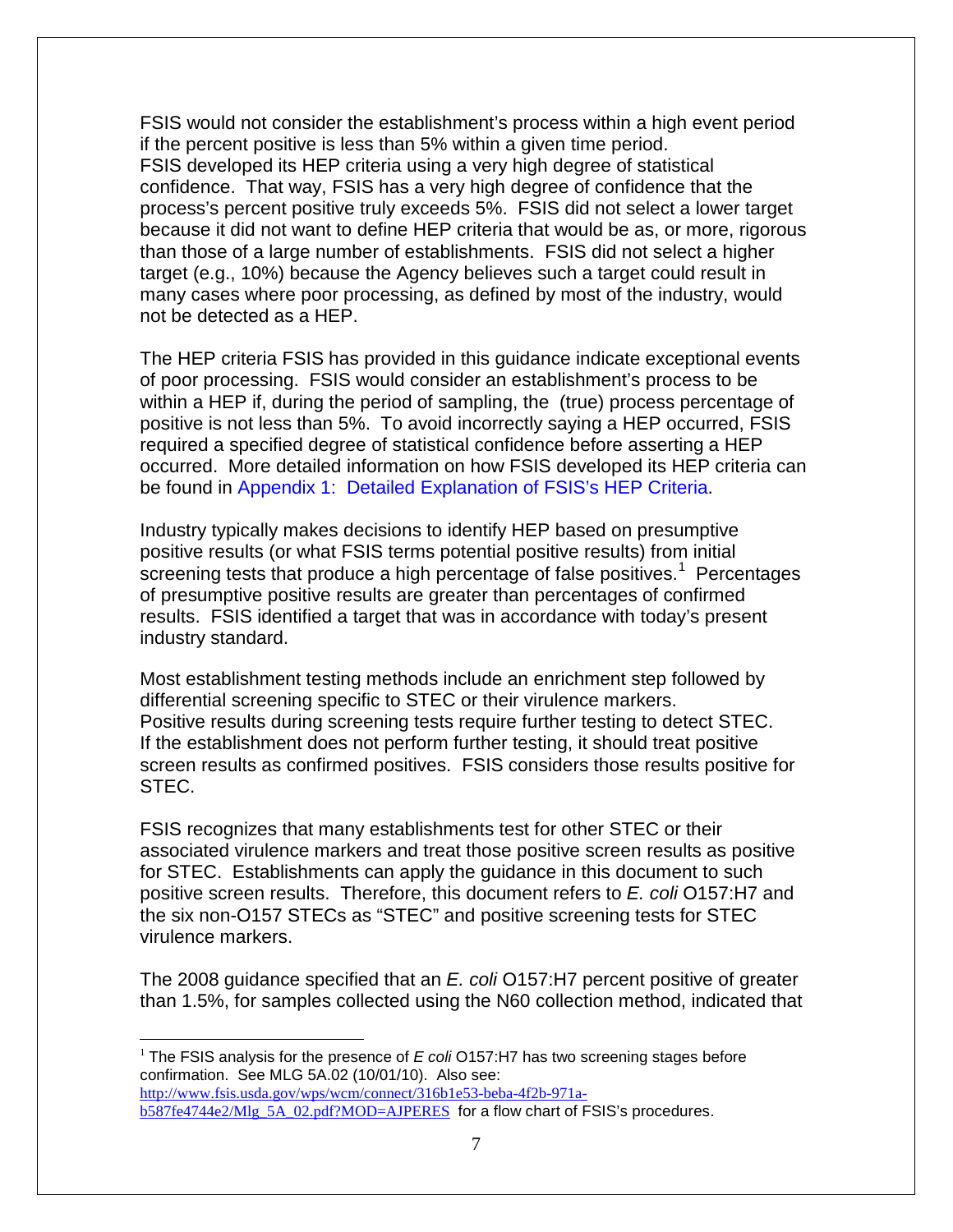a process may be out of control and thus in a HEP situation. Based on that percent positive, the prior guidance recommended that four positive *E. coli* O157:H7 results out of 91 consecutive N60 samples should be seen as indicating a loss of control.

FSIS changed the recommended target from the value given in its 2008 draft guidance of 1.5% positive to 5% positive. FSIS made this change for two primary reasons. First, FSIS recognizes that many establishments treat a potential or presumptive positive sample result as if the sample was confirmed to contain viable *E. coli* O157:H7. These practices result in a higher positive rate than that seen for FSIS verification testing that is specifically for viable *E. coli* O157:H7 that have been confirmed positive. Second, FSIS made this change to

#### **KEY NOTE**

*As noted earlier, beef slaughter/fabrication establishments that manufacture 50,000 pounds or more of trimmings daily are likely to conduct sufficient verification testing on same source materials to be able to determine whether a HEP occurred based on these criteria.*

a higher target value to increase confidence that an insanitary condition likely occurred during the slaughter/dressing operation. With a greater target value that the process is statistically significantly greater than 5%, the establishment and the Agency would have greater confidence that the food safety system is truly out of control for many situations with an identifiable cause than compared to its confidence when using a target of 1.5%. FSIS does not expect such HEP situations to happen often during any 12-month period when an establishment's slaughter dressing operation is properly functioning. FSIS did not want to recommend HEP criteria for establishments unless it can be highly confident that there are identifiable factors that contributed to the high percentage of found positive results.

Establishments may choose to use the earlier guidance based on 1.5%. As is discussed below, establishments may choose to develop stricter HEP criteria than FSIS is recommending. By choosing the stricter HEP criteria, the establishment reduces its vulnerability for releasing product into commerce that could test positive at a subsequent point in processing or that could be associated with illness. Establishments should be able to support whatever HEP criteria they use.

HEP criteria are most useful to establishments that have rigorous testing programs. FSIS recommends that slaughter/fabrication establishments conduct sampling and testing of trim at a frequency sufficient to find evidence of contamination surviving the slaughter and dressing operation (optimally every production lot) in an effort to ensure that adulterated product does not enter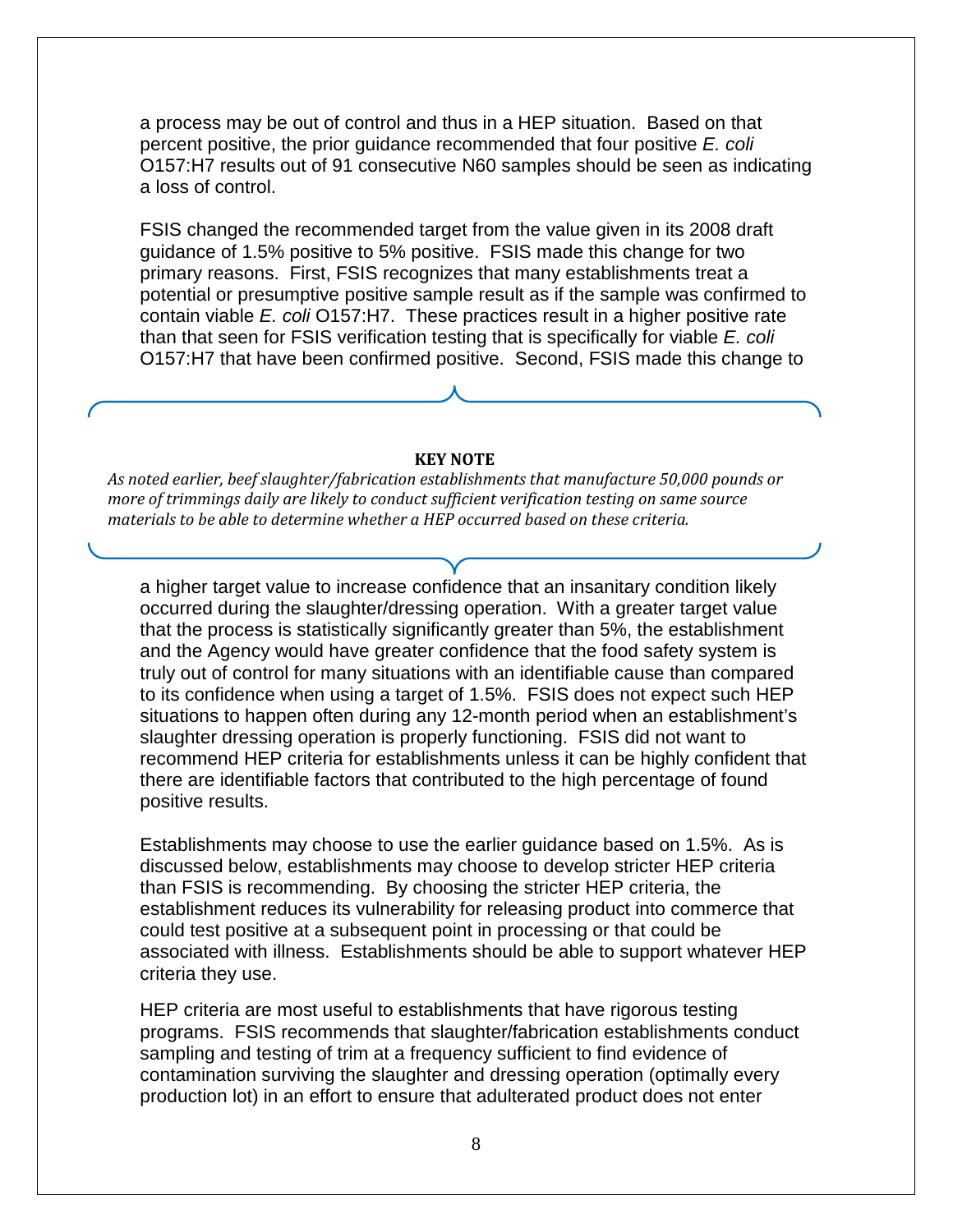commerce. Microbiological testing is necessary because not all contamination can be seen with the naked eye. It is also important to detect all contamination because high levels of contamination may significantly reduce the safety margin afforded by antimicrobial treatments.

Establishments grouping five combo bins of trimmings into production lots represented by one N60 sample may be less capable of discerning a HEP situation than establishments that collect an N60 sample from a one combo bin production lot. However, establishments that group multiple combo bins into a production lot may have a scientific basis for selecting samples or grouping samples that allows them to identify a HEP effectively; they may have had a contract study conducted for them based on their own in-plant conditions that supports their lotting practices and shows that their sampling and testing has a high probability of detecting positives when present. In addition, establishments that exclude exterior fatty trimmings from calculation of a HEP situation may be less capable of identifying a HEP situation.

Additional assistance and information on these matters can be found in publications of the Beef Industry Food Safety Council, at: <http://www.bifsco.org/groundbeef.aspx>

For the purpose of this document there are two types of a HEP that may indicate out-of-control situations:

- 1. A HEP that indicates a *localized* out-of-control event in which some specific occurrence or event causes a clustering of STEC contamination in product.
- 2. A HEP that indicates a *systemic* break-down or inherent weakness of the process or food safety system.

FSIS recommends that establishments evaluate their testing results for both short term (local) and long term (systemic) periods for which the positive rate is substantially greater than that expected or typically observed within production days or shifts. Establishments can evaluate their processes during both periods by applying a set of criteria within different moving windows of testing results. If the establishment exceeds one of the HEP criteria, FSIS believes there is a high degree of confidence that particular events occurred that indicates poor processing or poor food safety controls.

Below are criteria establishments may use for determining whether they have experienced a HEP.

1. For a local HEP: 3 or more STEC (or virulence markers) positive results out of 10 consecutive samples from production lots containing same source materials; that is, the trim was produced from one or more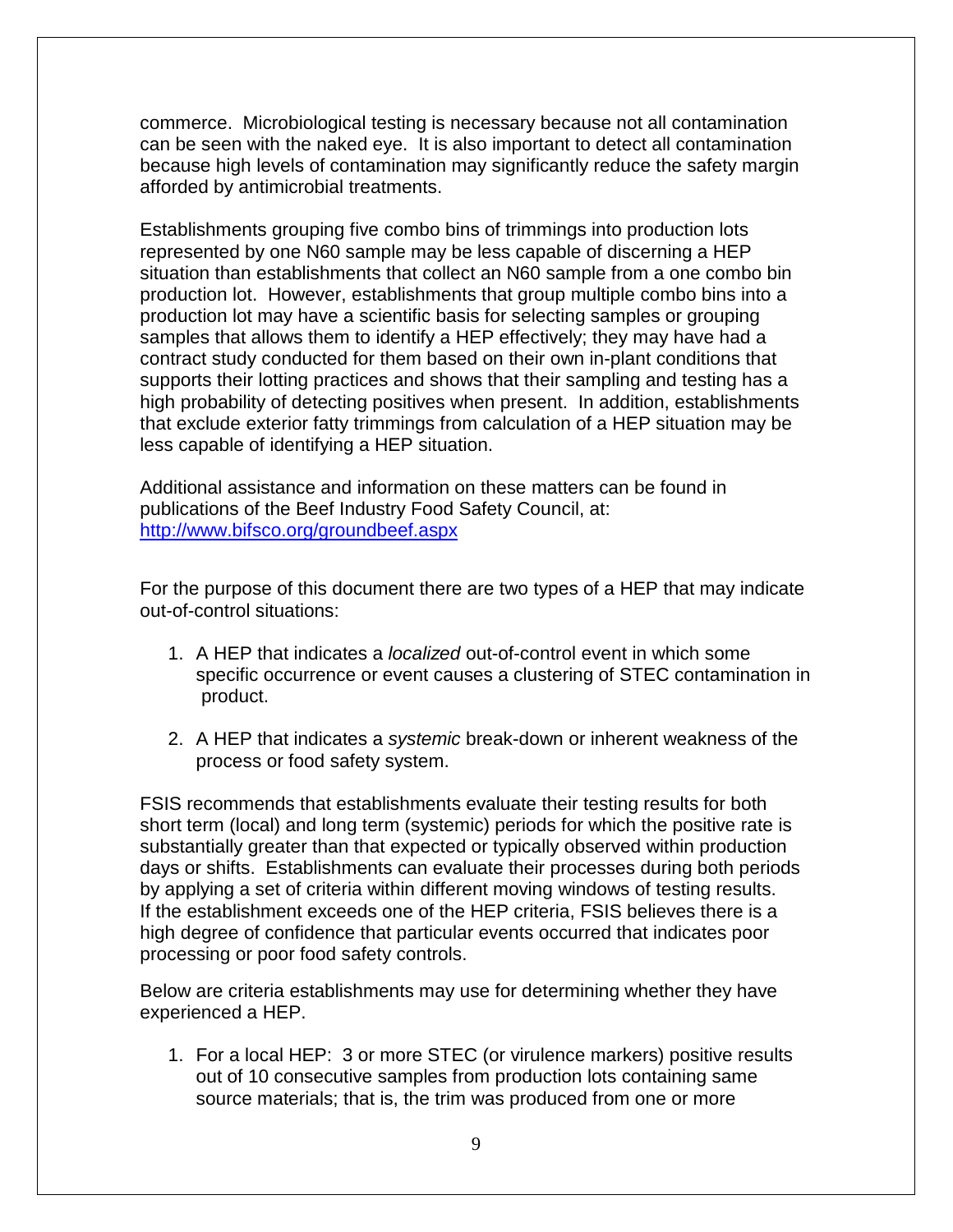carcasses slaughtered and dressed consecutively or intermittently within a defined period of time (e.g., shift); and

- 2. For a systemic HEP:
	- a. 7 or more STEC (or virulence markers) positive results out of 30 consecutive samples from production lots containing same source materials.
	- b. Establishments that test more than 60 samples per day from production lots containing same source materials can use Table 1 below for determining criteria for a systemic HEP.

[Table 1](#page-10-0) provides, for a given number of samples (window) the number of positive results that would provide close to 99% confidence that the establishment's process percentage of positive results

### **KEY QUESTION**

*Question: How did FSIS develop its HEP criteria?*

Answer: FSIS developed the HEP criteria based on a high degree of statistical confidence that the establishment exceeded 5% positive. For the local HEP criteria, FSIS used close to 99% (98.95%) confidence. For the systemic HEP guidance, FSIS used about 99.95%. FSIS expects that establishments will improve their percent positives over time, and, therefore, FSIS plans to adjust the HEP criteria accordingly. See [Appendix 1](#page-37-0) for more details.

during the period of sampling exceeds 5%. The criteria in Table 1 apply for local HEP and for systemic HEP that apply for a day (or shift) of processing (2b above). The numbers of positive results within these windows, if obtained, provide high degrees of confidence that the establishment has poor processing or poor food safety controls. The moving window method of monitoring process control is a simple and useful tracking procedure.

FSIS also is recommending a HEP sample criterion based on obtaining 7 or more positive results within any 30 consecutive samples from production lots. This criterion provides a greater degree of confidence that the process percentage of positive results exceeded 5% than those for the other criteria. FSIS chose a greater degree of confidence (about 99.95%) because in this situation FSIS believes that the establishments should examine rigorously not only trim product but also other primal and subprimal products. For the other HEP criteria, Table 1 provides numbers that would result in a 99% confidence that the 5% target would have been exceeded.

[Table 1](#page-10-0) also includes the observed percentage of positive samples. The reason the observed percentage of positive results is greater than the 5% target FSIS used to establish HEP is because the HEP criteria are based on a very high degree of statistical confidence that the process's percentage truly exceeds the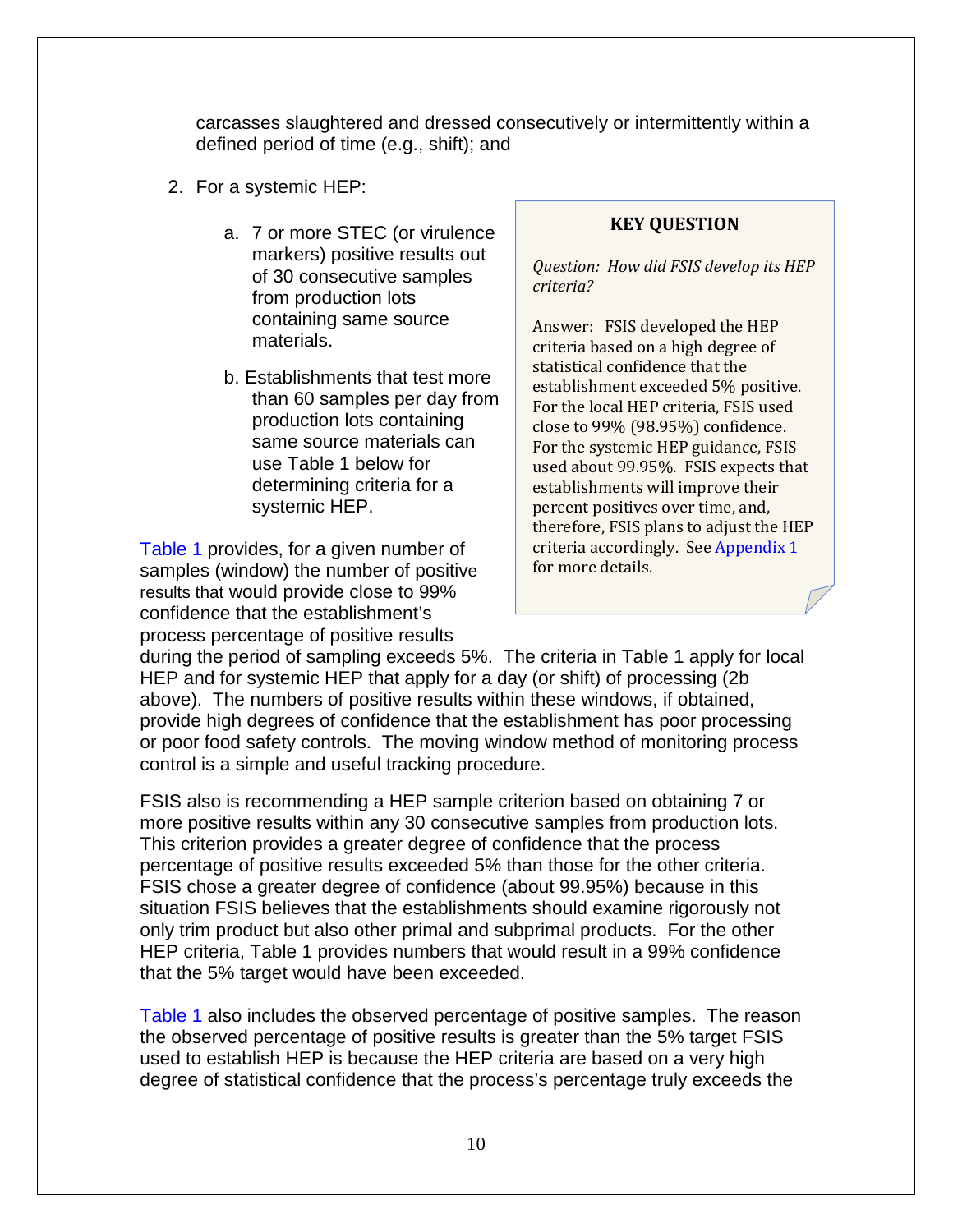<span id="page-10-0"></span>

| Table 1: HEP Criteria when Establishment test more than 60 |                |            |                   |  |  |  |  |  |  |
|------------------------------------------------------------|----------------|------------|-------------------|--|--|--|--|--|--|
| samples per Day or local HEP for 10 consecutive samples    |                |            |                   |  |  |  |  |  |  |
| <u>Unacceptable #</u>                                      | Number of      | Confidence | Observed          |  |  |  |  |  |  |
| <b>Positives</b>                                           | <b>Samples</b> |            | <u>Percentage</u> |  |  |  |  |  |  |
|                                                            |                |            | of Positive       |  |  |  |  |  |  |
| 3                                                          | 10             | 98.8%      | 30.0%             |  |  |  |  |  |  |
| 8                                                          | 61             | 98.9%      | 13.1%             |  |  |  |  |  |  |
| 9                                                          | 74             | 98.9%      | 12.2%             |  |  |  |  |  |  |
| 10                                                         | 86             | 98.9%      | 11.6%             |  |  |  |  |  |  |
| 11                                                         | 100            | 98.9%      | 11.0%             |  |  |  |  |  |  |
| 12                                                         | 113            | 98.9%      | 10.6%             |  |  |  |  |  |  |
| 13                                                         | 127            | 98.9%      | 10.2%             |  |  |  |  |  |  |
| 14                                                         | 141            | 98.9%      | 9.9%              |  |  |  |  |  |  |
| 15                                                         | 155            | 98.9%      | 9.7%              |  |  |  |  |  |  |
| 16                                                         | 169            | 98.9%      | 9.5%              |  |  |  |  |  |  |
| 17                                                         | 184            | 98.9%      | 9.2%              |  |  |  |  |  |  |
| 18                                                         | 198            | 98.9%      | 9.1%              |  |  |  |  |  |  |
| 19                                                         | 213            | 98.9%      | 8.9%              |  |  |  |  |  |  |
| 20                                                         | 228            | 98.9%      | 8.8%              |  |  |  |  |  |  |

5% target. Establishments may use this table for their testing programs to determine if they have a HEP, or may develop their own.

FSIS is not providing a tolerance for an acceptable number of STEC (or virulence markers) positives. Rather, FSIS is providing guidance on when the number of positive results within a certain number of samples indicates a HEP occurrence. In such situations, negative-tested production lots are possibly contaminated because they were likely produced under insanitary conditions. The establishment would need to determine whether the lots are releasable.

The establishment–specific process positive rate may differ from the rate used to construct the above example. These

## *KEY QUESTION*

*Question: Is FSIS establishing a tolerance for an acceptable number of STEC (or virulence markers) positives?* 

Answer: No, FSIS is providing criteria that indicate exceptional events of poor processing and require extraordinary action so that adulterated product does not enter commerce.

rates may differ depending on the time of year and increase during high prevalence seasons. Consequently, a specified positive rate for a given establishment at a given time should be identified by indicating that a different positive rate was being achieved consistently and product has low likelihood of being adulterated. However, FSIS would consider an establishment to experience a HEP if it experiences a HEP according to FSIS's criteria regardless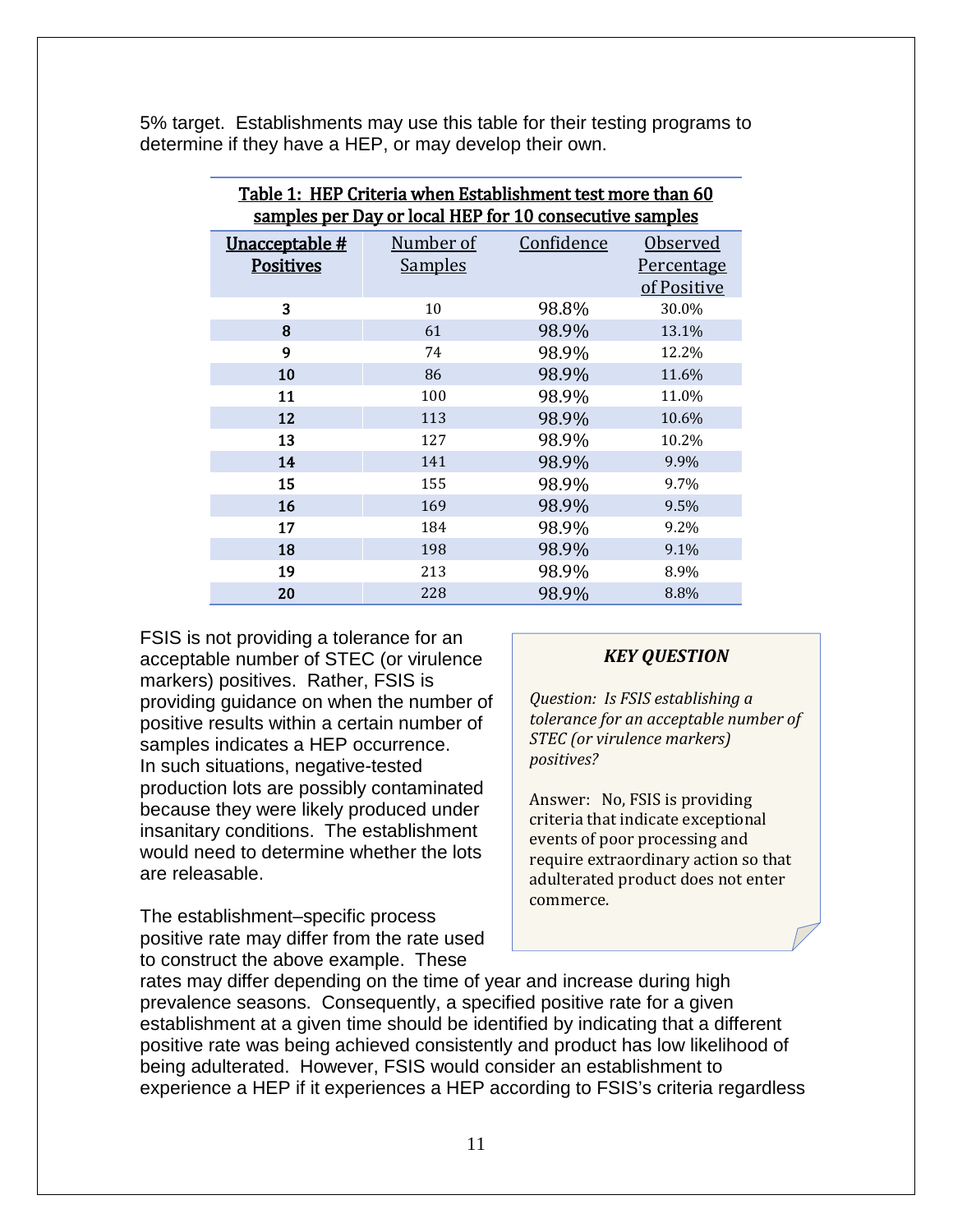of the time of year. Further, deviations from previously obtained positive rates should be construed as presumptive evidence that the process is out of control and would warrant investigation to find and eliminate any potential causes for the positive results. As part of their supporting documentation for their hazard analysis, FSIS recommends that establishments document their criteria for identifying a HEP.

One example for how establishments might develop their own criteria would be to determine an upper bound (limit) process percent positive and then determine how many actual sample results they will use to show whether they have exceeded that upper bound<sup>[2](#page-11-1)</sup>. FSIS expects that slaughter/fabrication establishments are subjecting 100 percent of production lots of trim to N60 verification testing. In addition, FSIS expects that establishments would have a more rigorous verification testing program during the high prevalence season (from spring into mid-autumn) in order to have greater confidence that increased contamination is not passing through the slaughter/dressing operation into the trim production lots. More rigorous verification testing programs might include more restrictive HEP criteria. In addition, small establishments or those that produce product infrequently might choose a different set of criteria from those provided by FSIS.

# <span id="page-11-0"></span>**III. Sample HEP Numerical Criteria**

The end of [Chapter III](#page-11-0) below has specific suggestions.

The following tables are provided to help establishments derive parameters for determining whether they have experienced a HEP. The tables provide specified numbers of positive results (first column) occurring within a specified number of samples (entries within the remaining columns) from production lots.

Those indicate that the true percent positive of STEC findings (or virulence markers) would be greater than or equal to the specified percent positive given in the column headings, for the following percent confidence intervals:

<span id="page-11-1"></span> $2$  There are other tracking procedures, such as calculating and graphing cumulative sums of differences of results from a specified target (CUSUM) and exponentially weighted moving averages (EWMA), which do not require such determinations.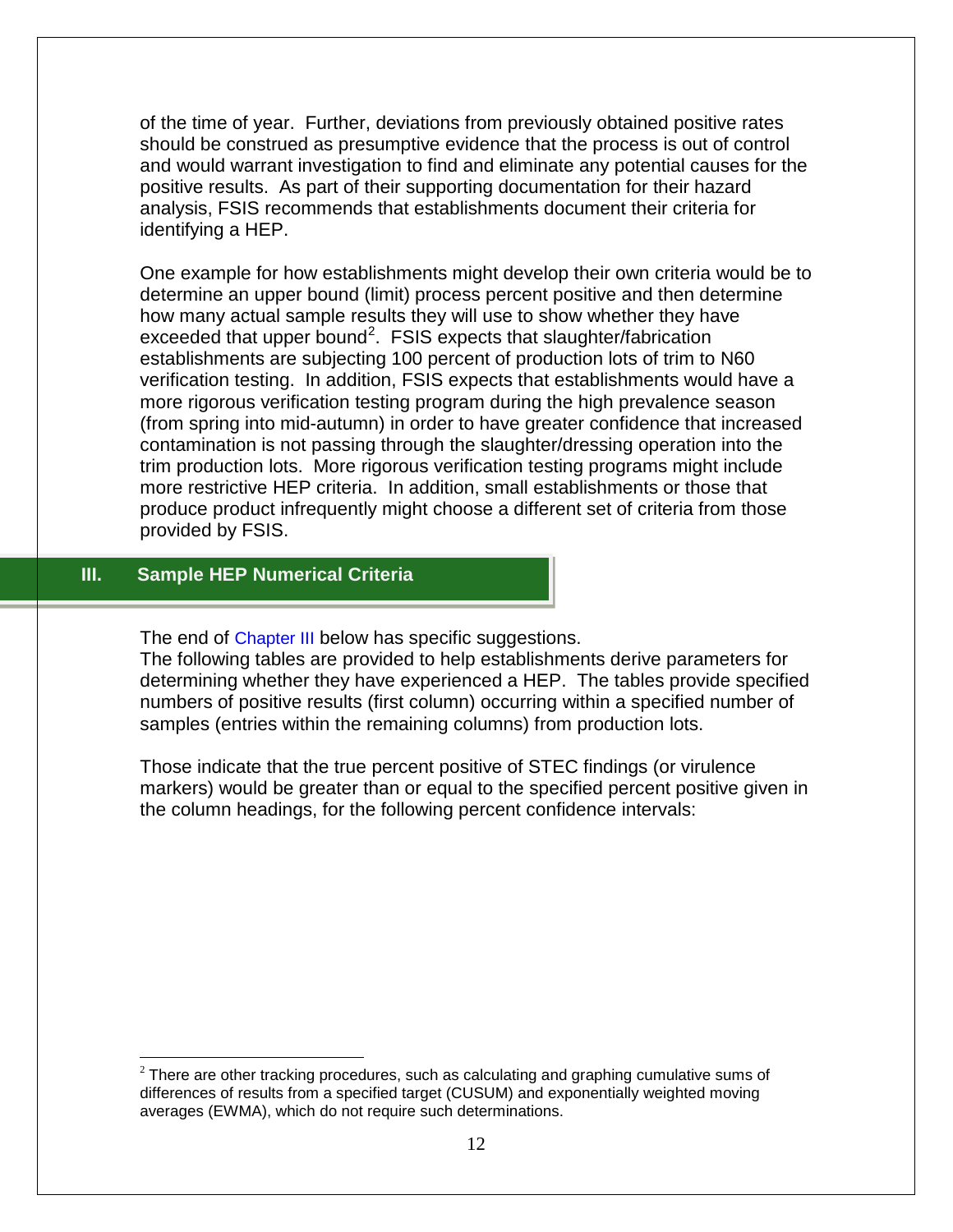- with 95 percent confidence [\(Table 2\)](#page-12-0);
- close to 99 percent confidence [\(Table 3\)](#page-13-0); and
- close to 99.95 percent confidence [\(Table 4\)](#page-13-1).

The latter two tables show how FSIS developed the criteria for localized or systemic HEP. In the tables below, the test result from one composite sample of multiple slices (e.g., N60 sample) is considered one positive or negative result.

<span id="page-12-0"></span>Table 2: Lower Bounds of Percent Positive, Based on Number of Samples Tested True positive percent of STEC (or virulence markers) findings is greater than corresponding lower bound percentage in column with 95% confidence, given the number of positive results (rows) within corresponding number of samples (interior table entries)

| Number<br><b>Positive</b> | 0.50% | 0.68% | 0.75% | 1.0% | 1.5% | 2.0% | 3.0% | 3.5% | 5.0% |
|---------------------------|-------|-------|-------|------|------|------|------|------|------|
| $\mathbf{2}$              | 71    | 52    | 47    | 35   | 24   | 18   | 12   | 10   | 7    |
| 3                         | 164   | 120   | 109   | 82   | 55   | 41   | 27   | 23   | 16   |
| 4                         | 274   | 201   | 182   | 137  | 91   | 69   | 46   | 39   | 28   |
| 5                         | 395   | 290   | 263   | 198  | 132  | 99   | 66   | 57   | 40   |
| 6                         | 523   | 385   | 349   | 262  | 175  | 131  | 88   | 75   | 53   |
| 7                         | 658   | 484   | 439   | 329  | 220  | 165  | 110  | 95   | 67   |
| 8                         | 797   | 586   | 532   | 399  | 266  | 200  | 134  | 115  | 81   |
| 9                         | 940   | 692   | 627   | 471  | 314  | 236  | 158  | 135  | 95   |
| 10                        | 1086  | 799   | 725   | 544  | 363  | 273  | 182  | 156  | 110  |
| 11                        | 1235  | 909   | 824   | 618  | 413  | 310  | 207  | 178  | 125  |

Based on Table 2, if there were 4 or more positive results within 69 samples, then there would be 95% confidence that the process positive percent exceeds 2%.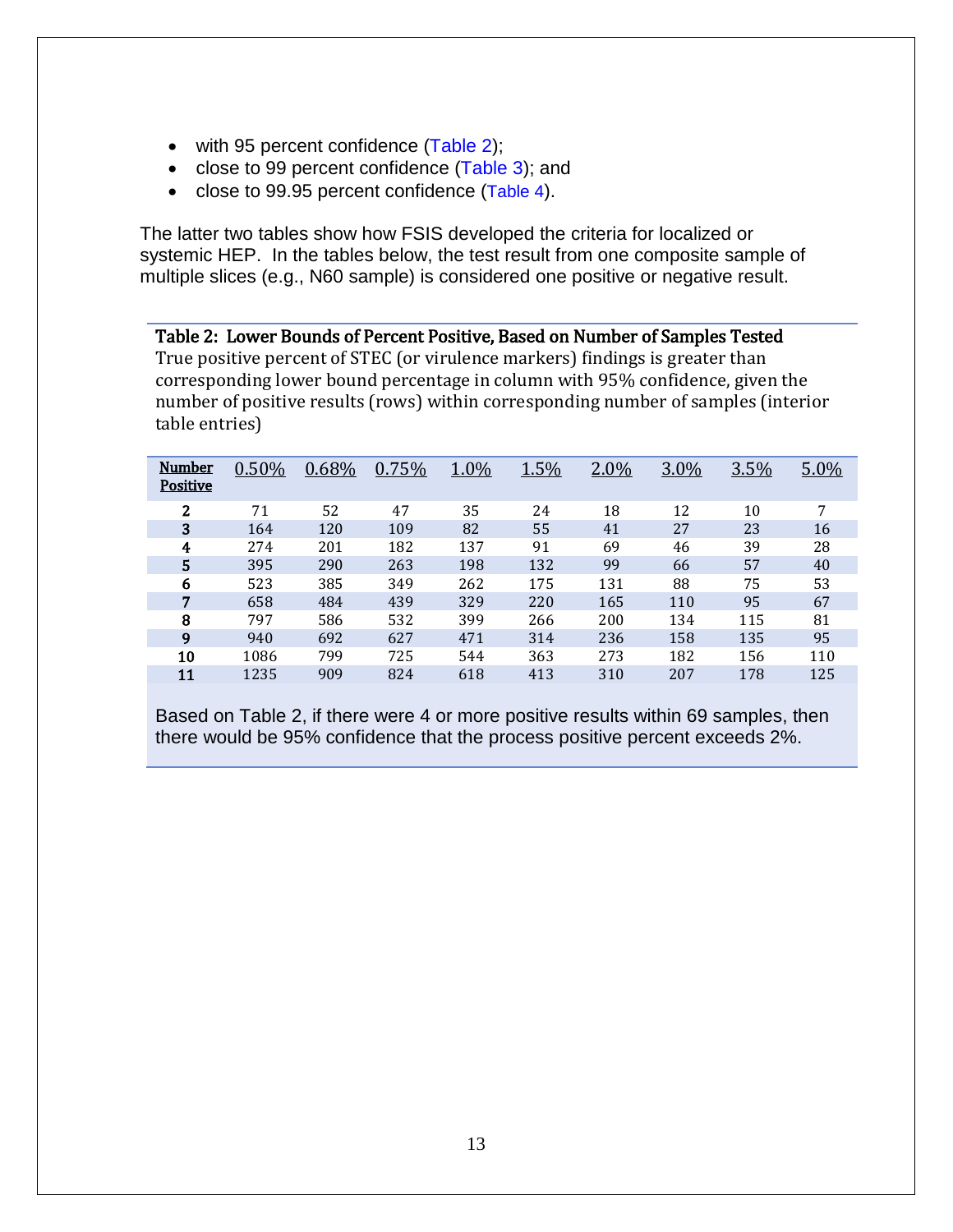<span id="page-13-0"></span>Table 3: Lower Bounds of Percent Positive, Based on Number of Samples Tested True positive percent of STEC (or virulence markers) findings is greater than corresponding lower bound percentage in column with about 98.85% confidence, given the number of positive results (rows) within corresponding number of samples (interior table entries)

| Number          | 0.50% | 0.68% | 0.75% | 1.0% | 1.5% | 2.0% | 3.0% | 3.5% | 5.0% |
|-----------------|-------|-------|-------|------|------|------|------|------|------|
| <b>Positive</b> |       |       |       |      |      |      |      |      |      |
| 2               | 32    | 23    | 21    | 16   | 11   | 8    | 5    | 5    | 3    |
| 3               | 92    | 68    | 62    | 46   | 31   | 23   | 16   | 13   | 10   |
| 4               | 172   | 127   | 115   | 86   | 58   | 44   | 29   | 25   | 18   |
| 5               | 266   | 196   | 178   | 133  | 89   | 67   | 45   | 39   | 27   |
| 6               | 369   | 272   | 247   | 185  | 124  | 93   | 62   | 54   | 38   |
| 7               | 481   | 354   | 321   | 241  | 161  | 121  | 81   | 70   | 49   |
| 8               | 598   | 440   | 399   | 300  | 200  | 151  | 101  | 87   | 61   |
| 9               | 720   | 530   | 481   | 361  | 241  | 181  | 121  | 104  | 74   |
| 10              | 846   | 623   | 565   | 424  | 283  | 213  | 143  | 123  | 86   |
| 11              | 976   | 718   | 652   | 489  | 327  | 246  | 164  | 141  | 100  |

#### <span id="page-13-1"></span>**Table 4: Lower Bounds of Percent Positive, Based on Number of Samples Tested**

True positive percent of STEC (or virulence markers) findings is greater than corresponding lower bound percentage in column with about 99.95% confidence, given the number of positive results (rows) within corresponding number of samples (interior table entries).

| Number          | 0.50% | 0.68% | 0.75% | 1.0% | 1.5% | 2.0% | 3.0% | 3.5% | 5.0% |
|-----------------|-------|-------|-------|------|------|------|------|------|------|
| <b>Positive</b> |       |       |       |      |      |      |      |      |      |
| 3               | 32    | 24    | 21    | 16   | 11   | 8    | 6    | 5    | 4    |
| 4               | 75    | 55    | 50    | 38   | 25   | 19   | 13   | 11   | 8    |
| 5               | 132   | 97    | 88    | 66   | 45   | 34   | 23   | 20   | 14   |
| 6               | 200   | 148   | 134   | 101  | 68   | 51   | 35   | 30   | 21   |
| 7               | 278   | 205   | 186   | 140  | 94   | 71   | 48   | 41   | 30   |
| 8               | 363   | 268   | 243   | 183  | 123  | 92   | 62   | 54   | 38   |
| 9               | 455   | 335   | 304   | 229  | 153  | 116  | 78   | 67   | 48   |
| 10              | 552   | 407   | 369   | 277  | 186  | 140  | 94   | 81   | 58   |
| 11              | 654   | 482   | 437   | 329  | 220  | 166  | 111  | 96   | 68   |

Based on Table 4, if 5 positive results occur within the set of 20 samples, then there is about 99.95% confidence that the positive percent exceeds 3.5%. The establishment may decide that if its percent positive exceeds 3.5%, then the establishment has experienced a HEP.

Establishments might have reason to collect a number of samples representing product processed under similar conditions and thus is indicative of the processing during a set period. For example, an establishment might run product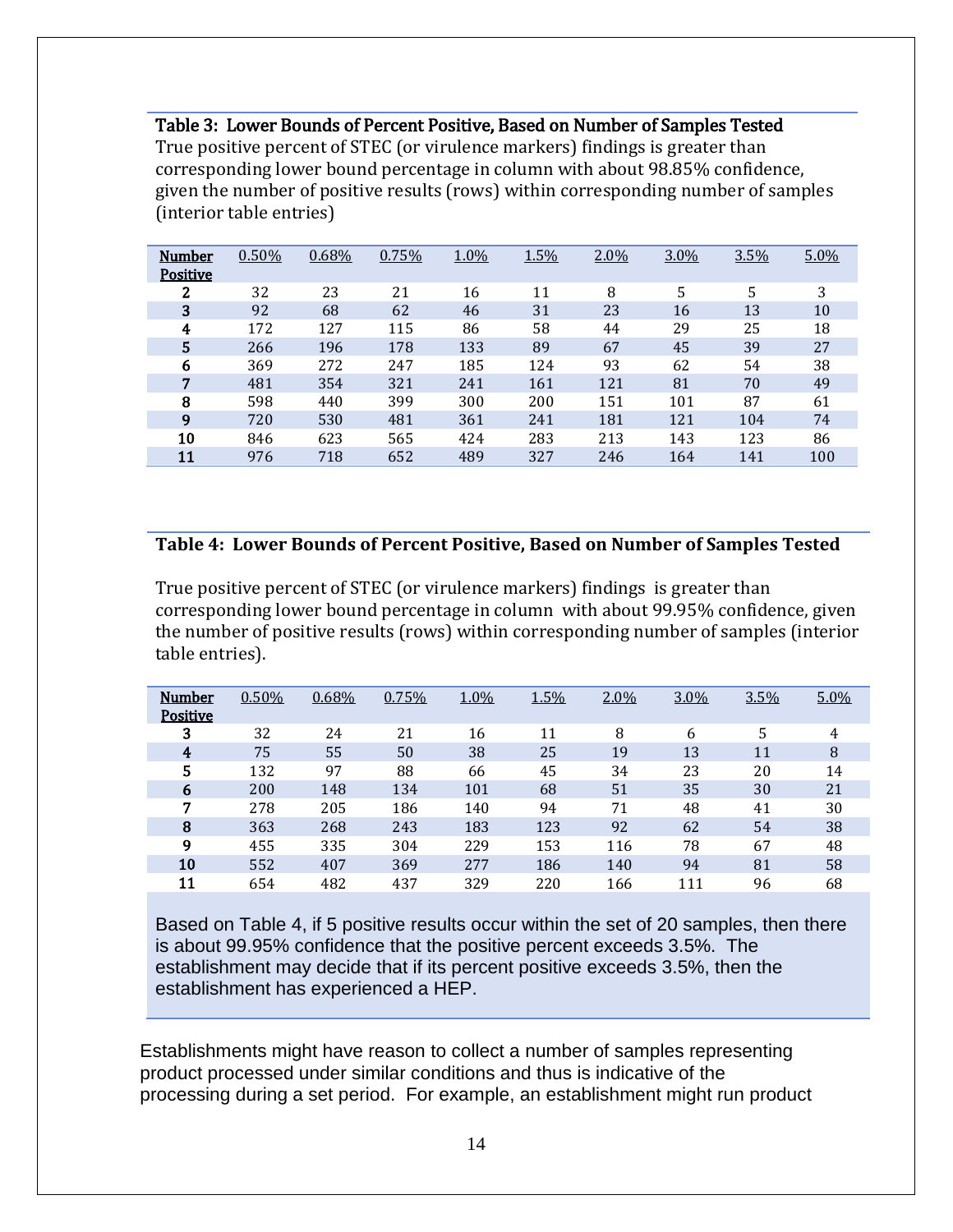during a given time, or for a given day (shift), and take 20 samples of that product. In that case, the tables or similar calculations used for creating the tables can be used for deciding how many positive results within sets of 20 samples would indicate a percent positive greater than that expected.

Small establishments that test infrequently might decide to develop other criteria for determining whether they have experienced a HEP. For example, a small slaughter establishment may test 5 samples and find 2 of them positive. For a small establishment that does not test frequently, two positive results (or even 1) might indicate a lack of control in the production of that product and thus could be considered as a HEP.

If Tables 2-4 above do not meet an establishment's needs for determining high event criteria appropriate for the establishment, the establishment should contact *askFSIS* at<http://askfsis.custhelp.com/> and categorize its question as "Sampling" within the system. Through the *askFSIS* system, establishments can obtain expert advice on the design of HEP criteria.

# <span id="page-14-0"></span>**IV. Action in a High Event Period**

## **IV. Action in a High Event Period (HEP)**

In a robust testing program, negative results normally indicate that product may be released in commerce. However, during a HEP, the establishment needs to consider whether negative-tested lots of trimmings are releasable, and whether primal and subprimal product produced from the same source materials as the trimmings may be positive for STEC.

The actions taken in response to a HEP could depend upon the findings of the investigation of the positive results. If slaughter establishments experience a HEP, they should assess what happened during the slaughter and dressing process and take appropriate action that would ensure only unadulterated product is released into commerce. Studies have shown that STEC is present in the hides and intestinal contents of cattle and, therefore, can contaminate the surface of the carcass, trimmings, ground beef, and

### **KEY QUESTION**

*Question: What actions does FSIS recommend in response to HEP?*

Answer: When a HEP occurs, the establishment needs to consider whether negative-tested lots of trimmings are releasable, and whether primal and subprimal product produced from the same source materials as the trimmings may be positive for STEC. For a local HEP, establishments may not need to sample, test and hold primals and subprimals. However, during systemic HEP, primal and subprimal cuts should be sampled and tested even if treated with an antimicrobial treatment. FSIS recommends that establishments test food contact surfaces for STEC (or virulence markers), and if the surface is found positive consider product that came into contact with those surfaces to be adulterated.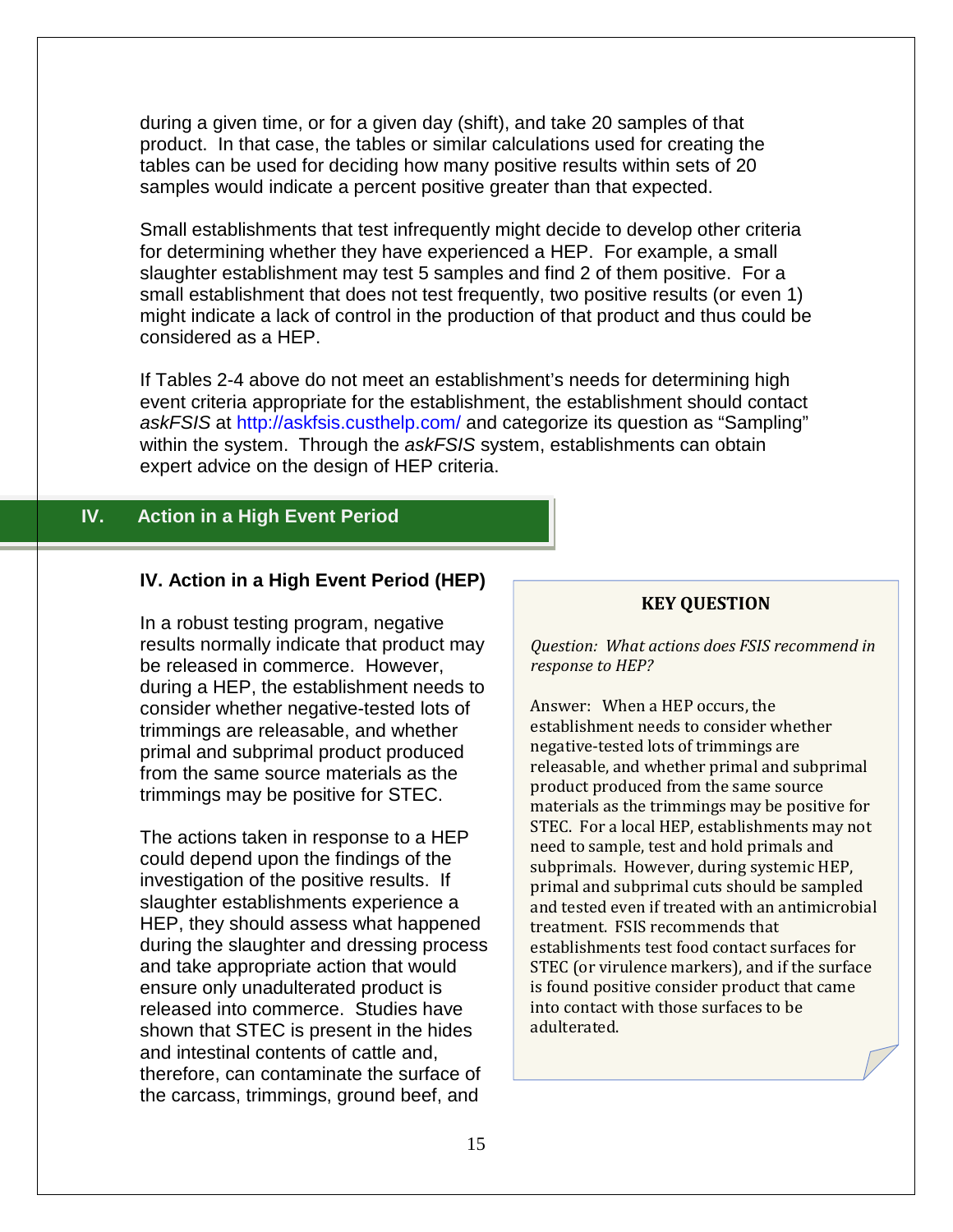other beef products (e.g., primals, subprimals, and mechanically tenderized or enhanced beef) during slaughter, fabrication, grinding, and processing.

The process of removing the hide and intestinal tract requires care, and even under good manufacturing practices, occasional contamination of the carcass meat will occur from direct contact of the hide to the carcass, contact of the hide to equipment, hand-to-hide-to-carcass contact, aerosolization when removing the hide, or puncture of the intestinal tract. Slaughter and dressing procedures should be designed to minimize, to the maximum extent practical, crosscontamination of carcasses with the contaminants from the hide and intestinal tract.

As FSIS stated in [FSIS PHIS Directive 6410.1, Verifying Sanitary Dressing and](http://www.fsis.usda.gov/wps/wcm/connect/5d100e39-8eab-4c88-85a3-bb60147d6e10/PHIS_6410.1.pdf?MOD=AJPERES)  [Process Control Procedures by Off-Line Inspection Program Personnel \(IPP\) in](http://www.fsis.usda.gov/wps/wcm/connect/5d100e39-8eab-4c88-85a3-bb60147d6e10/PHIS_6410.1.pdf?MOD=AJPERES)  [Slaughter Operations of Cattle of any Age,](http://www.fsis.usda.gov/wps/wcm/connect/5d100e39-8eab-4c88-85a3-bb60147d6e10/PHIS_6410.1.pdf?MOD=AJPERES) the Agency expects that establishments will slaughter and process cattle in a manner designed to prevent contamination from occurring at any step in the process and will use decontamination and antimicrobial intervention treatments as necessary to address any contamination that may result from the implementation of the slaughter process or otherwise occur on the carcasses.

If a slaughter establishment believes a HEP has occurred, FSIS recommends that the processor review process control measures and intervention measures used during slaughter, dressing, fabrication, and grinding. Such controls may include measures to reduce the pathogen load on incoming animals, measures to ensure that contamination of the carcass does not occur during slaughter or dressing procedures, decontamination or antimicrobial treatments, and measures to minimize carcass-to-carcass contact and cross contamination. Ensuring and verifying that such controls are indeed working is crucial to preventing future HEP.

The actions taken in response to an out-of-control signal could depend upon the findings of the investigation of the positive results. If the establishment finds the cause for the HEP and takes corrective action to prevent positive results from recurring, then an increase in the sampling rate would not be needed. However, the establishment needs to have a high degree of confidence that the corrective actions will be effective before reducing the intensity of its testing. Until such a high degree of confidence is obtained, FSIS recommends that the establishment conduct increased testing when it experiences a HEP. For example, the establishment could increase sampling rates by either defining smaller lots of trimmings (1 combo bin instead of 5 combo bins) or selecting additional samples from the 5 combo bin lots.

During systemic HEP, FSIS recommends that primal and subprimal cuts be sampled and tested, even if treated with an antimicrobial treatment. In addition, during systemic HEP, FSIS recommends that establishments test food contact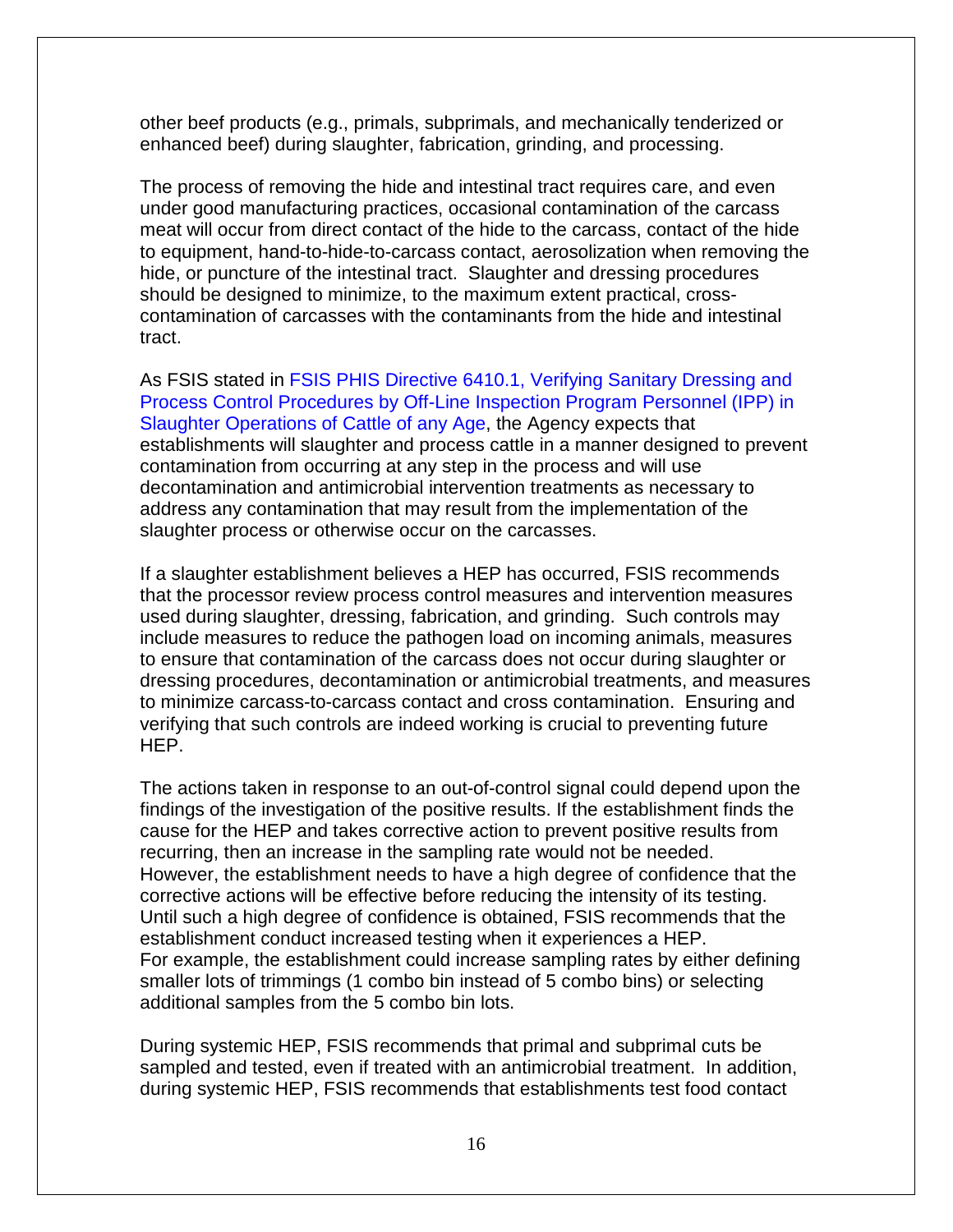surfaces for the presence of STEC (or virulence markers). If they detect the pathogen, establishments should consider product that came into contact with those surfaces to be adulterated.

These recommendations are not regulatory requirements. However, by taking these additional steps, establishments will be able to better ensure that they do not release adulterated product into commerce. Therefore, these additional steps may reduce the likelihood of costly recalls. During local HEP, FSIS recognizes that establishments may determine that less product may be affected or implicated by the positive results than in systemic HEP. Establishments may not need to sample, test, or hold primals and subprimals during local HEP.

The prevalence of STEC has been greater in cattle coming to slaughter during the warmer months (from spring into mid-autumn – the "high prevalence season") than the colder months. Thus, HEP should be especially anticipated during the high prevalence season. Extra steps should be implemented to increase confidence that contaminated product is not released into commerce for use in raw beef during the high prevalence season compared to the low prevalence season. Such steps could include more frequent monitoring and verification of both slaughter and dressing procedures, additional antimicrobial reduction treatments, or sampling and testing additional product. FSIS also recommends increasing sampling and verification testing during the high prevalence season.

During traceback activities, Enforcement, Investigations, and Analysis Officers (EIAOs) will gather information about the production of the product including the use of anti-microbials, prevention of cross-contamination, sanitary conditions, and relevant purchase specifications. Furthermore, as part of their traceback investigations, EIAOs will review slaughter establishment test results to determine whether the establishment has experienced a high event period (HEP).

Establishments are free to develop their own HEP definition as an alternative based on their unique operations. If establishments define HEP differently than FSIS, establishments should support their definition of HEP and provide the information to FSIS during traceback. For purposes of FSIS traceback activities, FSIS will identify HEP events based on the establishment's HEP criteria, provided the establishment's criteria is appropriately supported. During FSIS traceback activities, FSIS will evaluate the establishment's definition and support for defining HEP and determine whether the establishment has taken all affected product into account. If the establishment has not developed its own HEP criteria or its criteria is not supported, EIAOs will determine whether the establishment experienced a HEP based using the guidelines provided in this document. In the event the establishment has not developed or appropriated supported HEP criteria, the specific HEP criteria FSIS will use during traceback are: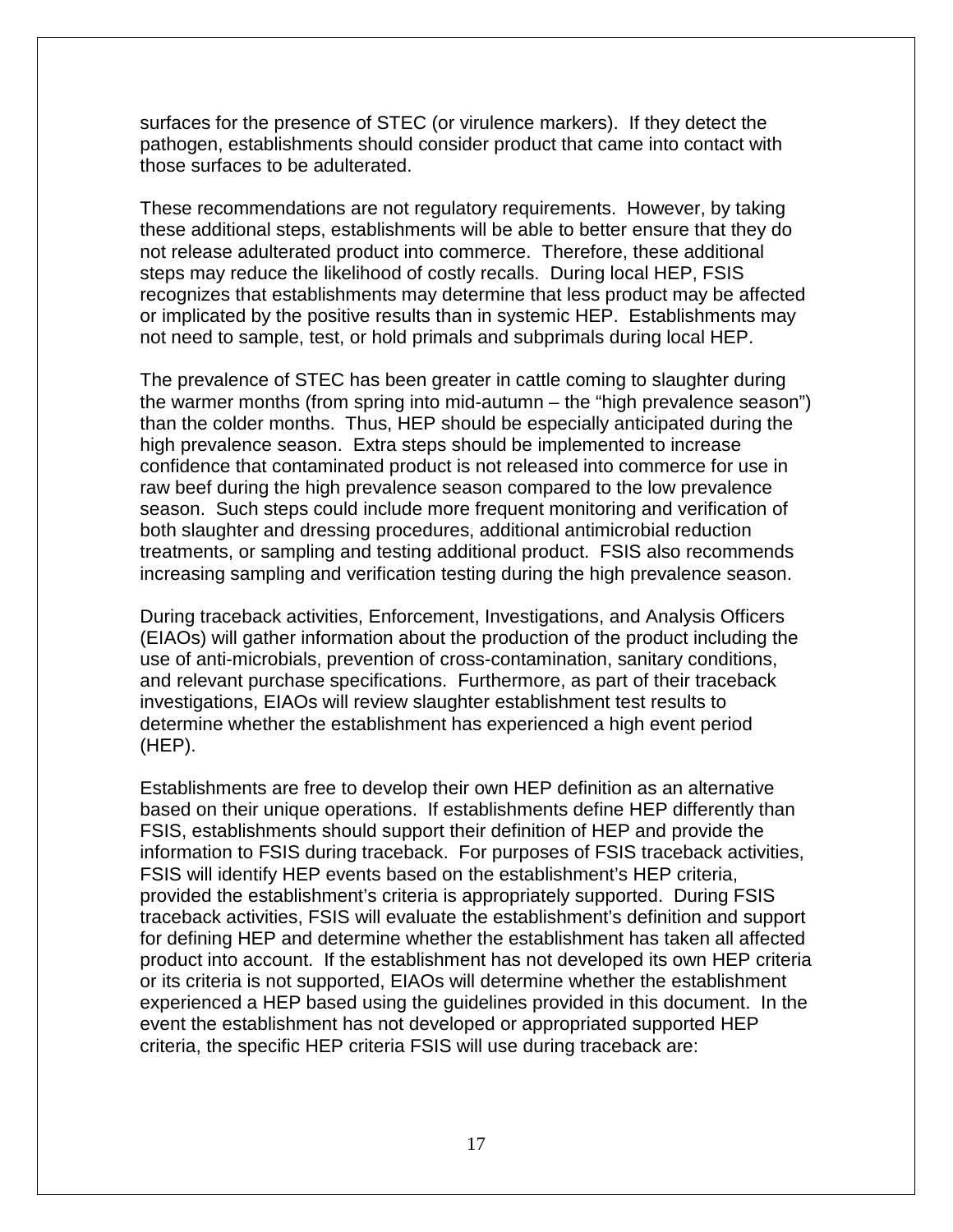- 1. For a local HEP: 3 or more STEC (or virulence markers) positive results out of 10 consecutive samples from production lots containing same source materials; that is, the trim was produced from one or more carcasses slaughtered and dressed consecutively or intermittently within a defined period of time (e.g., shift); and
- 2. For a systemic HEP: 7 or more STEC (or virulence markers) positive results out of 30 consecutive samples from production lots containing same source materials.

Based on the results of their traceback activities, EIAOs will make recommendations whether regulatory and enforcement actions are warranted. The District Manager will then determine whether adulterated product entered commerce; if it has, whether to contact the FSIS Recall Management and Technical Analysis Staff; and whether enforcement actions are appropriate. When FSIS requests that establishments recall product, FSIS looks at several factors to determine the scope of a recall, including the establishment's processing and sanitation procedures, and whether there is any finished product reincorporated into fresh product (rework).

# <span id="page-17-0"></span>**V. General Guidance for Verification Testing of STEC**

#### **Why is STEC Verification Testing Important?**

Because microbial contamination is not visible to the naked eye, microbiological testing is needed to verify that the slaughter and dressing procedures that are designed to prevent microbial contamination are effective. Also, an establishment may incur considerable expense if it becomes necessary to recall contaminated product from commerce<sup>[3](#page-17-1)</sup>. This action becomes necessary when trimmings that have been subjected to antimicrobial interventions are later found

#### **KEY QUESTION**

*Question: Why does FSIS recommend that establishments test beef trimmings for STEC?*

Answer: Establishment verification testing results on trimmings are likely the best available objective information a slaughter establishment can use to determine the effectiveness of its slaughter/dressing operation.

positive for STEC or when other production lots from same source materials – i.e., fabricated from a single, common source rather than multiple, commingled sources – are found positive. For these reasons, robust sampling and testing programs that can find product containing STEC can be highly cost-effective.

<span id="page-17-1"></span> $3$  FDA has estimated that a recall can cost government and industry \$3-5 million. ("Preliminary Regulatory Impact Analysis and Initial Regulatory Flexibility Analysis of the Proposed Rules to Ensure the Safety of Juice and Juice Products" (63 FR 24258; May 1, 1998). The cost covers manufacturer, retailers and State, local, and Federal authorities.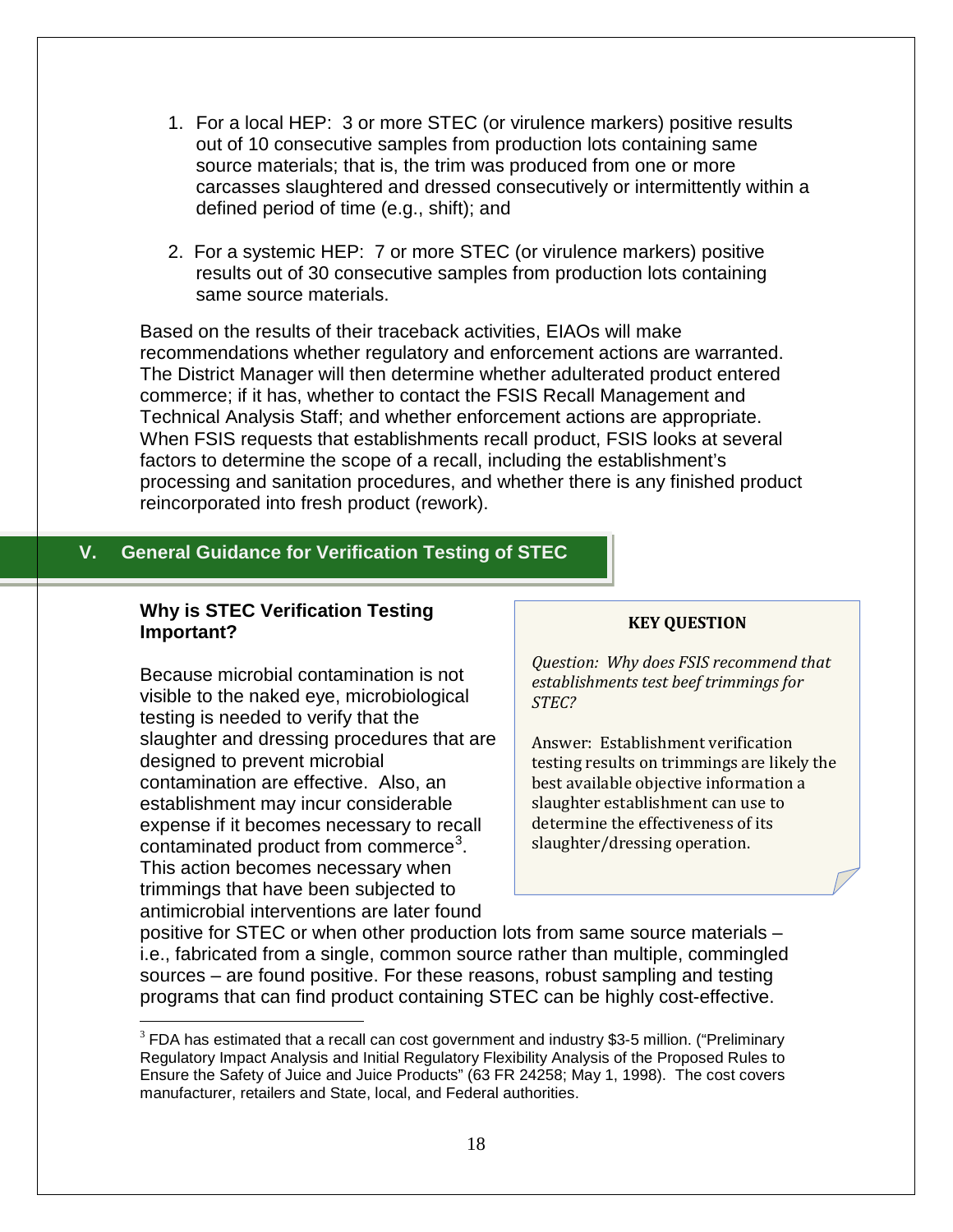Extensive sampling of trimmings and careful evaluation of test results can help establishments identify areas of poor processing for corrective action. FSIS recommends that establishments continually strive to decrease STEC (or virulence markers) percent positives. FSIS expects establishments that investigate and correct problems will improve processes and decrease percent positives over time. Consequently, FSIS recommends that both slaughter establishments and receiving establishments test source product, including trimmings, for STEC (or virulence markers). FSIS recommends testing finished product even if the source material has been tested and found negative. The reason for this recommendation is that negative test results on samples of product do not imply that product is free of STEC for the following reasons: there may have been pockets of contamination in the product that were not in the actual sample tested at the slaughter establishment, the product might have

#### **KEY POINT**

FSIS recommends that both slaughter establishments and receiving establishments test source product, including trimmings, for STEC (or virulence markers).

become contaminated after it was sampled at the slaughter establishment, or STEC (or virulence markers) cells within the actual sample tested might not have been detected at the slaughter establishment because their numbers at the time of testing were below the limit of detection. If a receiving establishment finds incoming product intended for grinding or other raw, non-intact use positive for STEC (or positive in a screening test but not confirmed negative), that product is adulterated, although it may be treated to eliminate the pathogen. The receiving establishment should inform the supplier of the positive test results.

#### **For What Organism Should Establishments Test?**

It is useful to conduct verification testing for associated organisms that include STEC (e.g., a screen methodology for pathogenic STEC) and maintain records of results. Measurements of ubiquitous organisms such as *Enterobacteriaceae*, aerobic plate counts (APC), [4](#page-18-0) or generic *E. coli* can be used to evaluate the effectiveness of process controls designed to limit or eliminate microbial contamination. Frequent measurement of APC may capture a short-term trend, which would be useful for quality control, both before and after the sanitary dressing processes. However, such measurements, while helpful for ensuring

<span id="page-18-0"></span> $\frac{1}{4}$  $4$  Measuring the level of APC on pre-eviscerated carcasses might be useful for evaluating the effectiveness of a sampling program and antimicrobial interventions (see T. A. Arthur, et al., 2004, J Food Protection 67(4): 958-665).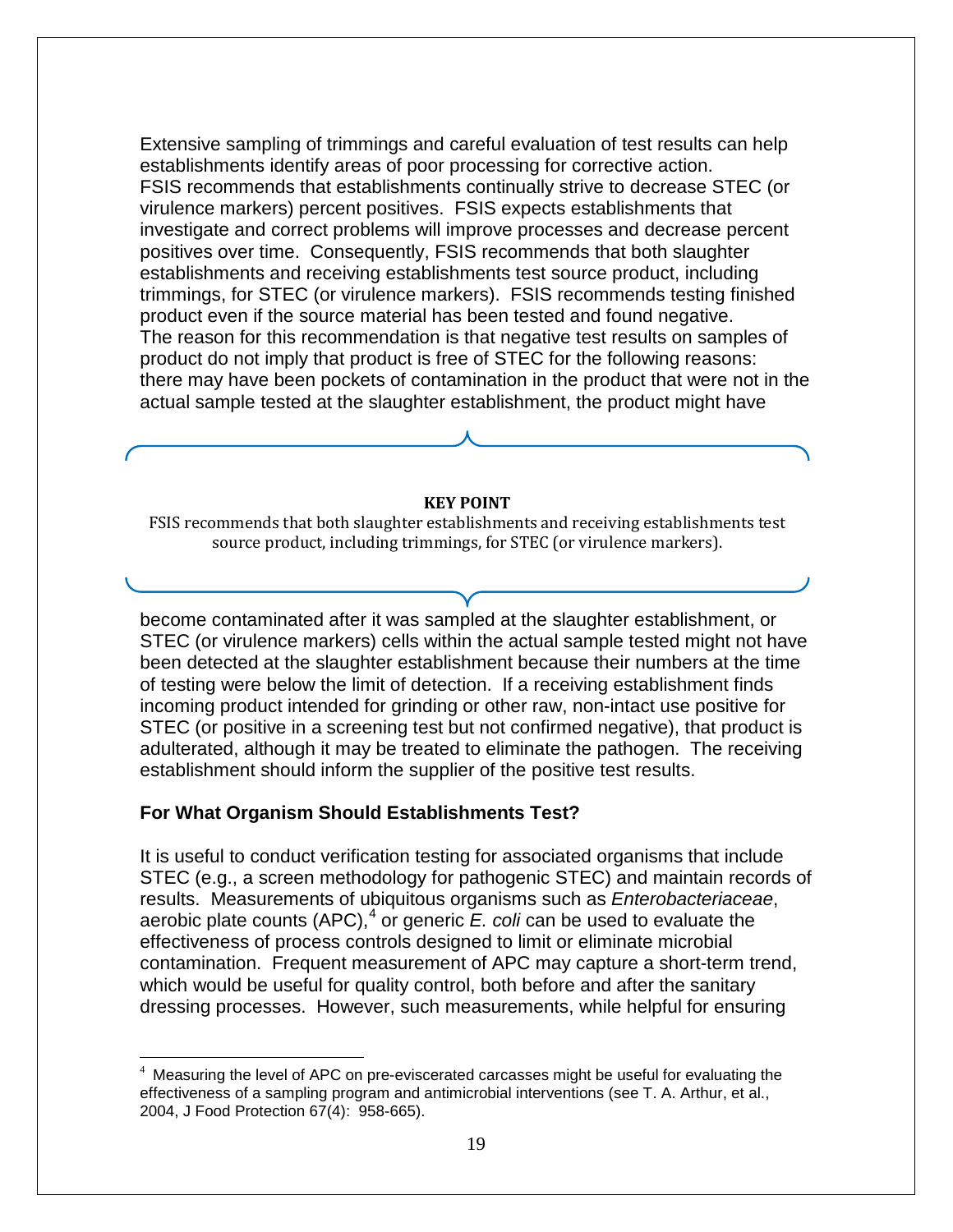microbial process control, cannot be used as a substitute for determining the actual presence or absence of STEC in the final product.

The decontamination and antimicrobial treatments applied during the slaughter and dressing operation should be designed to remove, to the maximum extent practical, contamination with pathogens. Each establishment should know the limits of capability of its slaughter and dressing operation for reducing microbial contamination as evidenced by objective data, such as for APC or other indicator organisms of process control on the carcass immediately after hide removal, before the establishment applies any antimicrobial interventions.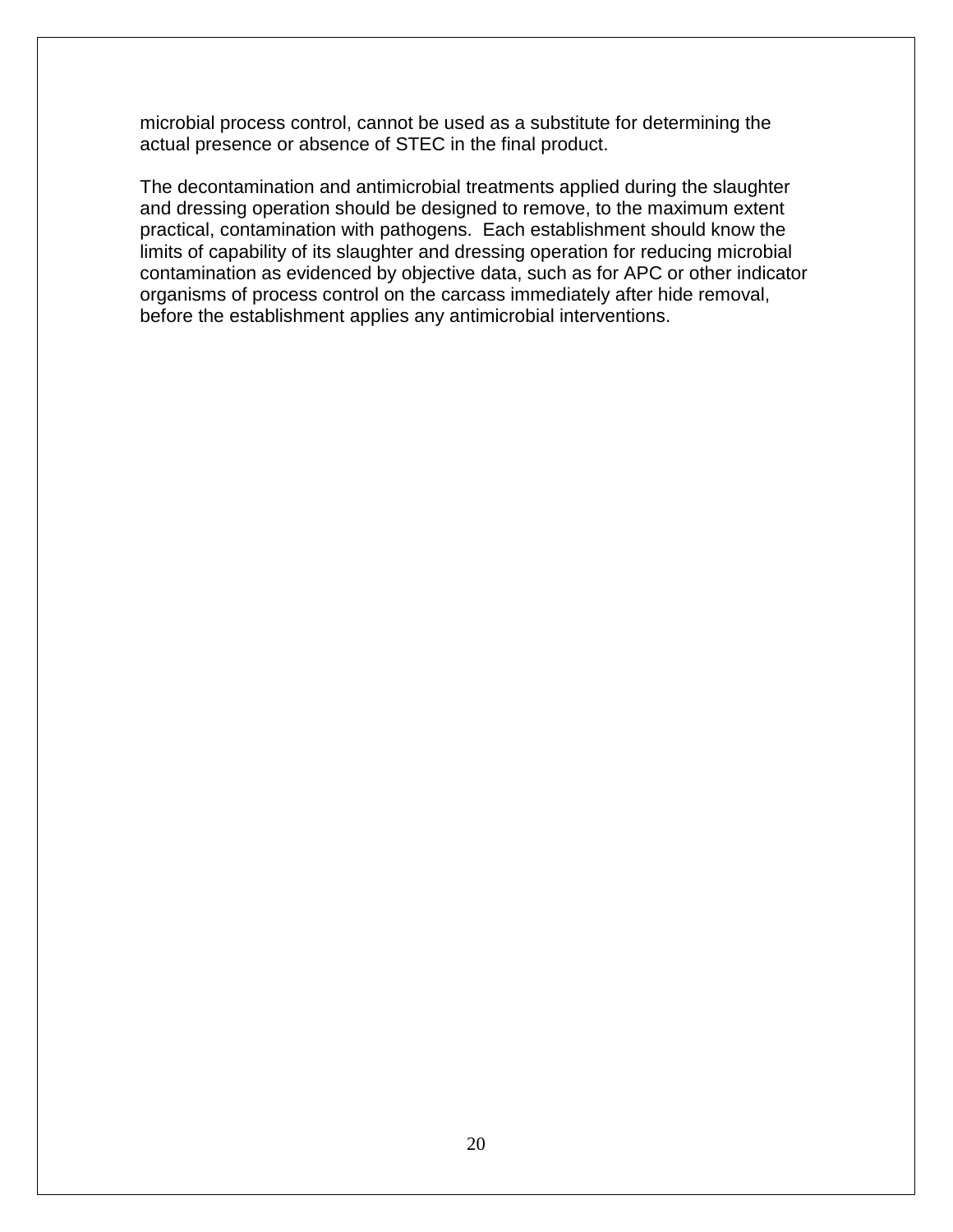# **KEY QUESTION**

# *Question: What is the significance of non-O157 STEC?*

Answer: The Centers for Disease Control and Prevention (CDC) estimates that there are approximately 175,905 domestically acquired foodborne illnesses associated with all Shiga toxin-producing *E. coli* (STEC) annually (Scallan et al, 2011)5. *E. coli* O157:H7 is the most well known STEC and, according to the CDC, is annually responsible for approximately 63,153 (36%) of the domestically acquired foodborne STEC illnesses. The remainder of the illnesses associated with STEC (112,752 or 64%) are caused by non-O157 STEC. While more than 50 non-O157 STEC serogroups have been associated with human illness, 70-80 % of confirmed non-O157 STEC illnesses are caused by six STEC serogroups – O26, O45, O103, O111, O121, and O145. These illnesses can be equivalent in severity to those caused by *E. coli* O157:H7. In the U.S, at least one outbreak and several sporadic illnesses from non-O157 STEC serogroups have been associated with ground beef products.

Many establishments that produce raw, non-intact beef products, such as ground beef, incorporate antimicrobial interventions such as organic acid sprays in their processing. These methods should be effective in controlling non-O157 STEC. However, many firms will want to implement their own testing programs. A prudent establishment would use a test method that includes all hypothetical strains of *E. coli* O157:H7 and the target non-O157 STEC, either typical or variant organisms with these STECS serotypes, that would be identified using FSIS confirmatory testing procedures and criteria and that increases the likelihood of detecting low level contamination by these pathogens.

FSIS recognizes that industry uses non-cultural methods that detect alternative target analytes for STEC including, but not limited to, eae and stx. Establishments may increase the likelihood of detecting all hypothetical strains and low levels of contamination by these pathogens in a variety of ways, including but not limited to using a test method that also is used by a regulatory body or that is validated and certified by an independent body (e.g.., AOAC, AFNOR, MicroVal, or NordVal). An establishment may also opt to use a test method that is subjected to a robust validation using the FSIS cultural method as a reference.

<sup>5</sup> Scallan E, Hoekstra RM, Angulo FJ, Tauxe RV, Widdowson M-A, Roy SL, Jones JL, and Griffin PM. 2011. Foodborne illness acquired in the United States – major pathogens. Emerg Infect Dis. 17(1):7-15.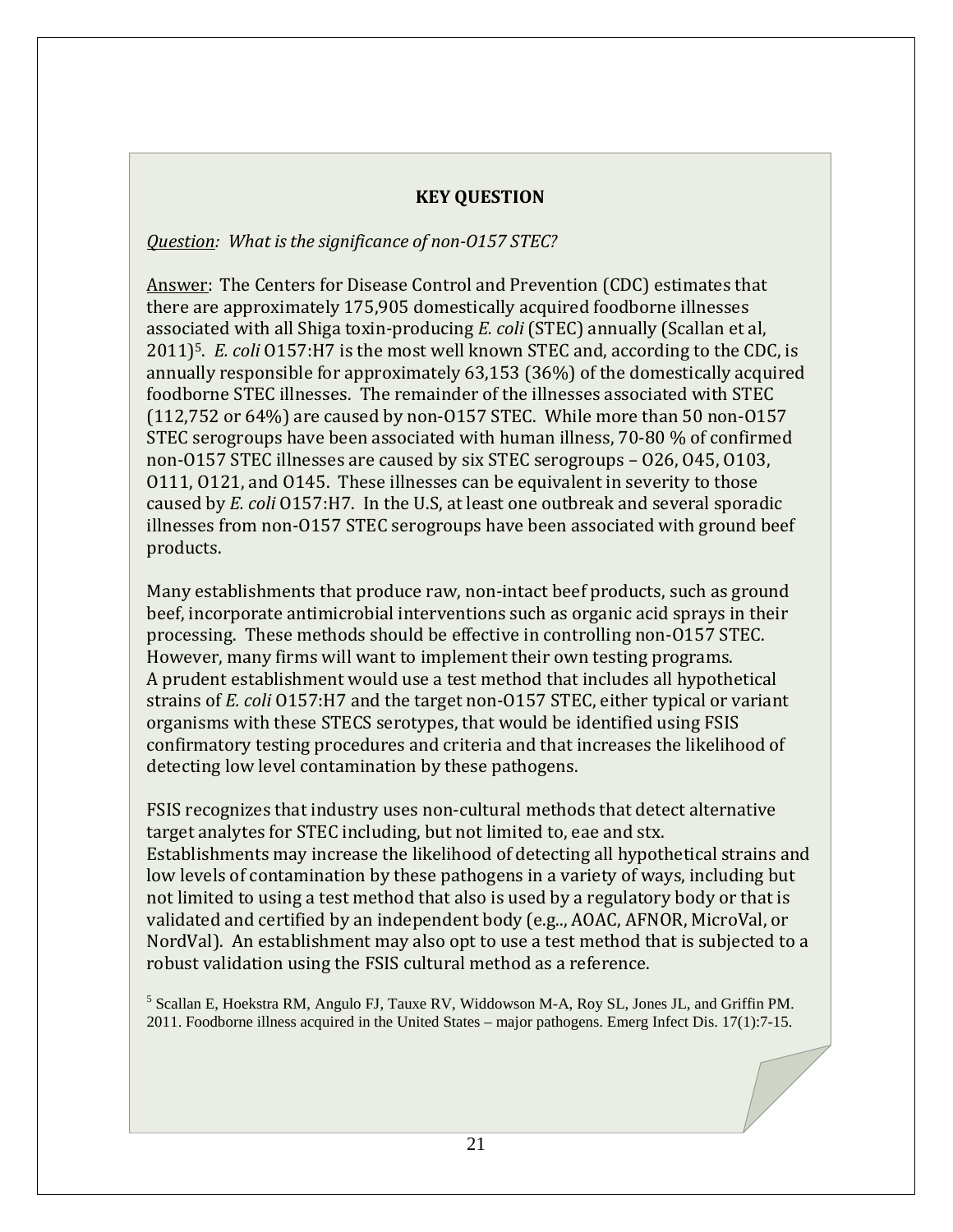### **KEY QUESTION**

#### *Question: Are test kits available to test for STEC?*

Answer: Several companies have developed or are developing test kits to detect at least the six relevant STEC serogroups. Some kits have been submitted for review by validation bodies. In addition, some kits have been submitted for FSIS review and have received "letters of no objection" from the Agency. FSIS developed [guidance](http://www.fsis.usda.gov/wps/wcm/connect/966638c7-1931-471f-a79e-4155ce461d65/Validation_Studies_Pathogen_Detection_Methods.pdf?MOD=AJPERES) for evaluating test kit performance and uses this criteria for evaluating test kits that have been submitted to FSIS for review. FSIS provides a summary table that describes the non-O157 STEC test methods that FSIS has received and reviewed and for which it has issued letters of no objection. The [summary table](http://www.fsis.usda.gov/wps/portal/fsis/topics/regulatory-compliance/New-Technologies/summary-table-of-nols-non-O157-stec-test-methods/NOL-non-O157-STEC-+test-methods) is available on FSIS's website. FSIS continues to review other test kits submitted for review. For establishment testing or testing on behalf of an establishment, FSIS recognizes that other criteria, while not used specifically by FSIS for identification of a non-O157 STEC, may be a significant and expedient indicator of the presence of non-O157 STEC in products. Such tests might be applied as rapid screening procedures to expedite analyses. If an establishment uses or contracts with a laboratory that uses such rapid screening procedures, and product is found positive by that test, the regulations require the establishment to take appropriate corrective action and to ensure the proper disposition of adulterated products following a positive test result (9 CFR 417.3). The establishment will need to define and support the criteria it uses to define the sampled lot.

### **How Frequently Should Establishments Collect a Sample?**

Sampling and testing of trimmings for STEC (or virulence markers) should occur at a frequency sufficient to find evidence of contamination (e.g., pathogens) surviving the slaughter and dressing operation. Optimally, every production lot should be sampled and tested before

#### **KEY QUESTION**

*Question: How often does FSIS recommend that slaughter establishments sample and test trim to verify their HACCP system?*

Answer: FSIS recommends that slaughter/fabrication establishments conduct sampling and testing of trim at a frequency sufficient to find evidence of contamination (e.g., pathogens) surviving the slaughter and dressing operation (optimally every production lot) in an effort to verify and ensure that adulterated product does not enter commerce.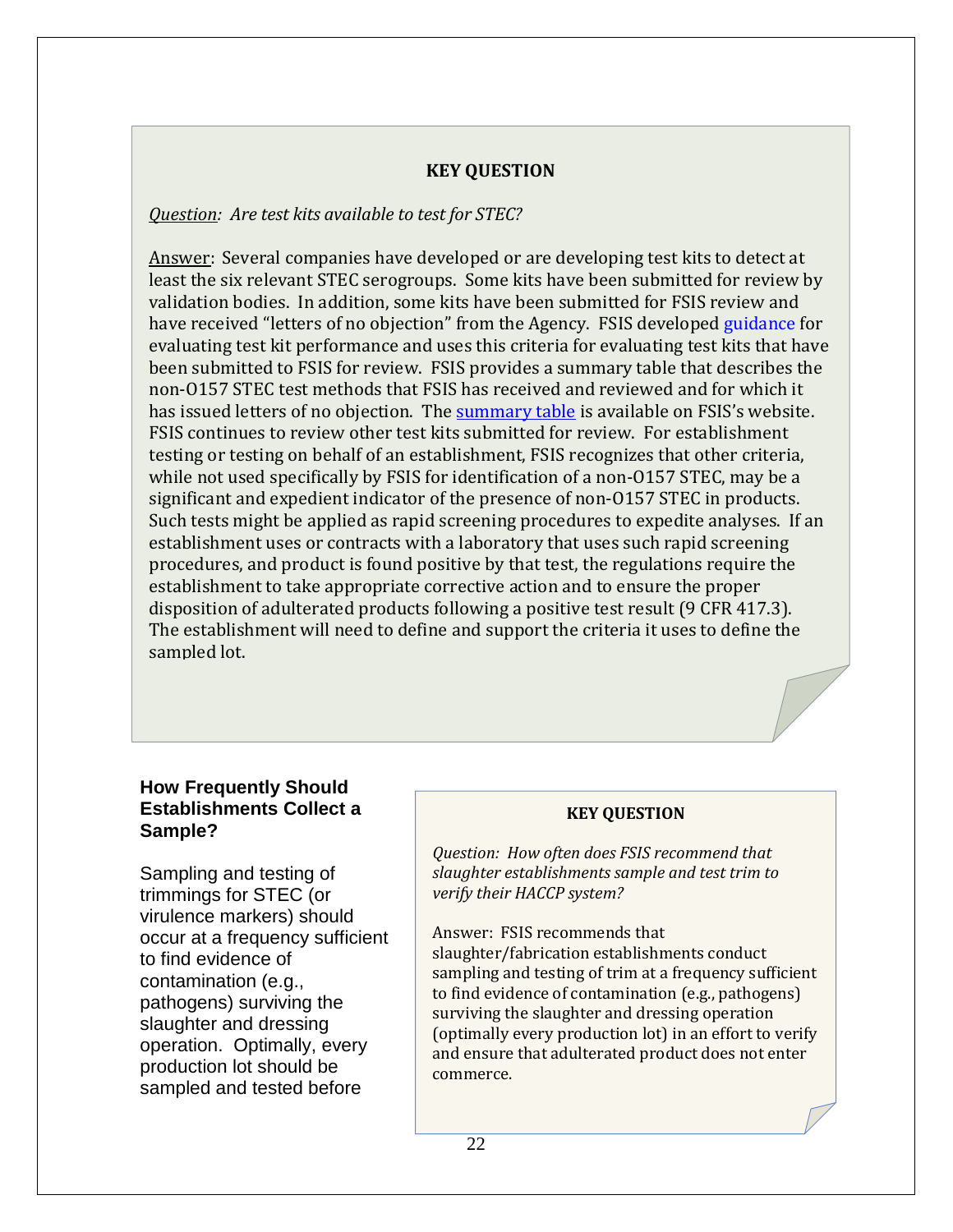leaving the slaughter establishment and again before use at the receiver. Establishments that do not slaughter but do produce trimmings should report their test results back to the slaughter supplier in order for the supplier to assess the adequacy of its slaughter and dressing practices, as well as antimicrobial treatment programs. Through this feedback, an investigation of the possible reasons for the contamination getting through the slaughter and dressing operation can be conducted and could lead to the identification and correction of possible deficiencies.

During the high prevalence season months (from spring into mid-autumn), the frequency of such testing should be increased compared to that of the other months in order to have increased confidence that contamination is not affecting the food safety system.

[Chapter VI](#page-24-1) of this document includes information on designing sampling plans. Defining a sampling plan involves establishing the procedures the establishment will use, including how it will collect a sample, the size of the units it will collect, the number of samples it will collect, the frequency with which it will collect samples, and the procedure it will use to analyze samples.

### **What Corrective Actions Should Establishments Take in Response to Positive Test Results?**

Under 9 CFR 417.3, establishments are required to identify corrective actions in response to every deviation from a critical limit or a deviation not covered by specified corrective action. An STEC positive would fall into one of these two categories that require corrective actions. Corrective actions required in the regulations include identifying and eliminating the cause of the deviation (if STEC are addressed in the HACCP plan) or reassessing the HACCP plan and determining whether changes to it are necessary (if STEC is not addressed in the HACCP plan).

Process control of STEC can be evaluated by tracking past sample results, enabling establishments to tell the difference between an occasional, sporadic, positive result and a loss of process control as indicated by many positive results over time. If past sample results lead establishment management to believe the process is out of control, the establishment should carefully investigate to find all contributing causes. This type of investigation would be more involved than a follow-up investigation when an occasional positive result is found. The finding of an out-of-control process may implicate product in other production lots produced during the period that the process was out of control or from the same source material.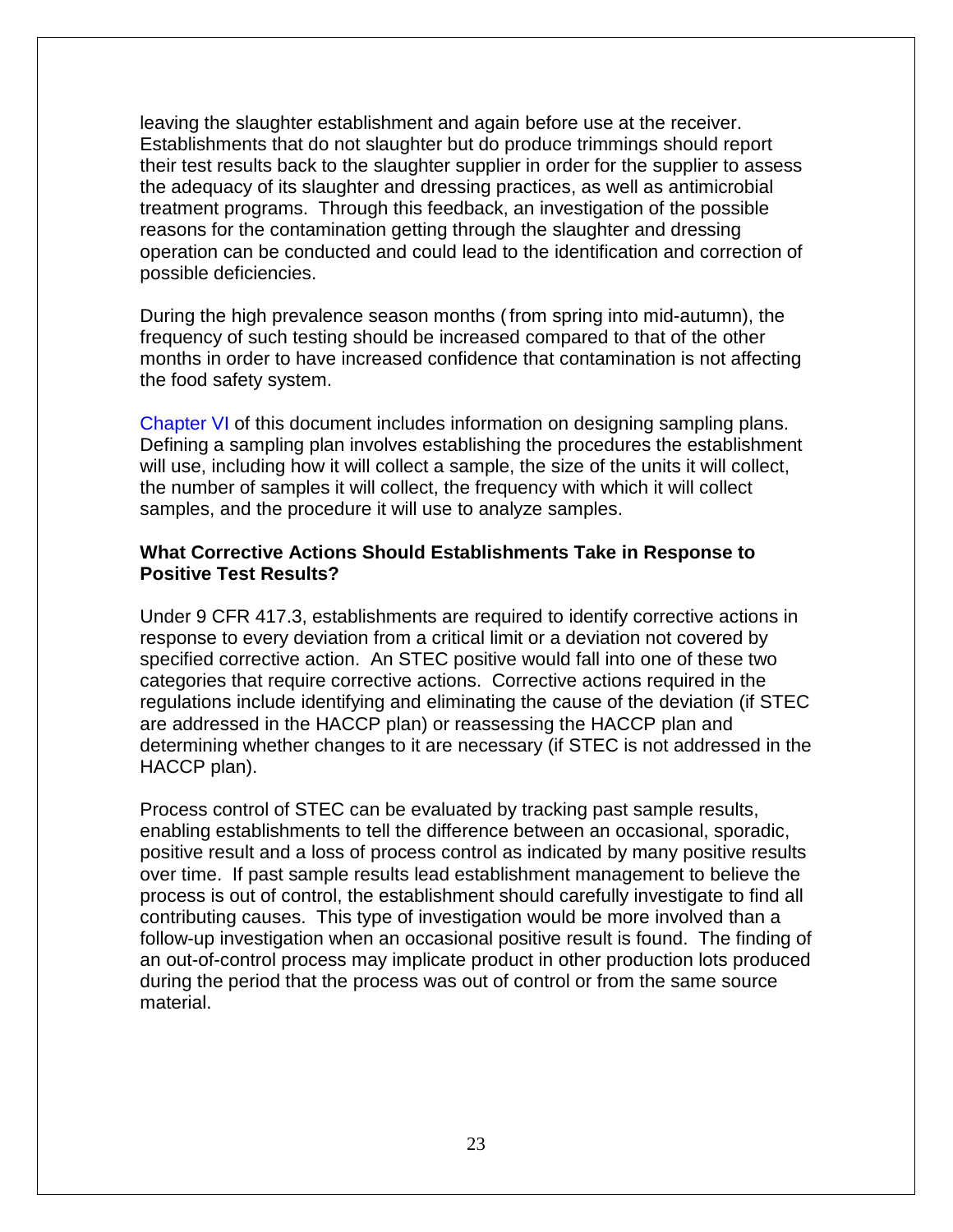### **How are Corrective Actions Different in Response to a HEP?**

It is important to note that a HEP situation (localized and systemic) likely means that insanitary conditions occurred during the slaughter/dressing operation such that contamination is widespread across production lots. When a HEP situation occurs, negative test results from the production lots of trimmings made from the same source materials as trimmings found positive during the HEP may not be reliable. <sup>[6](#page-23-0)</sup> Therefore, those production lots that tested negative may not be microbiologically independent of those directly associated with the HEP. In other words, even though an N60 product sample from a production lot tested

negative, trimmings produced from the same source materials as the production lots directly associated with the HEP are also potentially contaminated.

When a HEP occurs, establishments should take appropriate precautionary steps to ensure adulterated lots of raw beef are not released into commerce. The establishment specifically needs to consider whether negative-tested lots of trimmings are affected and whether intact primal and subprimal product produced from the same source materials as the trimmings may be positive for STEC.

Generally, if primals are not commingled before packaging, and the establishment prevents cross contamination among primals, primals can be considered independent lots. Normally, FSIS does not typically

#### **KEY QUESTION**

*Question: What does the occurrence of a HEP mean?*

Answer: A HEP likely means that insanitary conditions occurred during the slaughter/dressing operation such that contamination is widespread across production lots. When a HEP situation occurs, establishments should take appropriate precautionary steps to ensure adulterated product is not released into commerce. The establishment specifically needs to consider whether negative-tested lots of trimmings are affected and whether intact primal and subprimal product produced from the same source materials as the trimmings may be positive for STEC.

consider primal cuts designated for intact use to be adulterated if contaminated with STEC. During a HEP, however, unless the establishment has controls in place to ensure that the primals are not used for non-intact purposes, such primals may be considered adulterated because they were prepared under insanitary conditions. Establishments that subject primals to an antimicrobial treatment as part of a routine production process may be able to demonstrate

<span id="page-23-0"></span> $6$  The statement does not imply that the usual N60 sampling and testing is not reliable regarding their sensitivity and specificity. However, it is reasonable to assume that during the HEP, the incidence and levels of contamination could be greater than normal. Negative results during a HEP could be resulting from clustered contamination within a lot. Thus, a negative result may not mean that the lot is actually negative. To suggest re-testing product that already tested negative in light of an HEP just means that FSIS is asking establishments to take action to decrease the assumed increased risk that exist in light of the HEP.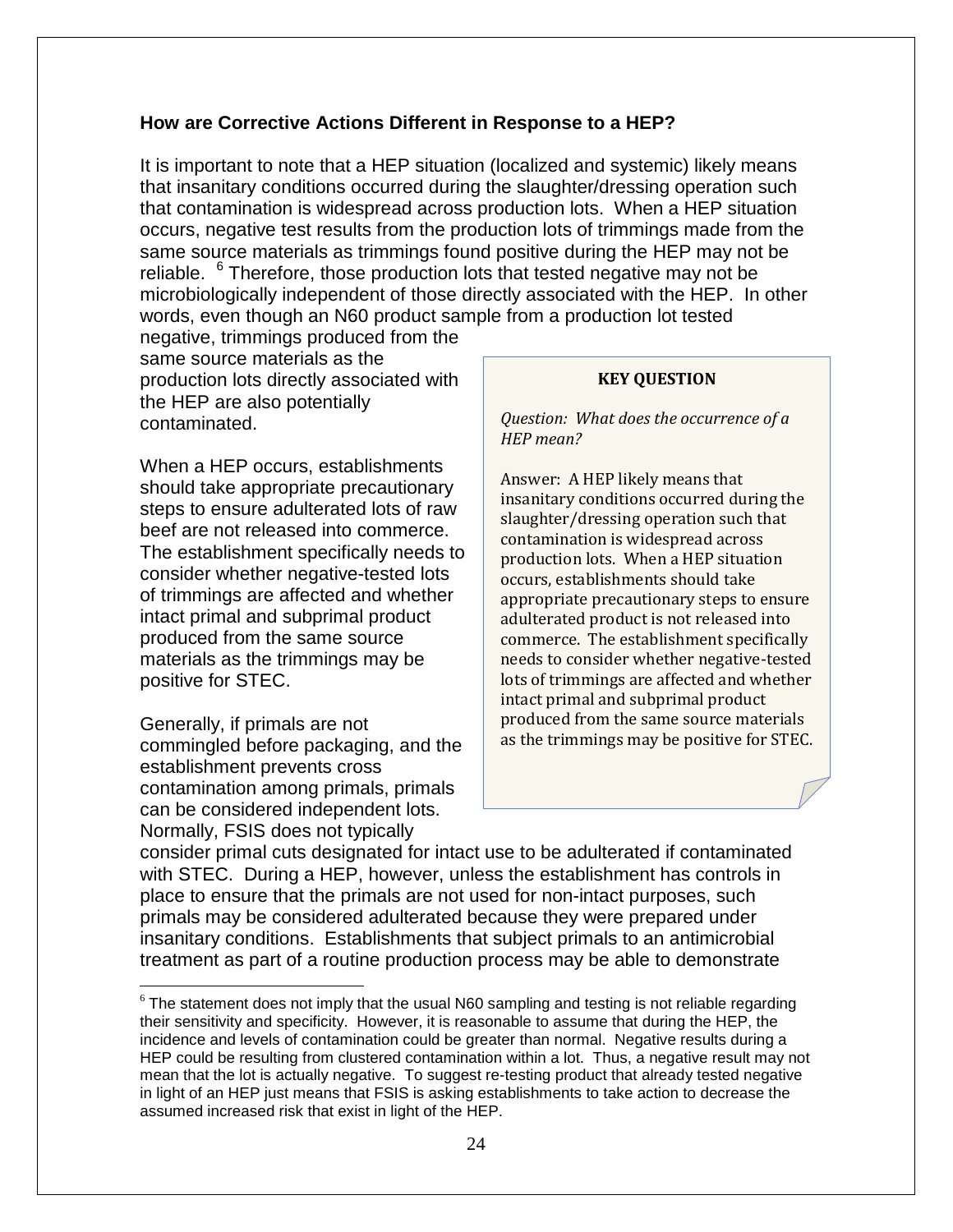that the primals are not adulterated, provided they have on-going verification testing results to affirm that contamination was not evident.

It should be noted that a recent large-scale recall of beef that included primal cuts was associated with a HEP

[\(http://www.fsis.usda.gov/wps/portal/fsis/topics/recalls-and-public-health](http://www.fsis.usda.gov/wps/portal/fsis/topics/recalls-and-public-health-alerts/recall-case-archive/recall-case-archive-2009/!ut/p/a1/jZDBCoJAEIafpQdYdlZF9CgLppa7SGS2lxjEdMFUTDz09CmdDKVmTjN8Px8zVNGMqgZHXeKg2wbreVb2DRKwmcshkr7nQyhMP3XEnoG0J-C6AFw2A2kiD5yDI8w_8xvlwa989IfA6GMel1R1OFREN_eWZn2RY12THJ8FwT6v9FisLokB4NILVUsNsKknzckKImGCtL6BlT98gO1Du8c5ex0D0KG3ewMRQGX5/?1dmy¤t=true&urile=wcm%3apath%3a%2Ffsis-archives-content%2Finternet%2Fmain%2Ftopics%2Frecalls-and-public-health-alerts%2Frecall-case-archive%2Farchives%2Fct_index286a)[alerts/recall-case-archive/recall-case-archive-](http://www.fsis.usda.gov/wps/portal/fsis/topics/recalls-and-public-health-alerts/recall-case-archive/recall-case-archive-2009/!ut/p/a1/jZDBCoJAEIafpQdYdlZF9CgLppa7SGS2lxjEdMFUTDz09CmdDKVmTjN8Px8zVNGMqgZHXeKg2wbreVb2DRKwmcshkr7nQyhMP3XEnoG0J-C6AFw2A2kiD5yDI8w_8xvlwa989IfA6GMel1R1OFREN_eWZn2RY12THJ8FwT6v9FisLokB4NILVUsNsKknzckKImGCtL6BlT98gO1Du8c5ex0D0KG3ewMRQGX5/?1dmy¤t=true&urile=wcm%3apath%3a%2Ffsis-archives-content%2Finternet%2Fmain%2Ftopics%2Frecalls-and-public-health-alerts%2Frecall-case-archive%2Farchives%2Fct_index286a)

[2009/!ut/p/a1/jZDBCoJAEIafpQdYdlZF9CgLppa7SGS2lxjEdMFUTDz09CmdDKV](http://www.fsis.usda.gov/wps/portal/fsis/topics/recalls-and-public-health-alerts/recall-case-archive/recall-case-archive-2009/!ut/p/a1/jZDBCoJAEIafpQdYdlZF9CgLppa7SGS2lxjEdMFUTDz09CmdDKVmTjN8Px8zVNGMqgZHXeKg2wbreVb2DRKwmcshkr7nQyhMP3XEnoG0J-C6AFw2A2kiD5yDI8w_8xvlwa989IfA6GMel1R1OFREN_eWZn2RY12THJ8FwT6v9FisLokB4NILVUsNsKknzckKImGCtL6BlT98gO1Du8c5ex0D0KG3ewMRQGX5/?1dmy¤t=true&urile=wcm%3apath%3a%2Ffsis-archives-content%2Finternet%2Fmain%2Ftopics%2Frecalls-and-public-health-alerts%2Frecall-case-archive%2Farchives%2Fct_index286a) [mTjN8Px8zVNGMqgZHXeKg2wbreVb2DRKwmcshkr7nQyhMP3XEnoG0J-](http://www.fsis.usda.gov/wps/portal/fsis/topics/recalls-and-public-health-alerts/recall-case-archive/recall-case-archive-2009/!ut/p/a1/jZDBCoJAEIafpQdYdlZF9CgLppa7SGS2lxjEdMFUTDz09CmdDKVmTjN8Px8zVNGMqgZHXeKg2wbreVb2DRKwmcshkr7nQyhMP3XEnoG0J-C6AFw2A2kiD5yDI8w_8xvlwa989IfA6GMel1R1OFREN_eWZn2RY12THJ8FwT6v9FisLokB4NILVUsNsKknzckKImGCtL6BlT98gO1Du8c5ex0D0KG3ewMRQGX5/?1dmy¤t=true&urile=wcm%3apath%3a%2Ffsis-archives-content%2Finternet%2Fmain%2Ftopics%2Frecalls-and-public-health-alerts%2Frecall-case-archive%2Farchives%2Fct_index286a)[C6AFw2A2kiD5yDI8w\\_8xvlwa989IfA6GMel1R1OFREN\\_eWZn2RY12THJ8FwT6](http://www.fsis.usda.gov/wps/portal/fsis/topics/recalls-and-public-health-alerts/recall-case-archive/recall-case-archive-2009/!ut/p/a1/jZDBCoJAEIafpQdYdlZF9CgLppa7SGS2lxjEdMFUTDz09CmdDKVmTjN8Px8zVNGMqgZHXeKg2wbreVb2DRKwmcshkr7nQyhMP3XEnoG0J-C6AFw2A2kiD5yDI8w_8xvlwa989IfA6GMel1R1OFREN_eWZn2RY12THJ8FwT6v9FisLokB4NILVUsNsKknzckKImGCtL6BlT98gO1Du8c5ex0D0KG3ewMRQGX5/?1dmy¤t=true&urile=wcm%3apath%3a%2Ffsis-archives-content%2Finternet%2Fmain%2Ftopics%2Frecalls-and-public-health-alerts%2Frecall-case-archive%2Farchives%2Fct_index286a) [v9FisLokB4NILVUsNsKknzckKImGCtL6BlT98gO1Du8c5ex0D0KG3ewMRQGX5/](http://www.fsis.usda.gov/wps/portal/fsis/topics/recalls-and-public-health-alerts/recall-case-archive/recall-case-archive-2009/!ut/p/a1/jZDBCoJAEIafpQdYdlZF9CgLppa7SGS2lxjEdMFUTDz09CmdDKVmTjN8Px8zVNGMqgZHXeKg2wbreVb2DRKwmcshkr7nQyhMP3XEnoG0J-C6AFw2A2kiD5yDI8w_8xvlwa989IfA6GMel1R1OFREN_eWZn2RY12THJ8FwT6v9FisLokB4NILVUsNsKknzckKImGCtL6BlT98gO1Du8c5ex0D0KG3ewMRQGX5/?1dmy¤t=true&urile=wcm%3apath%3a%2Ffsis-archives-content%2Finternet%2Fmain%2Ftopics%2Frecalls-and-public-health-alerts%2Frecall-case-archive%2Farchives%2Fct_index286a) [?1dmy&current=true&urile=wcm%3apath%3a%2Ffsis-archives](http://www.fsis.usda.gov/wps/portal/fsis/topics/recalls-and-public-health-alerts/recall-case-archive/recall-case-archive-2009/!ut/p/a1/jZDBCoJAEIafpQdYdlZF9CgLppa7SGS2lxjEdMFUTDz09CmdDKVmTjN8Px8zVNGMqgZHXeKg2wbreVb2DRKwmcshkr7nQyhMP3XEnoG0J-C6AFw2A2kiD5yDI8w_8xvlwa989IfA6GMel1R1OFREN_eWZn2RY12THJ8FwT6v9FisLokB4NILVUsNsKknzckKImGCtL6BlT98gO1Du8c5ex0D0KG3ewMRQGX5/?1dmy¤t=true&urile=wcm%3apath%3a%2Ffsis-archives-content%2Finternet%2Fmain%2Ftopics%2Frecalls-and-public-health-alerts%2Frecall-case-archive%2Farchives%2Fct_index286a)[content%2Finternet%2Fmain%2Ftopics%2Frecalls-and-public-health](http://www.fsis.usda.gov/wps/portal/fsis/topics/recalls-and-public-health-alerts/recall-case-archive/recall-case-archive-2009/!ut/p/a1/jZDBCoJAEIafpQdYdlZF9CgLppa7SGS2lxjEdMFUTDz09CmdDKVmTjN8Px8zVNGMqgZHXeKg2wbreVb2DRKwmcshkr7nQyhMP3XEnoG0J-C6AFw2A2kiD5yDI8w_8xvlwa989IfA6GMel1R1OFREN_eWZn2RY12THJ8FwT6v9FisLokB4NILVUsNsKknzckKImGCtL6BlT98gO1Du8c5ex0D0KG3ewMRQGX5/?1dmy¤t=true&urile=wcm%3apath%3a%2Ffsis-archives-content%2Finternet%2Fmain%2Ftopics%2Frecalls-and-public-health-alerts%2Frecall-case-archive%2Farchives%2Fct_index286a)[alerts%2Frecall-case-archive%2Farchives%2Fct\\_index286a](http://www.fsis.usda.gov/wps/portal/fsis/topics/recalls-and-public-health-alerts/recall-case-archive/recall-case-archive-2009/!ut/p/a1/jZDBCoJAEIafpQdYdlZF9CgLppa7SGS2lxjEdMFUTDz09CmdDKVmTjN8Px8zVNGMqgZHXeKg2wbreVb2DRKwmcshkr7nQyhMP3XEnoG0J-C6AFw2A2kiD5yDI8w_8xvlwa989IfA6GMel1R1OFREN_eWZn2RY12THJ8FwT6v9FisLokB4NILVUsNsKknzckKImGCtL6BlT98gO1Du8c5ex0D0KG3ewMRQGX5/?1dmy¤t=true&urile=wcm%3apath%3a%2Ffsis-archives-content%2Finternet%2Fmain%2Ftopics%2Frecalls-and-public-health-alerts%2Frecall-case-archive%2Farchives%2Fct_index286a) ). Although all or most trim was diverted to cooking, including trim that tested negative for *E. coli* O157:H7 (or other STEC organisms or virulence markers), primal cuts that had not been treated with an antimicrobial entered commerce. Illnesses were associated with the trim derived from the untreated primal cuts.

#### **KEY QUESTION**

*Question: In addition to responding to individual positive test results, what does FSIS recommend that establishments use their test results to determine?* 

Answer: FSIS recommends that establishments monitor their test results for two distinct HEP criteria: one for a localized out-of-control situation, and a second for a systemic break-down situation. In both situations, establishments should be concerned if their sampling of trimmings produce a positive rate statistically significantly greater than 5%.

#### <span id="page-24-1"></span>i **VI. Designing Sampling Plans for Verifying Control of STEC**

#### <span id="page-24-0"></span>**How Should Establishments Define Their Lots?**

Designing a sampling plan involves identifying many factors, including among others, the lot size and the amount of product from each lot that is to be sampled and analyzed. Perhaps the most important step in designing a sampling plan is the definition of a lot of product. The results (positive or negative for the presence of STEC or virulence markers) may determine the disposition of the product within the selected lot and possibly other product as well, depending on how the lots are defined.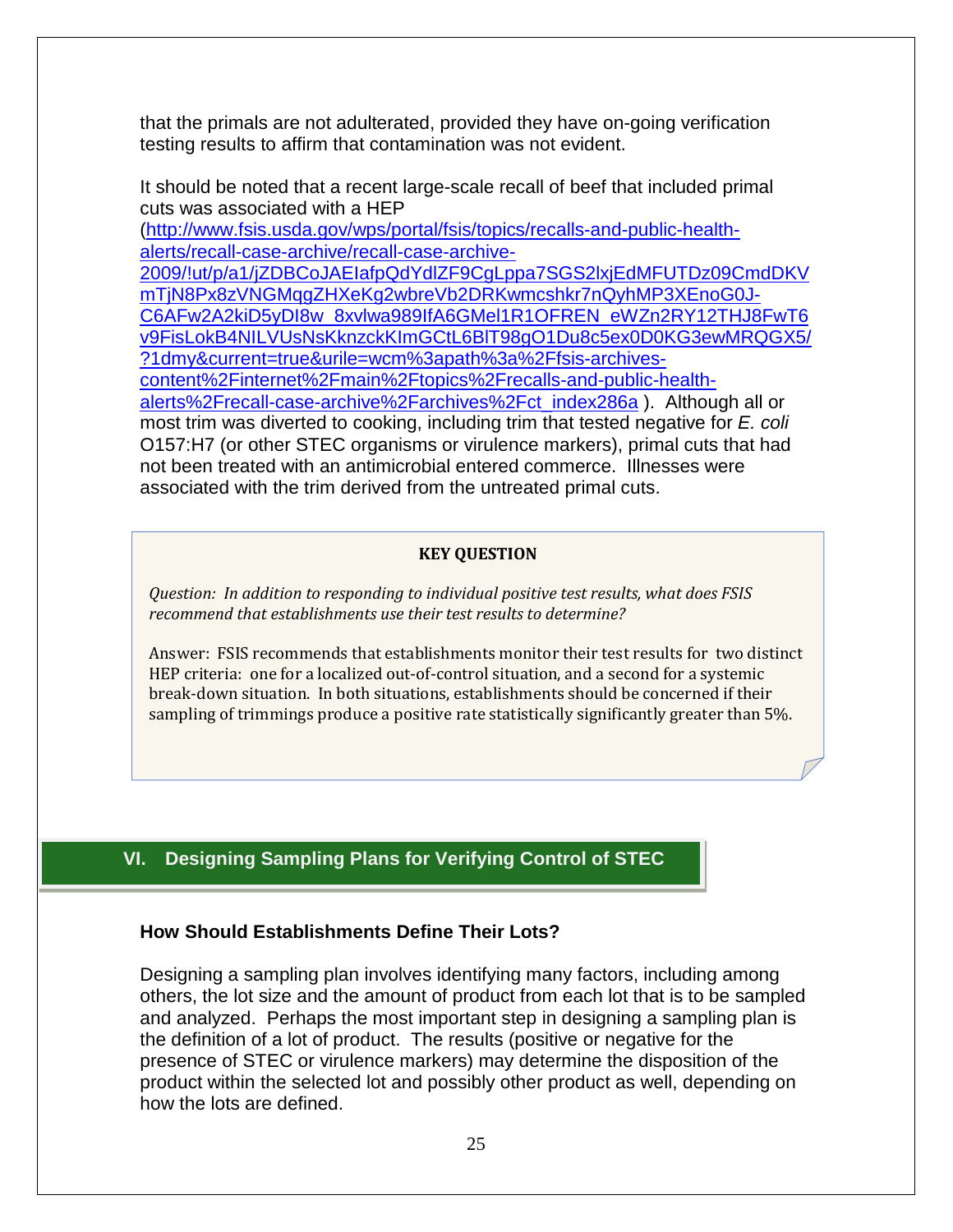Trimmings from each supplier should be tested separately. Limiting product in a lot to that from a single supplier could help decrease the extent of product that would be recalled or sent for cooking when a positive test result is obtained. An establishment should be sure to always define the production lot size before sampling. An establishment should not redefine it during testing or after results are known.

Lots should be defined so that if a positive result is found from one lot, the product in other lots is microbiologically independent and is not implicated. FSIS has stated [\(67 FR 62325; Oct. 7, 2002\)](http://www.fsis.usda.gov/wps/wcm/connect/ad259bcd-5b85-4696-9888-89872bee39ee/00-022N_37.pdf?MOD=AJPERES) that when one lot of trimmings tests positive, lots constructed from the same source material likely would be implicated. FSIS would expect the establishment to have a scientific basis that justifies why any raw ground product produced from those source materials should not be considered to be adulterated [\(67 FR 62325; Oct. 7, 2002,](http://www.fsis.usda.gov/wps/wcm/connect/ad259bcd-5b85-4696-9888-89872bee39ee/00-022N_37.pdf?MOD=AJPERES) p. 62333). One way to avoid the results for one lot implicating another is to ensure

#### **KEY POINT**

Lots should be defined so that if a positive result is found from one lot, the product in other lots is microbiologically independent and is not implicated.

that the lots are microbiologically independent.

The establishment should have a sound basis for defining the lot and is responsible for determining the lot of product represented by the sample.

Suggestions for defining microbiologically independent lots:

- 1. Product from different carcasses can be considered as independent lots provided the meat from the carcasses was handled so as not to crosscontaminate other carcasses.
- 2. Defining lots based on microbiological testing would be acceptable if the sample collection method is designed to have a high confidence of detecting positive results when STEC is present in a production lot.
- 3. Processing interventions that limit or control STEC contamination can help to define the lot.
- 4. Beef manufacturing trimmings and raw beef components or rework carried over from one production period to another may expand the implicated lot in the event of a positive result.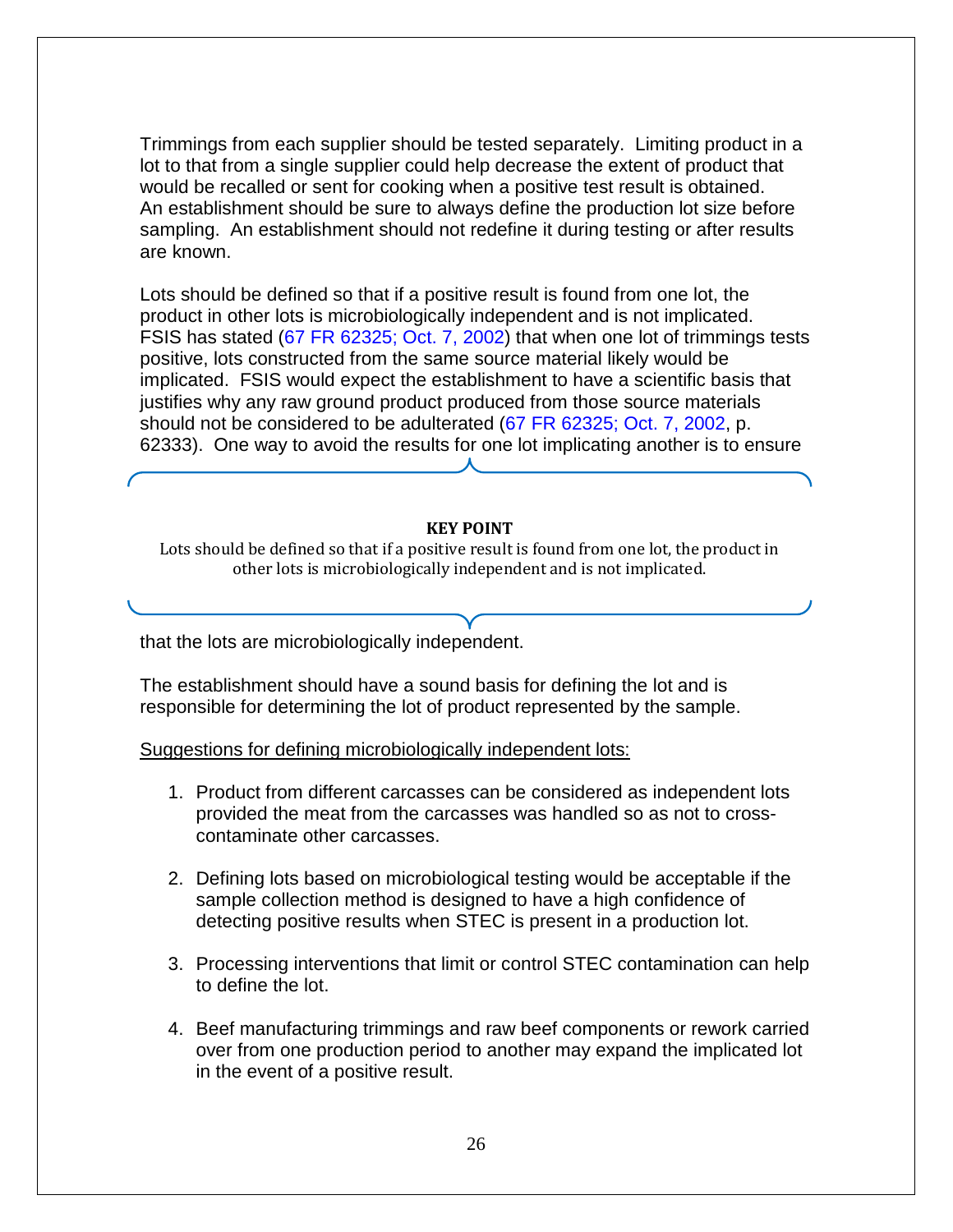- 5. Sanitation Standard Operating Procedures (Sanitation SOP) or any other prerequisite programs used to control the spread of STEC crosscontamination among raw beef components during production can help to define the lot. The following may lead to cross-contamination of raw beef components during production and may expand the implicated lot in the event of a positive result:
	- improper sanitary dressing procedures
	- insanitary product contact surfaces on equipment, such as machinery and employee hand tools
	- improper employee hygiene

# **What Questions Should Establishments Consider when Designing a Sampling Plan?**

In designing a sampling plan, an establishment should consider the following questions.

A. What products are to be tested?

Trimmings or other source materials that are supplied to grinders, including cheek meat and head meat (see [FSIS Directive 10,010.1\)](http://www.fsis.usda.gov/wps/wcm/connect/c100dd64-e2e7-408a-8b27-ebb378959071/10010.1Rev3.pdf?MOD=AJPERES)

B. The size of the lot: what amount of product (i.e., the lot) is to be represented by a sample?

The establishment should define how much product is going to be grouped together to constitute a "lot" (e.g., combo bins of trimmings; boxes of packaged head meat or cheek meat).

Note: FSIS strongly recommends that the lot definition not be redefined. It is unacceptable to change the lot definition based on the results of testing.

- C. How is the sample going to be collected?
	- 1. STEC (or virulence markers), when present, is not evenly distributed throughout a production lot. Therefore, a collection method that selects product at multiple sites within the lot or multiple production intervals within a given lot is more likely to detect pockets of contamination than a sampling plan that samples at fewer sites or production intervals.
	- 2. For trimmings, potential contaminants will be on the exterior surface of the product that was exposed during the slaughter and dressing process. Therefore, collection methods that provide more surface area for the test increase the sensitivity of the sampling (i.e., many thin slices of the exterior exposed fat and lean tissue).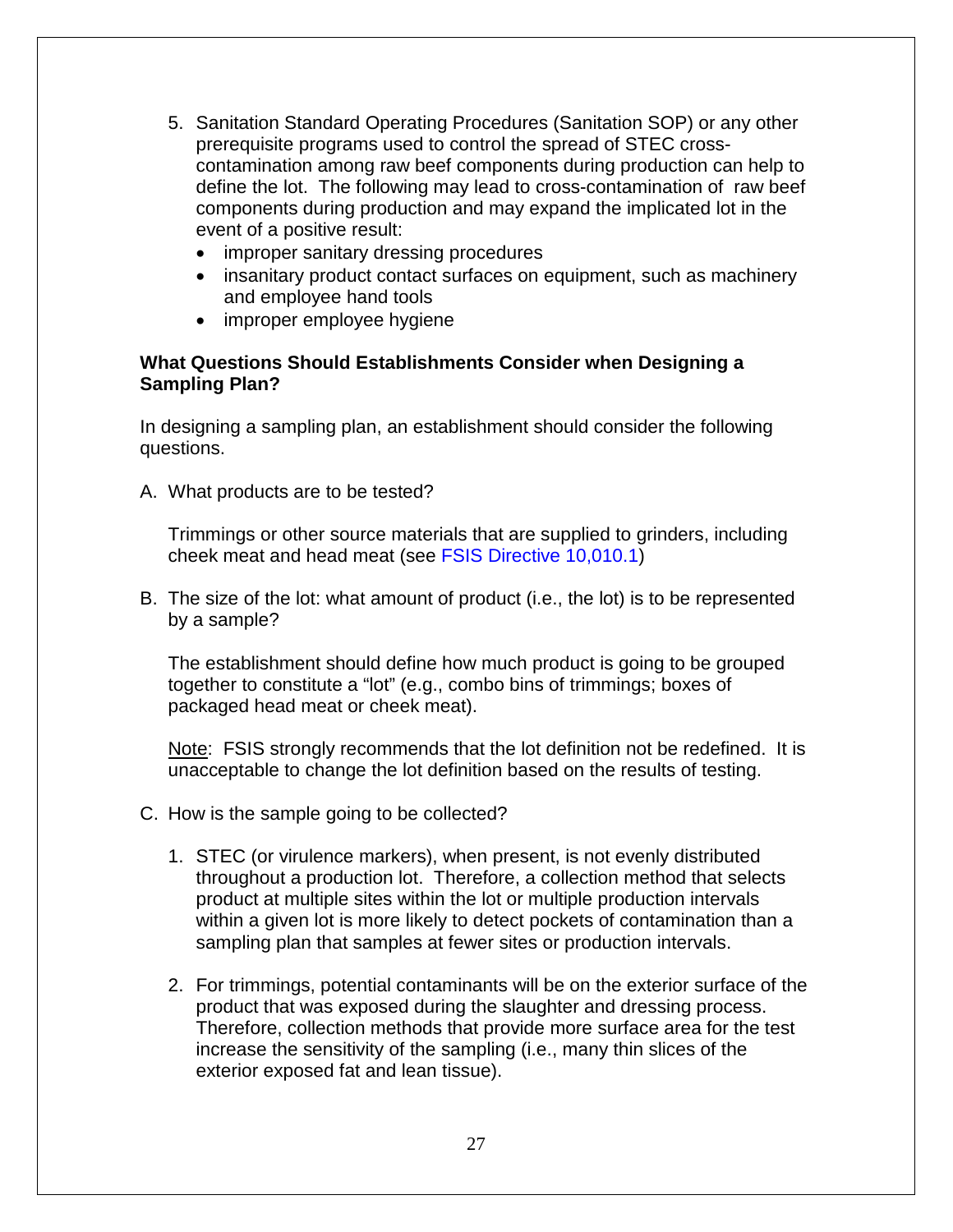- 3. For trimmings, samples can be collected by:
	- Obtaining 60 slices from the exterior surface of product within the lot that are as thin as possible resulting in the desired sample size (grams) to be collected.
	- "Plug" collection, where product is collected by inserting a specially designed "tube" between pieces of meat so as to excise the trim (exterior areas) of adjacent pieces. This procedure is performed many times, by inserting the tube at randomly selected locations, to ensure that a certain minimum number of exterior surface pieces are collected and achieving the proper weight for the sample.
	- Randomly selecting slices of trimmings from trim in combo bins. If the establishment produces several types of trimmings, it should include them all in the sampling program. Trim from exterior surfaces should be prioritized for collection.
	- Core drilling, where product is collected at several places in the combo bins by drilling a hole, approximately 25mm in diameter, into surface of meat through a template. The product is thus extracted through a coring tube and can be taken from fresh or frozen trim.
	- For frozen trimmings, using a sanitized band saw at 12 points around the edges of a 60-pound frozen block. To make up N60, samples should be collected from five randomly selected frozen blocks.

With all these collection methods, specifications should be designed to ensure that a high percentage of the collected product that is to be used for testing consists of exterior surface tissue.

#### **KEY POINT**

With all collection methods, specifications should be designed to ensure that a high percentage of the collected product that is to be used for testing consists of exterior surface tissue.

- D. How much of the collected product is analyzed?
	- 1. FSIS recommends that the entire sample be analyzed. To accommodate laboratory testing methods that limit the amount of material per analysis, subsamples could be formed and each subsample analyzed in the laboratory. Thus, multiple analyses may be needed. Not analyzing the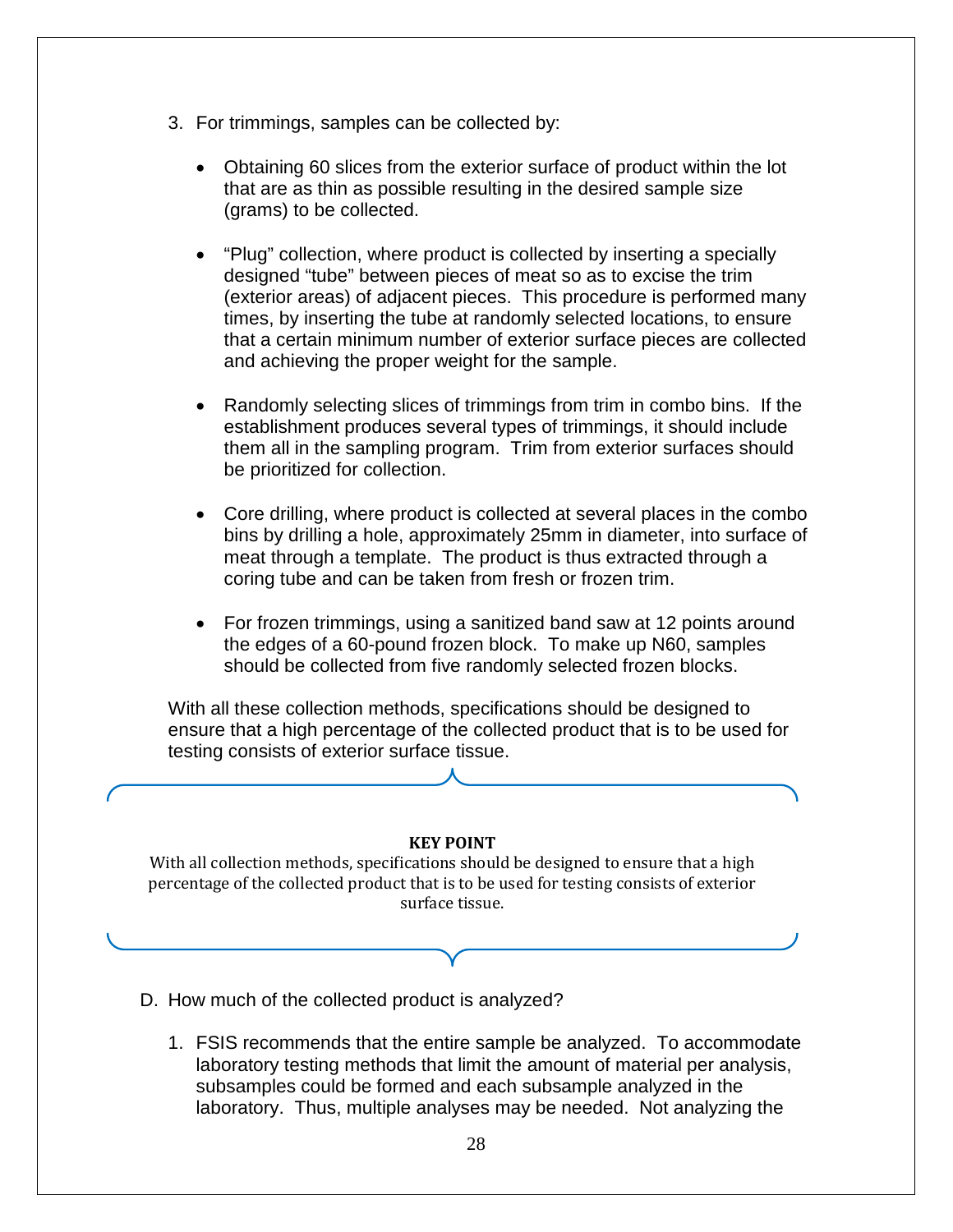entire sample could lead to a significant increase in false negative results (negative results found when the product is actually positive) compared to when the entire amount is analyzed, so that results could be misleading. Laboratory methods used should be effective in detecting the pathogen.

**NOTE:** A sampling plan using the N60 collection method and analyzing a 325- 375 gram composite sample means that the weight of each of the 60 slices that is 'represented' in the tested material needs to be about 6.25 grams (375  $grams/60$  slices = 6.25 grams per slice).

E. How frequently should establishments test?

Optimally, every production lot should be sampled and tested.

- F. How effective is the testing method?
	- 1. FSIS recommends that the establishment understand and have written documentation regarding how the laboratory is testing the sample, in regard to the size of the

# **KEY QUESTION**

*Question: Why is it important to analyze the entire sample?*

Answer: Not analyzing the entire sample could lead to a significant increase in false negative results (negative results when the product is actually positive), which increase the likelihood that adulterated product enters commerce.

sample analyzed and the analytical method that is used.

- 2. FSIS recommends that laboratory methods be "fit for purpose" and ensure detection of very low levels of STEC (or virulence markers) that may have survived antimicrobial treatments. FSIS recommends that methods be approved or used by a recognized government or independent body (e.g., FSIS, FDA, AOAC, AFNOR, ISO).
- 3. In some circumstances, multiple samples may be "pooled" after enrichment to save costs for testing. Because negative broths can dilute positive broths in the pooled test broth, "wet-pooling" analytical methods should ensure that sensitivity is not compromised. Wet-pooling refers to combining multiple samples for a single screening test after the samples have been enriched, i.e., incubated overnight in a broth as the first stage for detecting a pathogen.
- 4. It is important for testing laboratories to follow the testing protocol as written to ensure the method will perform as expected. This includes prewarming the enrichment broth to the incubation temperature before incubation to help ensure the greatest sensitivity, particularly for methods using enrichment periods less than 15 hours.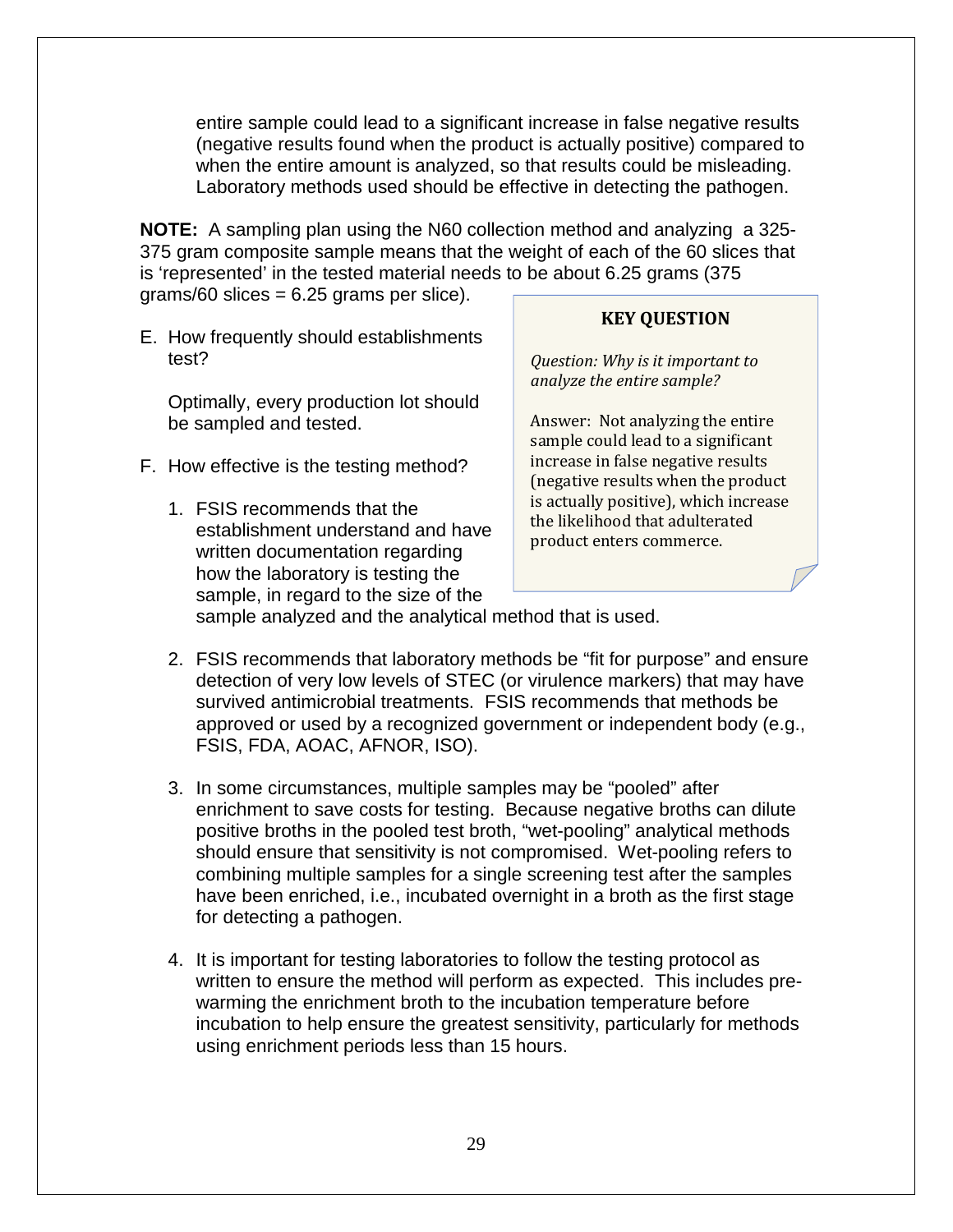5. In circumstances when a test result for pooled samples is positive, it may be appropriate to re-test the individual sample-specific enrichments in an attempt to identify contaminated product more accurately. In such a procedure, it is important that the storage of the enrichments does not cause a decrease in the sensitivity of the individual test as compared to the pooled test.

#### **SUMMARY: KEY ELEMENTS OF A SAMPLE PLAN**

A sampling plan used to verify process controls should address the following:

- 1. Products to be tested
- 2. Lot size (usually in pounds and number of combo bins)
- 3. Statistical sampling method for selecting lots; percentage of lots that are sampled (lot sample)
- 4. Slice size (dimensions) and number of slices that comprise a sample
- 5. Collection method for selecting samples and slices from a selected lot
- 6. Procedures for preparing a sample for analysis (See [Chapter VIII\)](#page-1-1)
- 7. (Sub) sample size analyzed in a laboratory
- 8. Laboratory testing methods used (including sample size analyzed, enrichment procedures and size of portions analyzed)
- 9. Actions to take when samples are positive (Se[e Chapter V\)](#page-17-0)

#### **KEY POINT**

<span id="page-29-0"></span>It is unacceptable to change the lot definition based on the results of testing.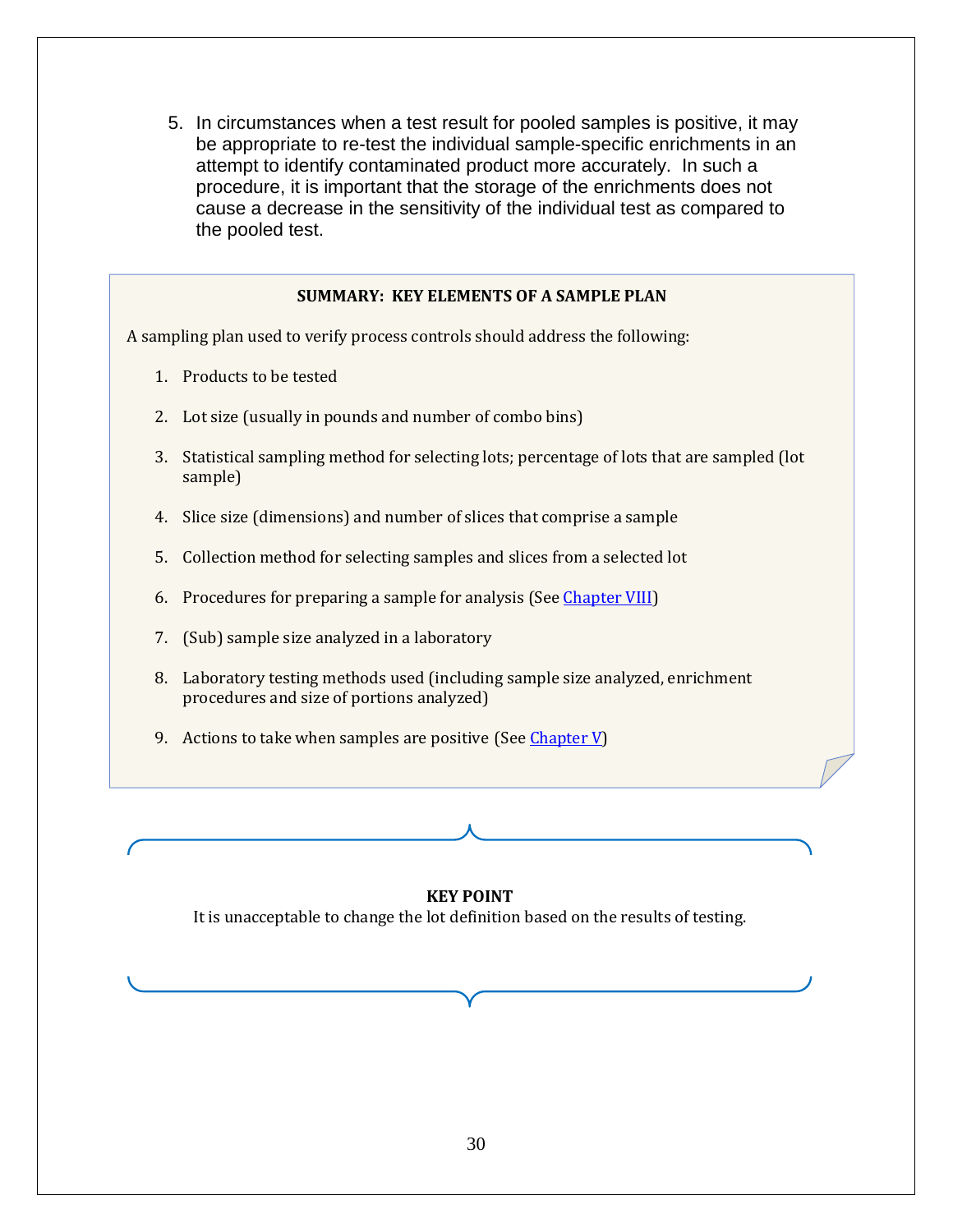# **VII. Factors Affecting the Design of Sampling**

A critical limiting factor in a sampling plan is the maximum sample size that the laboratory can analyze. Given this maximum sample size, the sample is characterized by the number of slices and the slice size. Because the contamination occurs on the surface of the meat, slices should be as thin as possible and focus on surface tissue. Because it is expected that STEC organisms (or virulence markers) when present would be distributed unevenly in clumps, in constructing samples it is advisable to use many small sample slices rather than few larger slices (all slices should be of the same thickness). Using many small slices provides a more "representative" sample of the lot and greater likelihood of finding contamination. However, the limiting factor here is the time to collect many slices. At present, an N60 sample involves collecting 60 slices of a specified dimension. An N120 sample with slices ½ the surface area of those used for N60 would be expected to provide a greater likelihood of finding positive results, given everything else being equal. However, the time needed to collect an N120 sample might be twice as long as needed to collect an N60 sample. With limited resources, a likely consequence of the longer time needed to collect an N120 sample would be that fewer lots or combo bins would be sampled, thus losing the advantage of N120 sampling over N60 sampling. Over the years, the N60 sample has become the standard sample for beef trim products. It is important to remember that changing the slice size of samples or the number of slices for a sample could have an impact on the expected percentage of positive findings.

Several factors can guide establishments in designing their sampling plans. Two of them are discussed here: percentage of positive samples in the product and degree of confidence desired for a given sample to test positive.

- A. Percentage of positive samples of STEC (or virulence markers ) in the product
	- The percentage of positive samples is determined as the number of positive samples for the pathogen divided by the total number of samples tested, multiplied by 100. The process percent positive is the expected percentage of positive samples over time.
- B. Degree of confidence desired for a given sample to test positive
	- The distribution of cells of STEC (or virulence markers) will depend on the levels on the carcasses and effectiveness of the control measures used by the establishment during slaughter, dressing, and fabrication (e.g., intervention treatments, temperature, and sanitation). An establishment that has verified that its control measures (e.g., organic acid spray wash or control of incoming materials) are effective in reducing contamination by the pathogen should have lower levels of STEC (or virulence markers).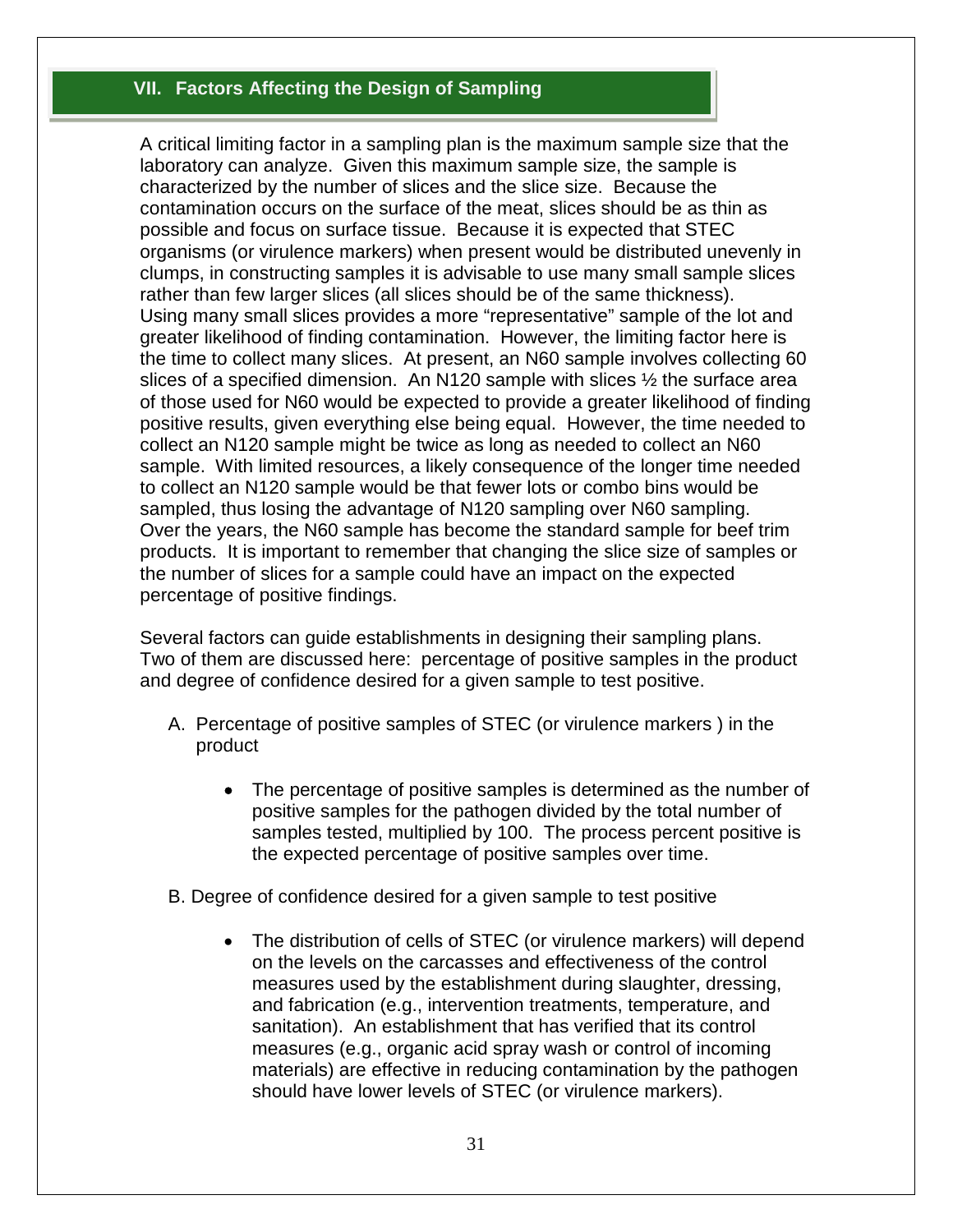The percentage of contaminated slices within a contaminated lot might likely be small. Thus, large numbers of slices for a sample are needed to determine with high confidence that a sampled lot has STEC (or virulence markers) cells. [Table 5](#page-31-0) shows the number of slices that would need to be collected to have 95% confidence of detecting STEC (or virulence markers) in the sample consisting of a random collection of n slices, assuming a specified true percentage of contaminated slices within the lot.

<span id="page-31-0"></span>

| <b>Table 5:</b> Calculations used to derive the number of slices given in the table<br>assume that the 'sizes' of the slices are the same (based on slice size used for<br>N60 samples). |         |       |      |         |    |         |     |     |     |
|------------------------------------------------------------------------------------------------------------------------------------------------------------------------------------------|---------|-------|------|---------|----|---------|-----|-----|-----|
| Percentage<br>positive<br>slices                                                                                                                                                         | $0.5\%$ | $1\%$ | 1.7% | $2.5\%$ | 5% | $7.5\%$ | 10% | 15% | 23% |
| Number of<br>slices needed                                                                                                                                                               | 598     | 299   | 178  | 119     | 59 | 39      | 29  | 19  | 12  |

Table 5 shows that about 60 selected slices are needed to have a 95% confidence that contamination will be detected when the percentage of potential slices within a single lot (available for selection) that are contaminated is equal to 5%. Selecting 12 slices only provides the same degree of confidence of finding a positive when the true percentage of contamination is about 23% within the lot.

The above table suggests that if sensitivity greater than that of N60 sampling is desired, more slices (i.e., more surface area) would be needed. Since each slice varies in thickness, and thus in weight, the entire N60 sample is portioned into a 325g or 375g analytical portion size, which is a requirement of the FSIS method and the portion size industry typically uses, respectively. It is possible to obtain more sensitivity by taking larger (number of slices) samples. For example, two N60 samples per lot could be collected, for a total of 120 slices (of the same size). From Table 5, this would provide about 95% confidence of detecting contamination if 2.5% of the slices within the lot were contaminated. The costs with such sampling, however, could be double that of N60 sampling, assuming that all lots were to be tested, because the time to collect the samples could be doubled, and two samples rather than one sample would be analyzed. To help mitigate the latter cost, the wet-pooled procedure for testing could be used.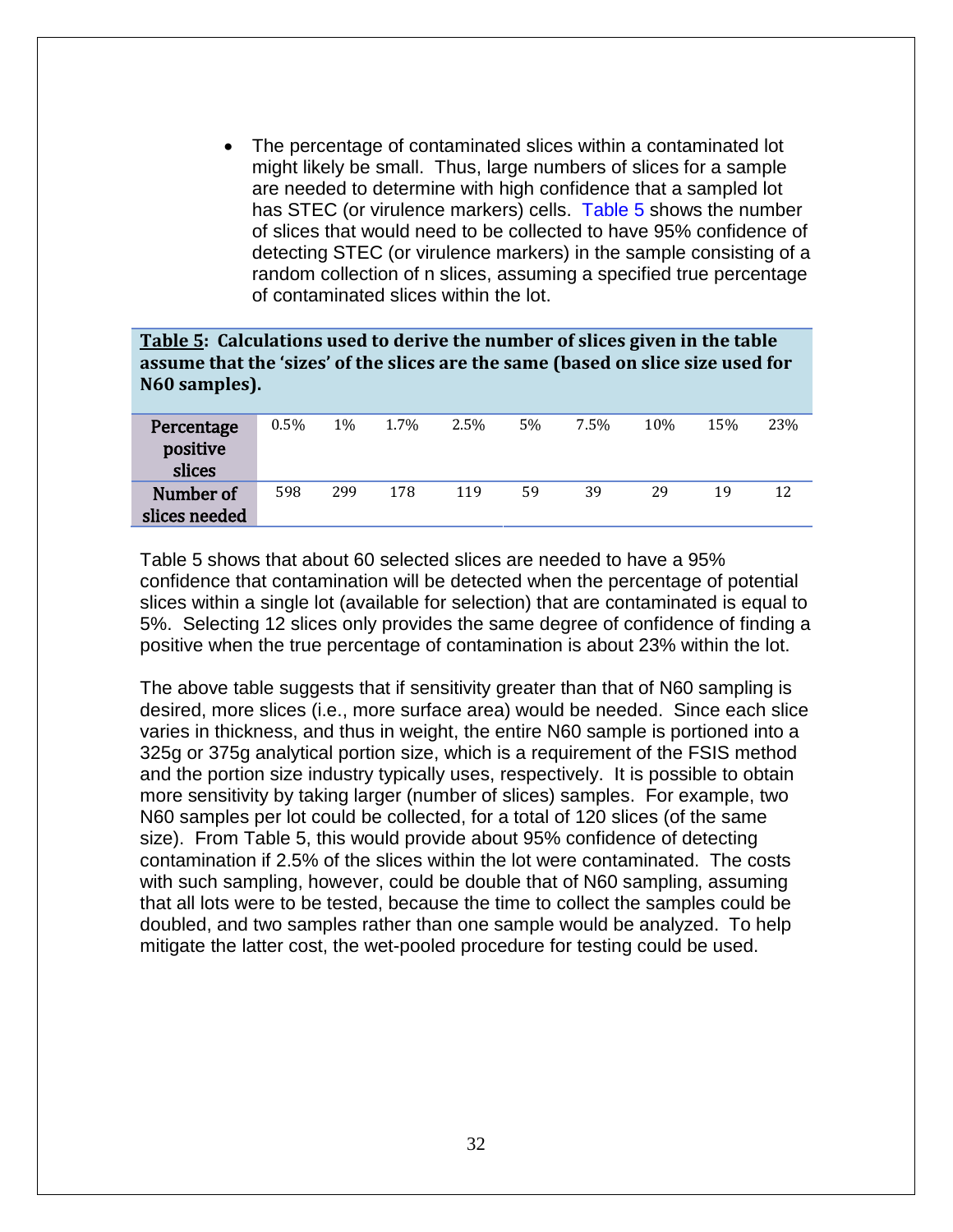### **VIII. Further Discussion**

A collection method known as N60 (mentioned above) is often used for monitoring incidence of STEC (or virulence markers) in beef trim products manufactured by the industry. The '60' refers to the number of slices that are used in constructing the composite sample. The slices are collected randomly from the lot in order to help ensure a good 'representative' sample from the product within the lot.

The collection method may be as follows:

Lot size: 5 combo bins consisting of 2,000 pounds each, for a total of 10,000 pounds trim

#### **KEY QUESTION**

*Question: Why is it important to take samples originating from the exterior carcass tissue?* 

Answer: Contamination introduced during the slaughter process occurs on the surfaces of the carcass. So collecting samples from the original surfaces of the carcass increases the likelihood of detecting contamination if it is present.

Number of slices: 60 slices of product sliced from the surface of the meat, 12 slices from each combo bin

Slice size: Each slice is about 6.25 grams and 1/8 inch thickness

Sample size: 375 grams, composited from the 60 slices

1. Take 12 slices of product, randomly selected from and throughout each combo bin, such that each consists of product of about 6.25 grams with thickness of no more than 1/8 inch, to help ensure that the sample will consist of as many slices from the carcass surface (where the STEC organisms or

virulence markers are more likely to reside) as feasible to achieve the desired sample weight (325 or 375 g). As a guide, the dimensions of the sample can be about 3 inches in length and 1 inch in width.

2. If for some reason, there are less than 5 combo bins from which product is to be collected, a total of 60 surface slices from the available combo bins would still be taken. For example, if there are 2 combo bins to be used for grinding, 30 surface slices from each combo bin to make a total of 60 surface slices would be taken; if there

#### **KEY QUESTION**

*Question: Why is it important that sample slices be thin?* 

Answer: Sample slices should be thin. This maximizes the number of slices that can be collected to achieve the desired sample weight (325 or 375g).

were 3 combo bins, 20 slices, and so forth, would be taken.

3. Combine (composite) slices for every lot – the combined 60 slices is referred to as a composite sample.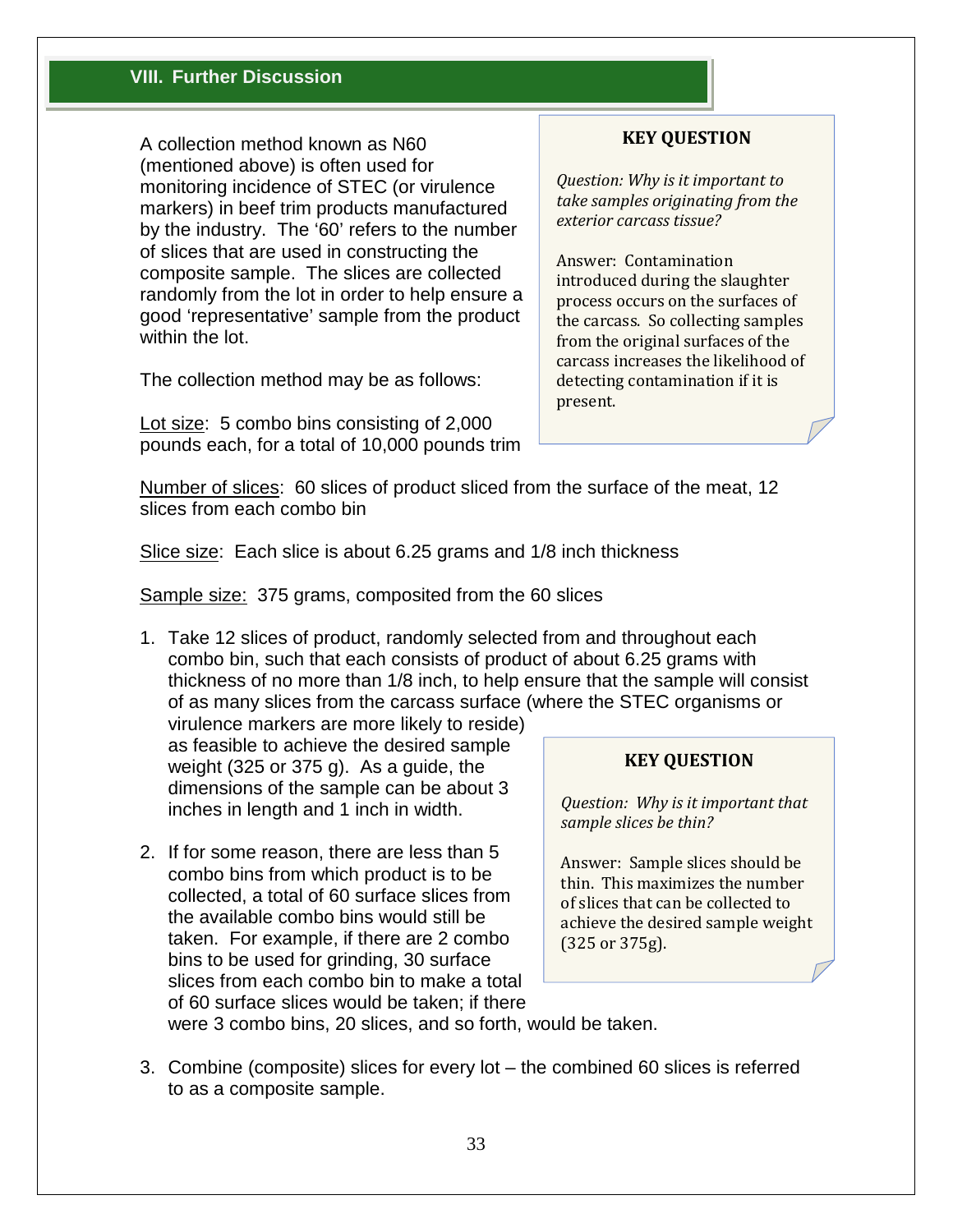- 4. Store the sample at temperatures between 7 and 10  $^{\circ}$ C (44 50  $^{\circ}$ F), and send to the laboratory. The sample should be analyzed within 24 hours of collection.
- 5. At the laboratory the sample must be mixed before selecting the material to be analyzed. It is important that an approximately equal amount of material from every slice be included in the material that is being analyzed.
- 6. At the laboratory, if necessary, create sub-samples to be analyzed separately (typically five 75-gram sub-samples), though some procedures allow for the whole 375 gram sample to be analyzed.
- 7. Incubate (enrich) each sub-sample to ensure adequate growth of any STEC cells.
- 8. Analyze each sub-sample for the presence of STEC confirm as positive or negative all presumptive positive results for STEC or assume presumptive results are positive.
- 9. Investigate possible sources of the contamination, the process, and the controls that have been designed to prevent contamination if a result is positive.
- 10.Dispose of the positive lot and all other implicated product or send for full lethality.

The method of analysis should be equivalent to that of the current method that the FSIS laboratories use as cited in the Microbiological Laboratory Guidebook (MLG) [\(http://www.fsis.usda.gov/wps/portal/fsis/topics/science/laboratories-and](http://www.fsis.usda.gov/wps/portal/fsis/topics/science/laboratories-and-procedures/guidebooks-and-methods/microbiology-laboratory-guidebook)[procedures/guidebooks-and-methods/microbiology-laboratory-guidebook](http://www.fsis.usda.gov/wps/portal/fsis/topics/science/laboratories-and-procedures/guidebooks-and-methods/microbiology-laboratory-guidebook) ).

#### Some Variations of N60:

The N60 collection method being used by most establishments involves 5 combo bins defining a lot. This method was designed to detect contamination slicespecific incidence at a within-lot contamination of 5%; lower percentages, averaged over the lot, would not be detected so readily. The results from [Table 5](#page-31-0) indicate a possible reason for this, namely the number of slices per combo bin (12 for N60) is too small to detect contaminated combo bins.

Consequently, FSIS recommends establishments decrease the production lot size from 5 combo bins to 1 combo bin in order to provide greater assurance that contamination is detected within combo bins. That is, for the N60 method, as described above, for each combo bin there would be 60 surface slices collected. If the combo bin-specific test is positive, the product in the combo bin is sent for cooking; if negative, the product from the combo bin is sent for grinding, provided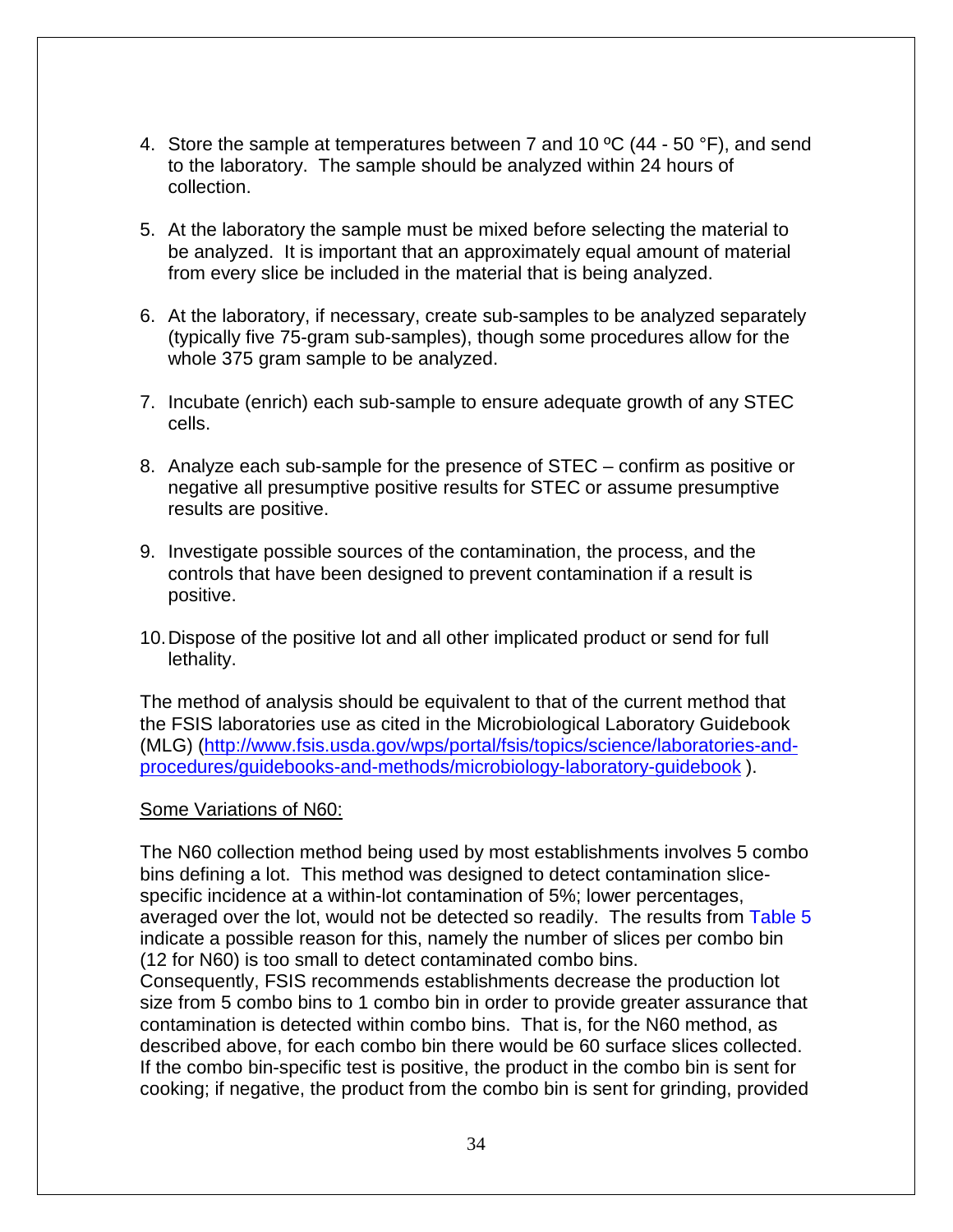that there is no evidence that the process is out of control, based on the percent of positive results for neighboring lots that had been tested, or for any other reason known that could permit contamination not to be removed as effectively as normal.

# Wet-Pooling of Samples

Using one combo bin as a lot may increase the cost of analysis. One way to help reduce the laboratory costs of analyses when testing each combo bin would be to enrich each N60 sample, and then pool aliquots of the individual enrichments from the five sampled combo bins. This means that the pooled aliquot represents five N60 samples. This lab method should ensure that a single positive sample pooled with multiple negative samples does not compromise the sensitivity of the testing method (the sensitivity of the test compared to the test used by FSIS).

[Diagram 1:](#page-35-0) The variation of N60 sampling shown (below) is an example of a wet pooled sample. In this situation, if the laboratory pooled sample is positive, then the laboratory would separately analyze the 5 enriched samples (each representing an N60 sample from each of the combo bins) to ascertain which of the combo bins represented in the laboratory pooled sample likely contributed to the positive pooled aliquot sample result. If the enrichment step is done properly, at least one of the 5 enriched samples would be found positive. The establishment would divert the one combo bin represented by the positive sample to further processing, such as cooking, to destroy the pathogen. In such a procedure, it is important that the storage of the enrichment samples does not cause a decrease in the sensitivity of the individual sample test as compared to the test on the pooled sample.

If none of the individually analyzed N60 enriched samples was found positive, then this might indicate a problem with the enrichment procedure or with the sample handling. In such a case, all product within the 5 combo bins, even though they individually tested negative, would need to be cooked or disposed of because the testing did not identify the positive bin.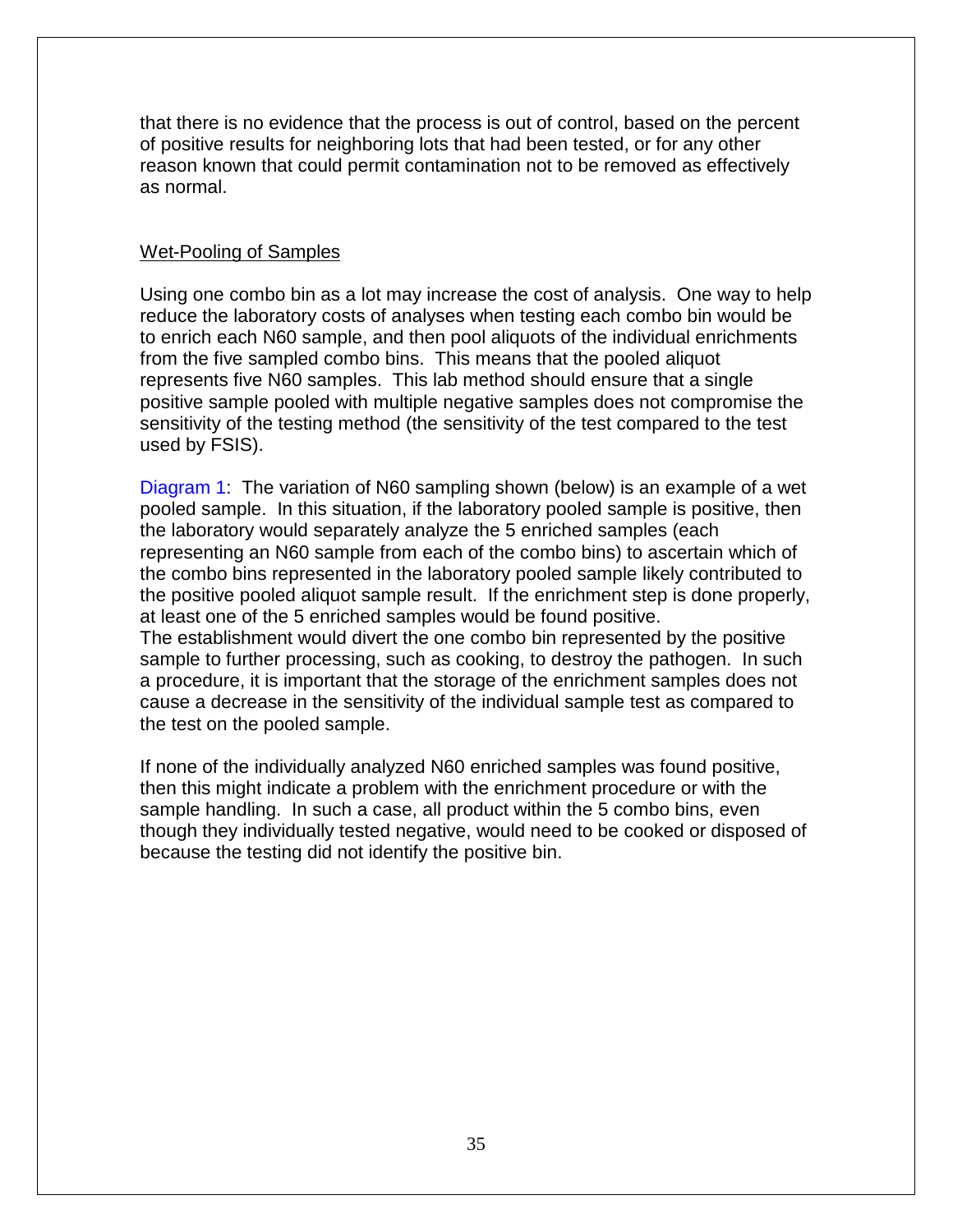<span id="page-35-0"></span>

[Diagram 2:](#page-36-0) Variation of N75 Sampling (below) depicts another variation of an STEC testing program with wet pooling. In this example, a lot is defined to be 5 combo bins, with 15 portions from each of 5 combo bins enriched. Aliquots of the enrichment from 5 combo bins are pooled and tested for an initial screening test for STEC. If the screening test for the pooled composite sample is positive, then each of the individual N15 aliquots are tested with screening tests to determine which combo may be the source of contamination. However, in this situation, further screening to determine which of the combo bins may be the source of contamination is not possible because the N15 enrichment broths do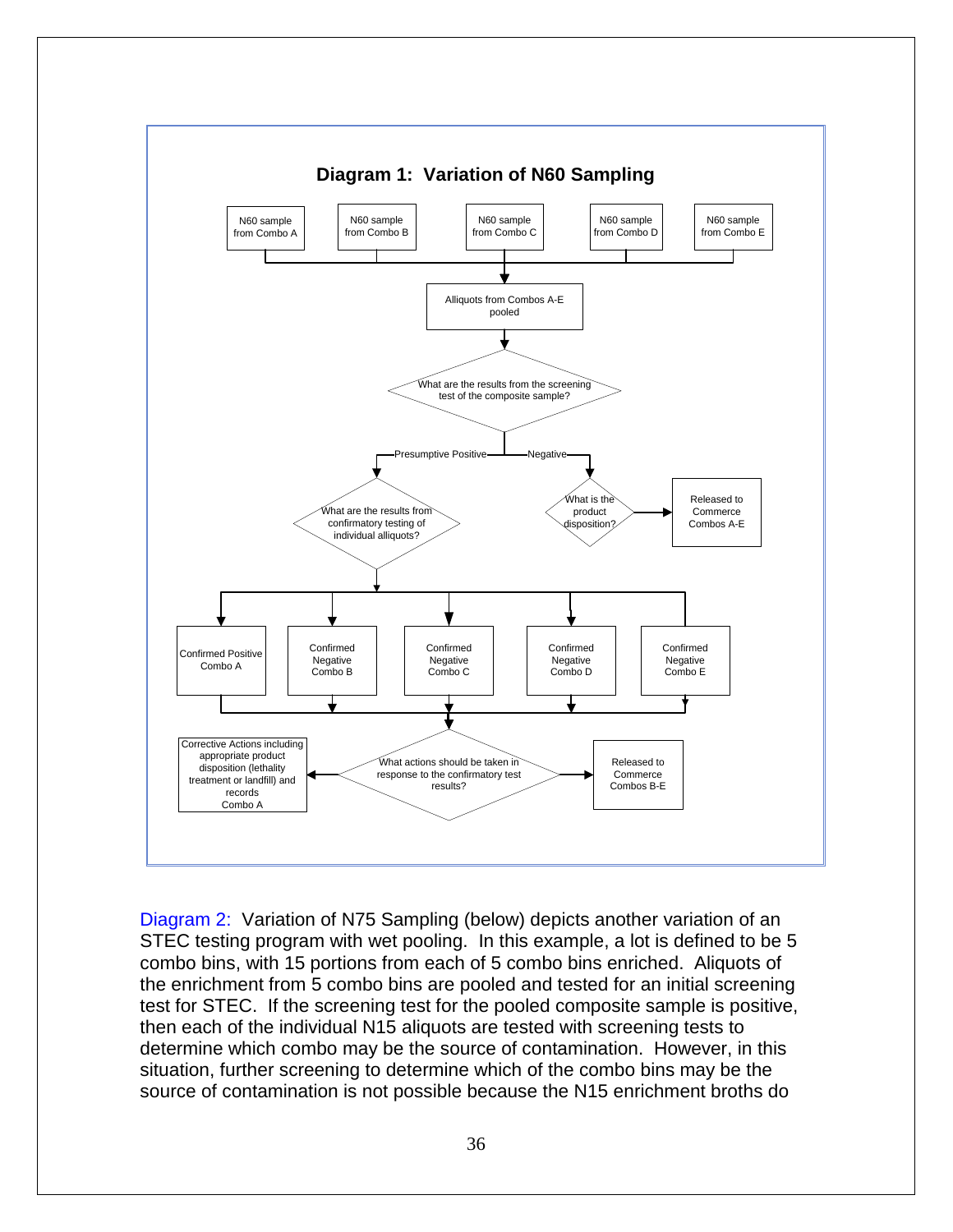not provide enough statistical confidence to rule out any one of the combo bins as the source of contamination. Therefore, the establishment should treat all 5 combo bins as positive.

<span id="page-36-0"></span>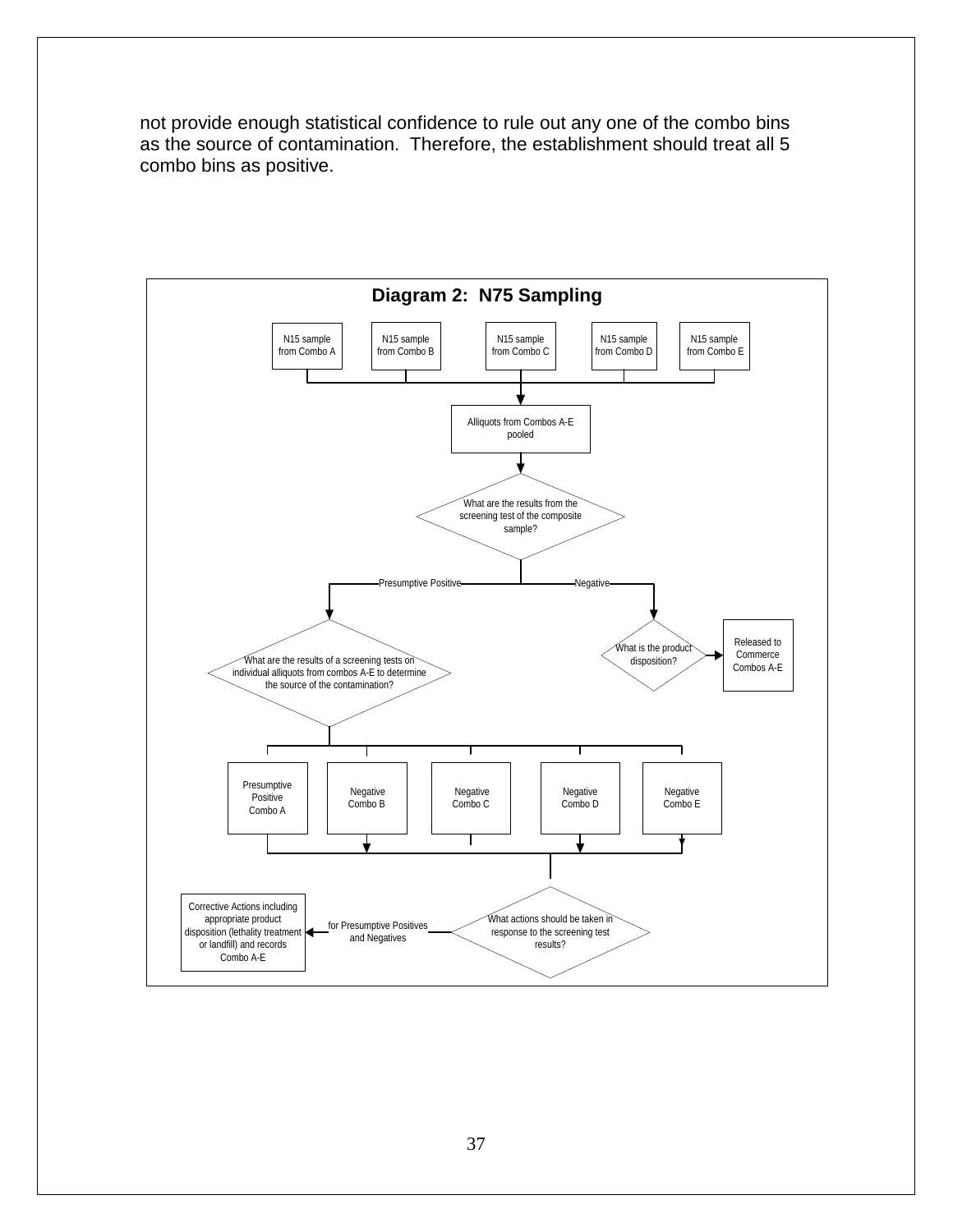### <span id="page-37-0"></span>**IX. Appendix 1: Detailed Explanation of FSIS's HEP Criteria**

FSIS assumes that, at any time, there are identifiable processing factors that have an effect on the expected percentage of found positive results. Thus, the expected percentages of found positive results can vary as these identifiable factors vary over time. By defining criteria for high event periods (HEP), FSIS is trying to identify periods of processing such that if the process as constituted during that period were to continue, the expected percentage of found contaminated samples would be greater than the expected percentage that normally is obtained.

There are also factors that influence the results that cannot be identified or specifically control for and, thus, make it impossible to know how many positive results would be found among a fixed number of samples. The impact of these factors FSIS summarizes in a mathematical model by assuming that there is a random component (set of factors) of the process that affects results in a way that FSIS can only describe through a specified probability distribution, as explained in more detail below.

Accordingly, for describing results associated with a processing period, the model identifies two parameter objects: 1) the expected "long term" percentage of found positive results (that would be found over an infinitely large number of tested samples); and 2) a probability distribution that describes the distribution of the number of positive results among a small number of tested samples. The model's objective is to identify periods of processing (considering these to be High Event Periods) where the first parameter - the expected percentage of found positive results - is greater than some specified value. What makes this difficult is that the evidence is based on small numbers of tested samples and, thus, the results obtained from these samples might not reflect the true expected percentage of positive results associated with the process because of the randomness of the obtained results caused by factors that are not identifiable or uncontrollable. FSIS does not want to recommend declaration of a HEP unless it can be highly confident that there are identifiable factors that contribute to the high percentage of found positive results.

The degree of confidence obtained for a correct inference that the process was out of control as defined here for HEP depends on the number of samples tested and the observed percentage of positive results. To compute the degree of confidence associated with results from a small number of samples, FSIS specified the probability distribution that describes random results. FSIS followed conventional procedures for doing this by assuming the number of positive results,  $m_t$ , for  $n_t$  samples in a period indexed by t, is distributed as a binomial distribution,  $b(m_t, n_t, p_t)$ , where  $p_t$  is the assumed expected percentage of found positive samples (or the probability that a specific sample will be found positive), and  $n_t$  is the number of samples being tested. If, from the results, FSIS statistically infers that  $p_t$  is greater than 5%, with a high degree of confidence,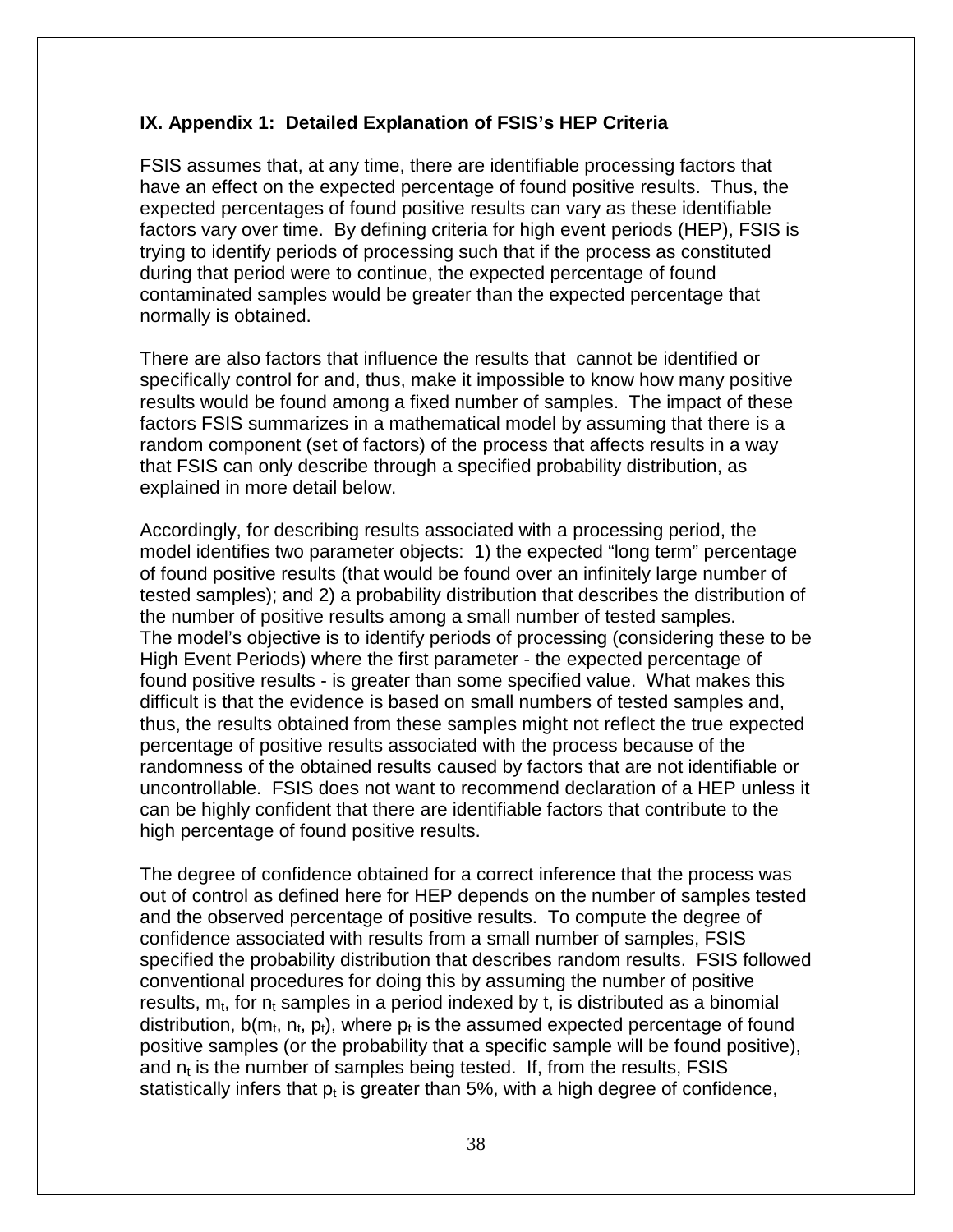FSIS says that an HEP has occurred. Because of randomness, it is possible that a process during a period that has an expected percentage of positive results the value of  $p_t$  – less than 5% could have, for the few samples collected in that period, an observed percentage of positive results greater than 5%. If, however, the observed percentage of positive samples is sufficiently large, FSIS can statistically infer with high confidence that the  $p_t$  is greater than 5%.

Consequently, imposing statistical criteria to provide a high degree of confidence that the (true) process percentage of positive results exceeds 5% means that the observed percentages of positive results that lead to HEPs are greater than the 5% target. The smaller the number of samples, the greater the observed percentage of positive results needed to infer than the true or expected percentage of positive results produced by the process was greater than 5%.

The greater the degree of confidence desired, the greater the observed percentage of positive sample needed, for the same number of samples. Because industry is continuously testing product, FSIS set a relatively high degree of confidence of nearly 99% confidence before declaring a local HEP or a systematic HEP for a day when more than 60 samples were tested. This means that, if the expected percentage of positive results were actually 5%, there is only about a 1% probability that an HEP would be (incorrectly) declared for the period being considered. FSIS believes that when HEPs are identified, there would likely be factors that could be identifiable and controllable as causing the high percentage of positive samples.

#### Calculations:

FSIS assumed that the number of found positive results, k, in  $n_t$  samples is distributed as a binomial distribution as described above. This means the probability of k found positive results in  $n_t$  samples assumed an expected percentage of found positive samples,  $p_t$ , is given by the formula.

$$
P(k|n_t, p_t) = {n_t \choose k} p_t^k (1 - p_t)^{(n_t - k)}
$$
\n(1)

The degree of confidence, C, that  $m_t$  found positive samples in  $n_t$  tested samples suggests that  $p_t$  is greater than 5% is calculated as:

$$
C(m_t, n_t) = 100\% \sum_{k=0}^{m_t-1} P(k|n_t, 0.05)
$$
 (2)

where k is an index for the summation of the probabilities of k found positive results. For example, FSIS specified that in 10 samples, if 3 (or more) are found positive, there would be at least nearly 99% confidence that the expected process-specific percentage is greater than 5%. The more exact confidence is 0.988496. If only 2 positive results were to occur, the confidence would be 0.914 which is considerably less than FSIS's approximate target of nearly 0.99. Accordingly, FSIS set its criterion for 10 samples to be 3 or more positive